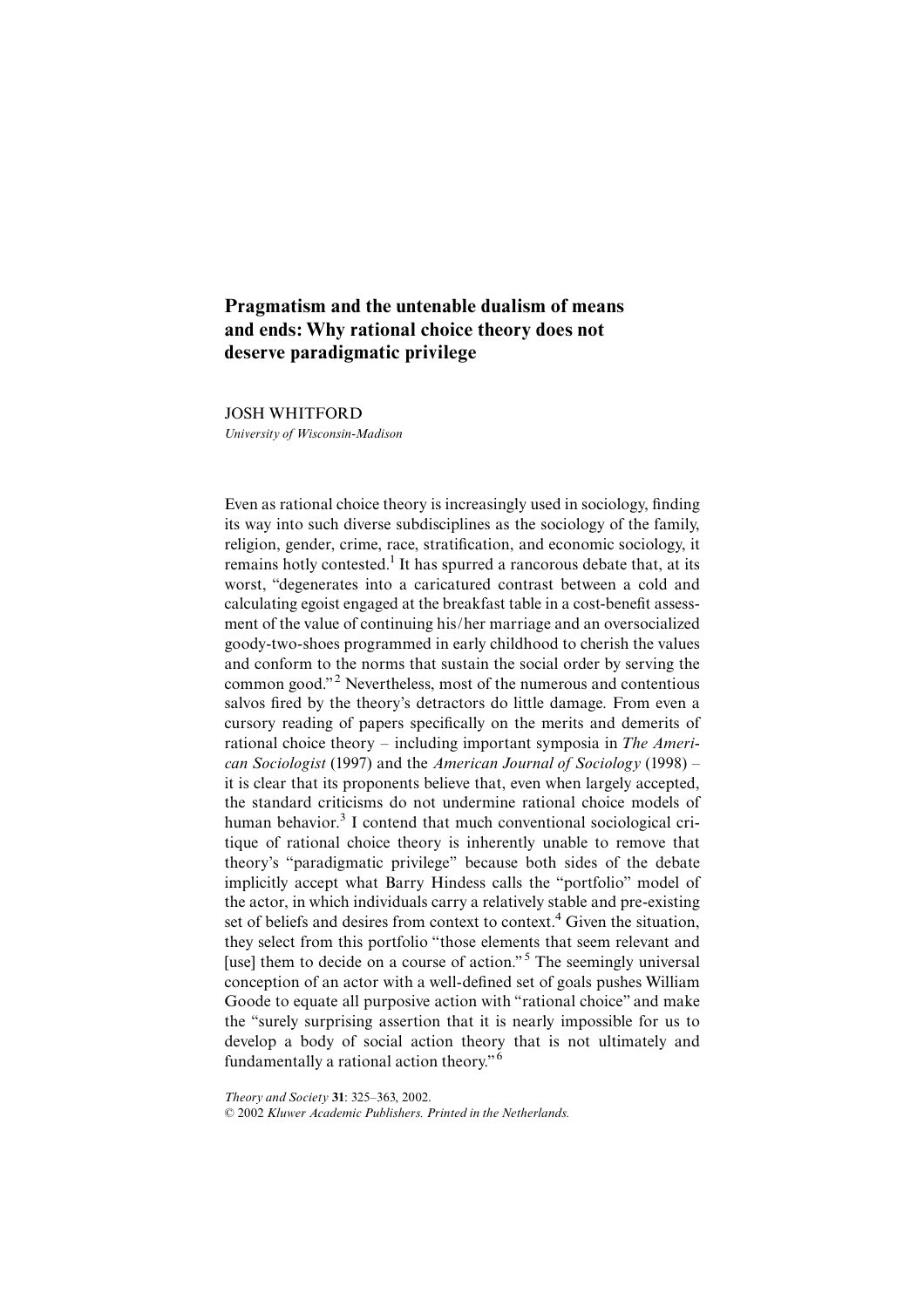In this article, I use arguments derived from an American Pragmatist philosophical tradition that traces its roots to Charles Sanders Peirce and John Dewey to question the tenability of the dualism between means and ends. From this basis, I construct a positive critique of rational choice theory that synthesizes key points in conventional critiques but that utilizes a fundamentally different conception of the actor. In the pragmatist theory of action, behavior is purposive and even derives from a process of choice, but actors' goals are no longer assumed to be strictly separate from the conditions of action. This formulation contradicts Goode's assertion: we can develop an empirically useful "rational" theory of action that is not "fundamentally a rational action theory'' and thus can reject rational choice theory's claim to paradigmatic privilege, without giving up the rational actor.<sup>7</sup> To illustrate this, I close the article by drawing on Charles Sabel's work on cooperation problems and collective action dilemmas to show the practical utility of pragmatist theory, even when applied to an area of inquiry in which rational choice theory is often thought well-suited.

I sometimes make strong claims against those theorists who claim that rational choice theory can effectively provide a *unifying underlying* paradigm in social theory. However, while I deny that rational choice theory should be the privileged action theory of "first resort," I do not wish to fall into the same trap by suggesting that I have found "the" unifying theory of action, the philosopher's stone of social theory. To make such coverage claims would directly contradict the very pragmatist experimentalism that I advocate, in which a theory is better only insofar as it can usefully solve the problems of the day. Rather, as will become clear in the section on Dewey, the question of whether anything  $-$  including a theory of action  $-$  is better or worse is situational.<sup>8</sup> My theory should be judged (and applied) using this same criterion.

#### Rational action theory and the portfolio model of the actor

Although details vary slightly across authors, the claim that rational choice theory can supply sociology with a unifying general theory is fundamentally undergirded by an overall agreement on its core elements. A particularly clear formulation is provided by James March, who asserts that there are essentially four parts to a theory of (intentional) choice.<sup>9</sup> The actor must have: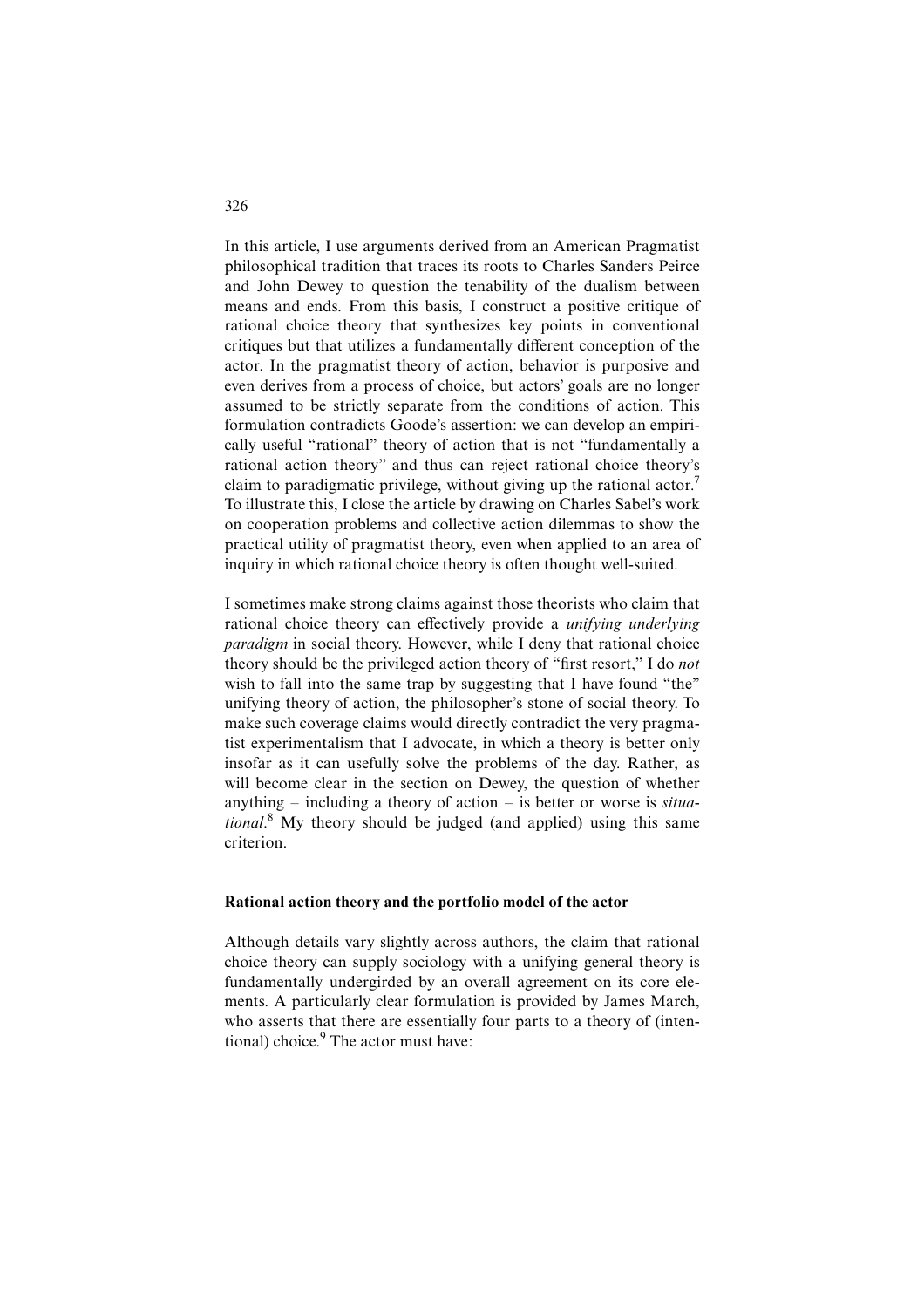I. A knowledge of alternatives, or feasible set. These are the possible courses of action, situationally defined and unambiguous. In the simplest models, all ''objective'' possibilities are included.

II. A knowledge of, or beliefs about the consequences of the various alternatives (the ''outcomes'' or ''what happens'') dependent upon information. In the simplest models, information is assumed to be perfect (subjective expectations are based on ''objective'' probabilities). I and II combine to form the actor's belief set.

III. An ordering of preferences over outcomes ("states-of-affairs"). These preferences are generally required to be consistent, but that is not necessary, at least for ''choice'' per se. They represent the actor's ''desires.''

IV. A decision rule, to select amongst the possible alternatives  $-$  usually one chooses what is most preferred, though, strange as it may sound, that would not be logically necessary. Generally, the decision rule is that the actor optimizes/maximizes something, argued by Becker and Coleman to be an essential element, at least if the models are to have their explanatory force and easy empirical testability.<sup>10</sup> But since any well-defined system (any regular rule) can be described mathematically as maximizing, this stricture requires only the definition of an element to be maximized.<sup>11</sup> The third and fourth elements are often combined and represented by a single function that assigns a utility (if that is what is maximized) level to each outcome, often called the "payoff."

Any theory that retains all four elements, even in modified or combined form, is positing an actor who goes about with a stable portfolio of ''beliefs and desires'' as the basis for all decisions, and is thus classified by Hindess as using a "portfolio model" of the actor.<sup>12</sup> Rational choice theories are a subset of the larger class of ''portfolio theories.''

Many rational choice explanations of social phenomena focus on ways in which social structures cause the belief set to vary, either by dictating what the actor expects to happen given a particular action (if information is perfect, what will happen) or placing limitations on her knowledge of possible courses of action (which implies a ''subjective'' version of the feasible set).13 Although theories usually premise explanation on social structure dictating the outcomes of particular actions, the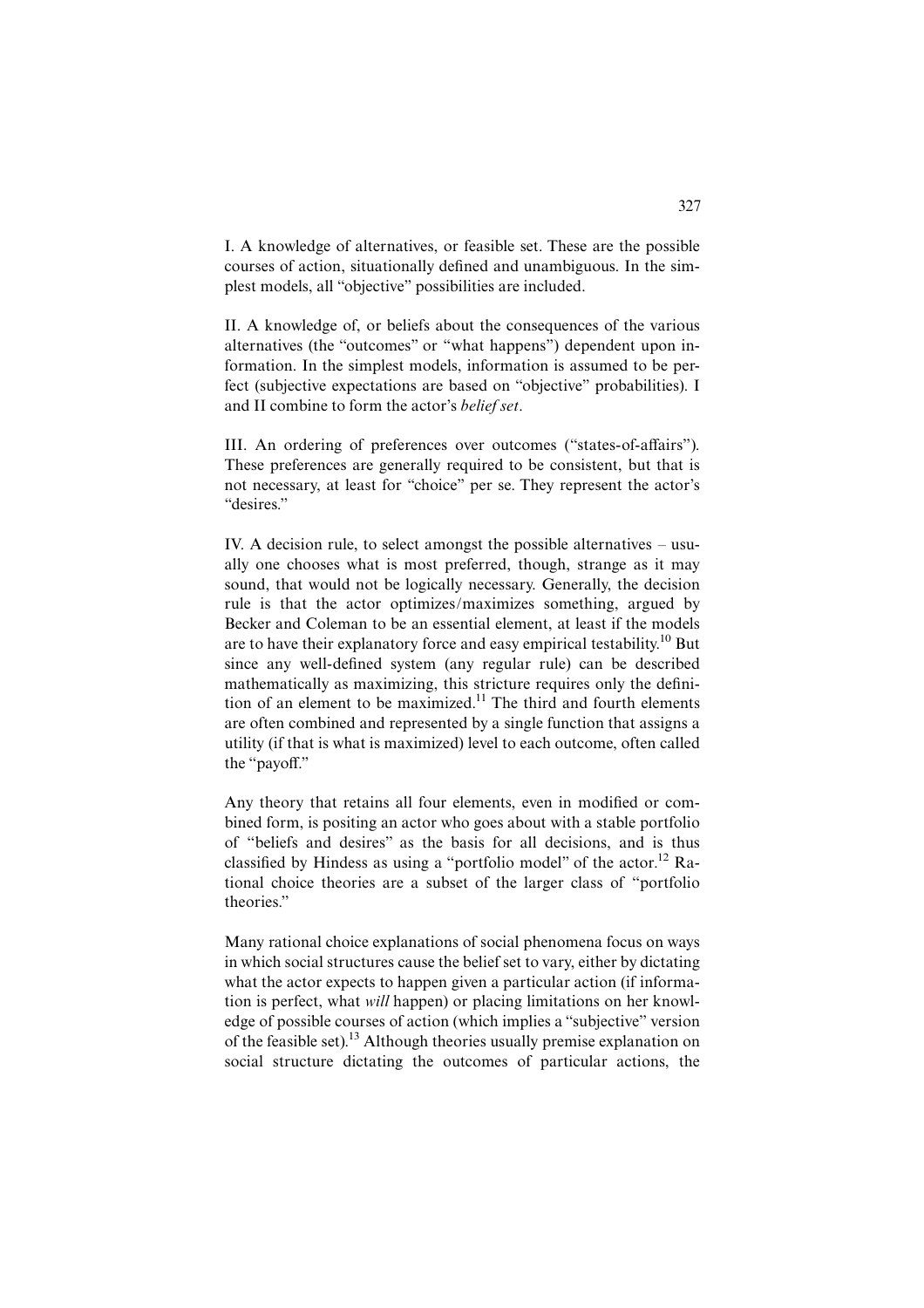(standard) assumption of a fixed preference ordering makes this tantamount to claiming that social structure dictates payoffs (so we often say that changes in behavior are caused by "changed payoffs," although we really mean ''changed outcomes of actions that in turn represent different utility levels"). Preferences can maximize (if that is the decision rule) many different things, but actors must have some final valued state that they behave instrumentally to obtain. The belief that actors always work to obtain money or consumption is a vulgar misunderstanding, as the general claim is that utility (or welfare) is maximized.<sup>14</sup> The key intimation, in the words of John Gray, is that the individual of rational choice theory ''must be a calculator rather than a rule follower'' who knows exactly what she is trying to calculate.15 The ends of action are well defined, and the choice faced is simply that of the best means to their achievement, given constraints and payoffs dictated by the social system.

## The weakness of conventional critique

I accept without argument that a causal theory of action is useful and worthy of social scientific theorization, and leave outside my purview questions of methodological individualism (MI) per se. I do speak to arguments that relate to MI, such as the claim that rational action theory is insufficiently attuned to the role of macro-structural factors in dictating choice, but focus only on those that posit at least a macroto-micro link (the complementary micro-to-macro of MI is not required for inclusion in my "feasible set"). I will also follow Michael Hechter and Satoshi Kanazawa's quick dismissal – as a misunderstanding of the aims of rational choice theory  $-$  of criticisms that decry the assumption that ''we calculate the expected consequences of our options and choose the best of them'' as glaringly false and misleading because people in fact ''often act impulsively, emotionally, or by force of habit."<sup>16</sup> This amounts to saying that the theory fails because it could never predict or explain exactly what happens in every instance, but rational choice theory is not meant to explain individual behavior in each specific instance, concerning itself instead with macro-level outcomes. Peter Blau quickly writes off this criticism as well: "it is legitimate for a theory to confine itself to explaining some aspect of empirical reality and exclude others."<sup>17</sup> Why attack a theory for failing at what it is not intended to do?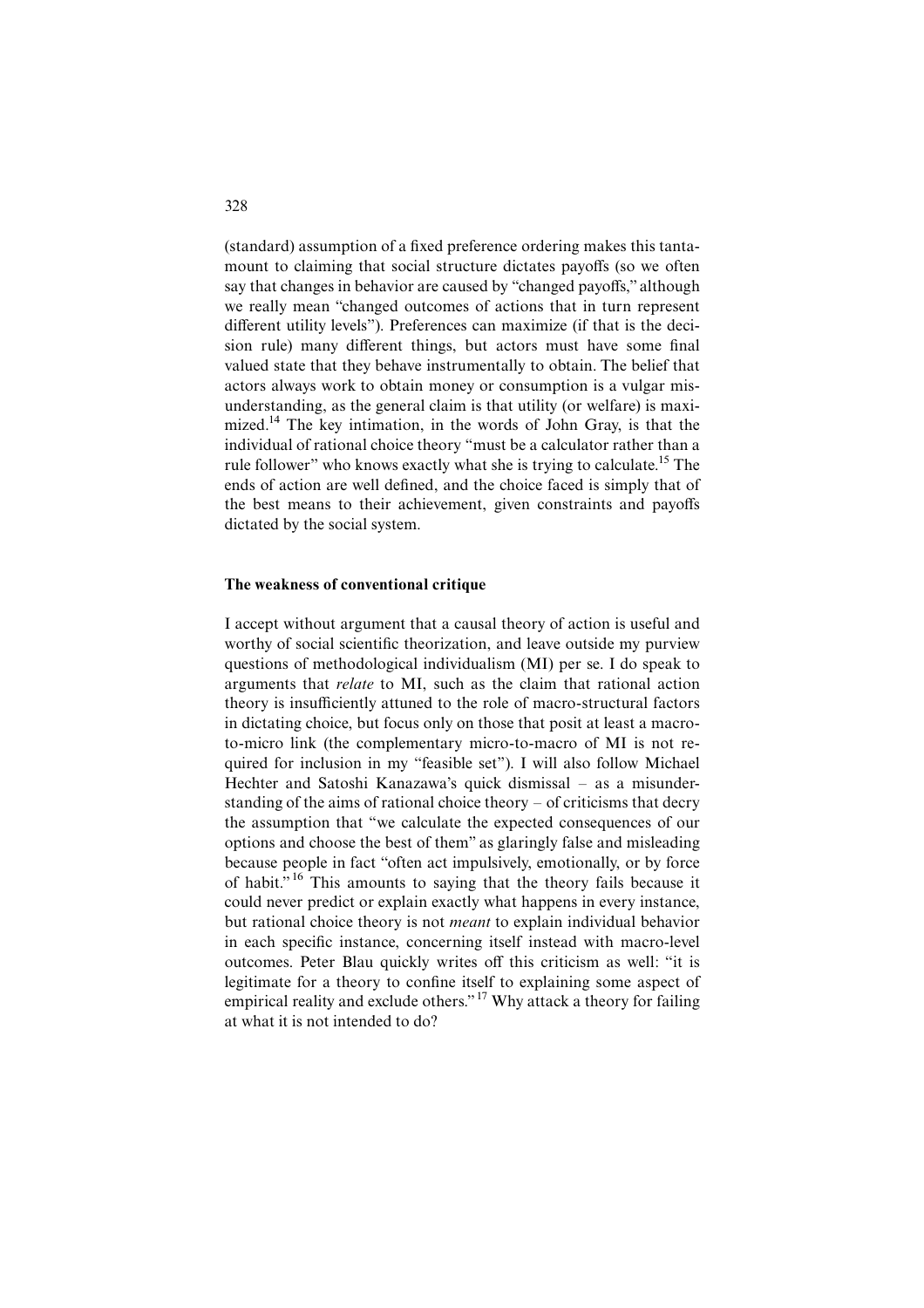Beyond these critiques, there is another line of attack, focused on motivational assumptions, that is taken seriously by rational choice theorists. Of this, there are two main types in the mainstream literature. On the one hand, sociologists reiterate in various forms the "Parsonsian" attack on the "Utilitarian dilemma," arguing that rational choice theory necessarily depends upon an exogenous foundation of value formation. On the other, some dissident economists (and some non-economists) advocate tinkering with the underlying model and argue for such things as a different mapping of "desires and beliefs" into preferences, adjustments to the decision mechanism, cognizance of the importance of information, and so on. Rational choice theorists often accept as generally valid elements of both these types of critique, but do not think they effectively undermine rational action's claim to paradigmatic privilege: it remains the "first option" in social scientific investigation, to be adjusted only in instances in which it can be shown inadequate.<sup>18</sup> I argue that both the "tinkering" and Parsonsian arguments leave intact rational choice pretension to paradigmatic privilege because they ultimately reduce either to the claim that we must adequately describe values or that we need more complex (and perhaps socially structured) decision rules in instances where standard maximizing assumptions are shown to operate at too high a level of abstraction. Neither asks if it is a useful idealization to assume the existence of stable desires to be discovered and mapped into action – and thus acritically accept the same underlying portfolio model of the actor.

## The Parsonsian critique

The dominant line of conventional sociological attack on rational choice theory  $-$  that ends, values, and preferences must be *explained*  $$ is generally encompassed by Talcott Parsons's sophisticated dissection of the ''utilitarian dilemma.'' Therefore, I discuss his arguments before turning to some recent critiques to show that they implicitly (or explicitly) follow the same reasoning.

The Structure of Social Action and other early writings by Parsons show that he accepted much of the basic methodological argument of the neoclassical economists of his day, agreeing that social scientific theories are abstractions from reality and that action should be understood in a means-ends framework.<sup>19</sup> However, he cautioned that "analysis will show that if the means-ends scheme is to have more than descriptive - that is causal - analytical meaning, ends as a factor in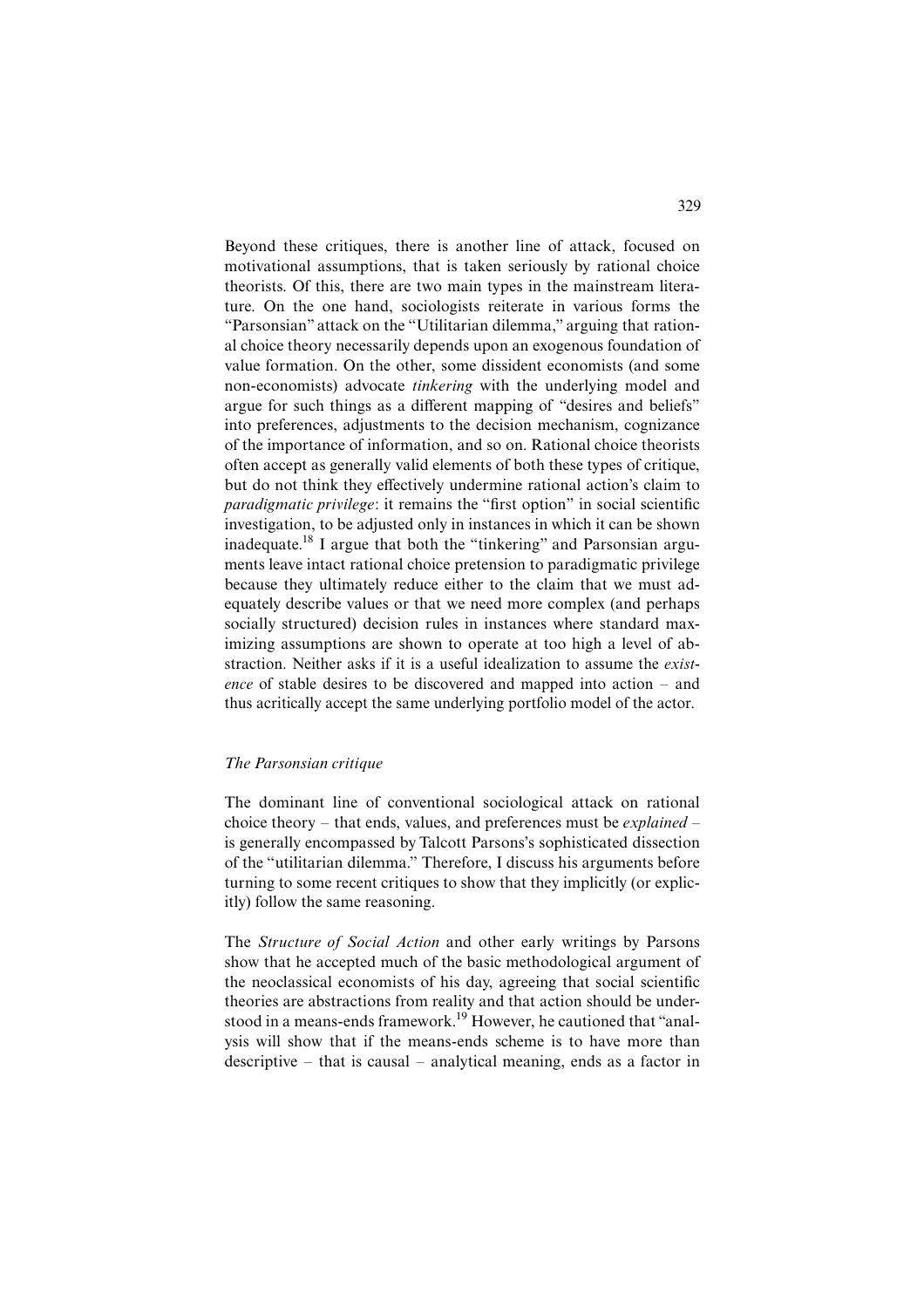action must be conceived as containing an element independent of the conditions of action, including the 'given' features of the actor's own hereditary equipment."<sup>20</sup>

Imputing a causal role to ends  $-$  unobservable because they ultimately represent the anticipation of a future state of affairs  $-$  created certain problems for economics. The conditions of action are external and coincide to the observations of the scientist, but end ''may refer to a state of affairs which can be observed by the actor himself or someone else after it has been accomplished''; until then, it is necessarily subjective. Parsons accepted the firm separation of causal ends and conditions of action, writing that ''ends are 'subjective' not merely in the sense of being 'reflected in the consciousness' of the actor but in the more radical sense of being adhered to by him independently of those 'conditions' of the situation which are outside his control."<sup>21</sup> However, he objected that economics' taking them as given data did not resolve the difficulties engendered by their inobservability, arguing that the existing order in society clearly shows the ends of action to be nonrandom. Economic theory fails to recognize that at the end of a string of means-ends relationships, the ultimate ends ''of the members of a whole society also form to a greater or lesser degree an integrated system which to be understood must be taken as a whole.'' Hence, ''it is not really possible to make economics a 'positive' science on the analogy of the physical sciences without altogether discarding the essential features of the 'subjective' means-ends analysis."<sup>22</sup> In short, ''ultimate ends'' do not come out of thin air, have causal signi¢cance, do not vary at random, and cannot be observed in the same manner as the conditions of action.

In The Structure of Social Action, Parsons famously argued that all positivistic theories of action (i.e., economics) are caught in a utilitarian dilemma where ''either the active agency of the actor in the choice of ends is an independent factor in action, and the end element must be random; or the objectionable implication of the randomness of ends is denied, but then their independence disappears and they are assimilated to the conditions of the situation, that is to elements analyzable in terms of nonsubjective categories."<sup>23</sup> The choice is unenviable: the first horn renders impossible any explanation of social order; the second means it is not really a theory of action as conceived by Parsons (and many rational choice theorists), failing to treat ''things and events as they appear from the point of view of the actor."<sup>24</sup> He stressed that ''without the independence of ends the distinction between conditions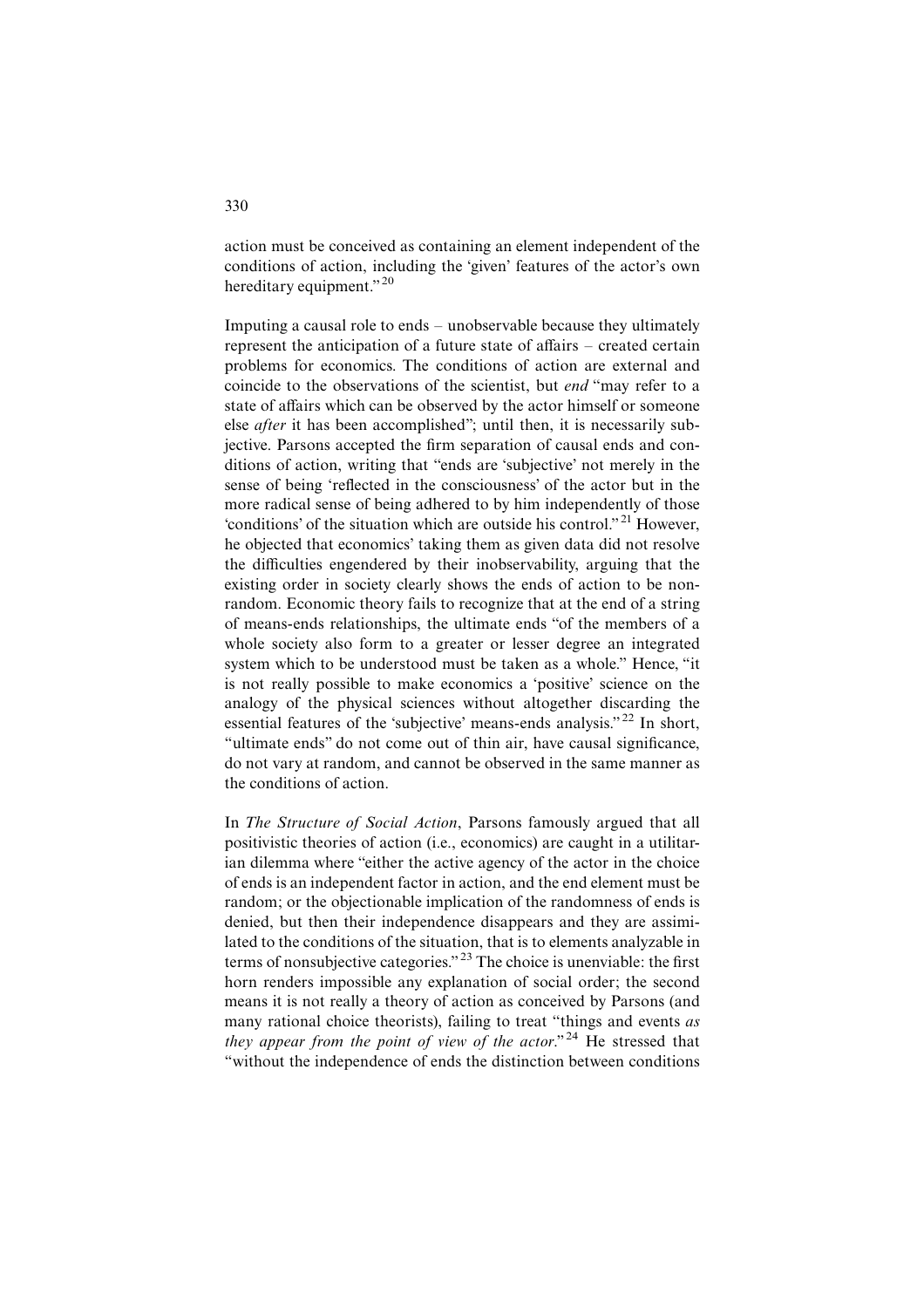and means becomes meaningless'' and ''the active role of the actor is reduced to one of the understanding of his situation and forecasting its future course of development.'' Such a theory of action is inadequate to explain the social world.

Parsons's solution was to replace the positivistic theory of action with a voluntaristic theory that ''involved elements of a normative character."<sup>25</sup> The generality of economic theory could be retained by "relegation of the factors which above all account for ... its ultimate ethical values to another science, namely sociology."<sup>26</sup> Economics would be limited to the intermediate aspects of the means-ends chain, while sociology would analyze ends and the "value element," taking society as a whole, studying its normative structure and rejecting utilitarian atomism. In opposition to the institutionalists, he did not require that the entire economic system be viewed holistically; rather, he advocated an effective social scientific division of labor.

Briefly summarized, the Parsonsian critique argues that any colonization of sociology by a ''positivistic'' and individualistic rational choice theory must take as given one of the fundamental causal factors, the value element whence spring specific ends, so reducing to a merely descriptive theory. In Parsons's words, ''these positivistic theories somehow, by a kind of logical jugglery rather than by empirical proof, were squeezing what I have ... called the 'value' elements out of their interpretation of social life,'' value elements that form the basis of the social order in society and that derive from institutions, which, in opposition to the (old) institutionalists and in support of Emile Durkheim, are to be viewed not as ''mere habits'' but rather as ''normative rules ultimately dependent on common ethical values."<sup>27</sup> Sociology was to systematically explain the value system, while economics would explain the process by which particular means and specific actions were chosen.<sup>28</sup> Rational choice theory's neglect of the value element leaves it as economics, bereft of its sociological complement, and thus incomplete and unworthy of paradigmatic privilege.

# Modern reiteration of the Parsonsian critique

Much modern sociological criticism is strikingly similar to the Parsonsian line. Frank Lechner writes that in ''its theoretical method, rational choice theory assumes what is to be explained'' because it ''inevitably require(s) the ad hoc introduction of extraneous variables'' and thus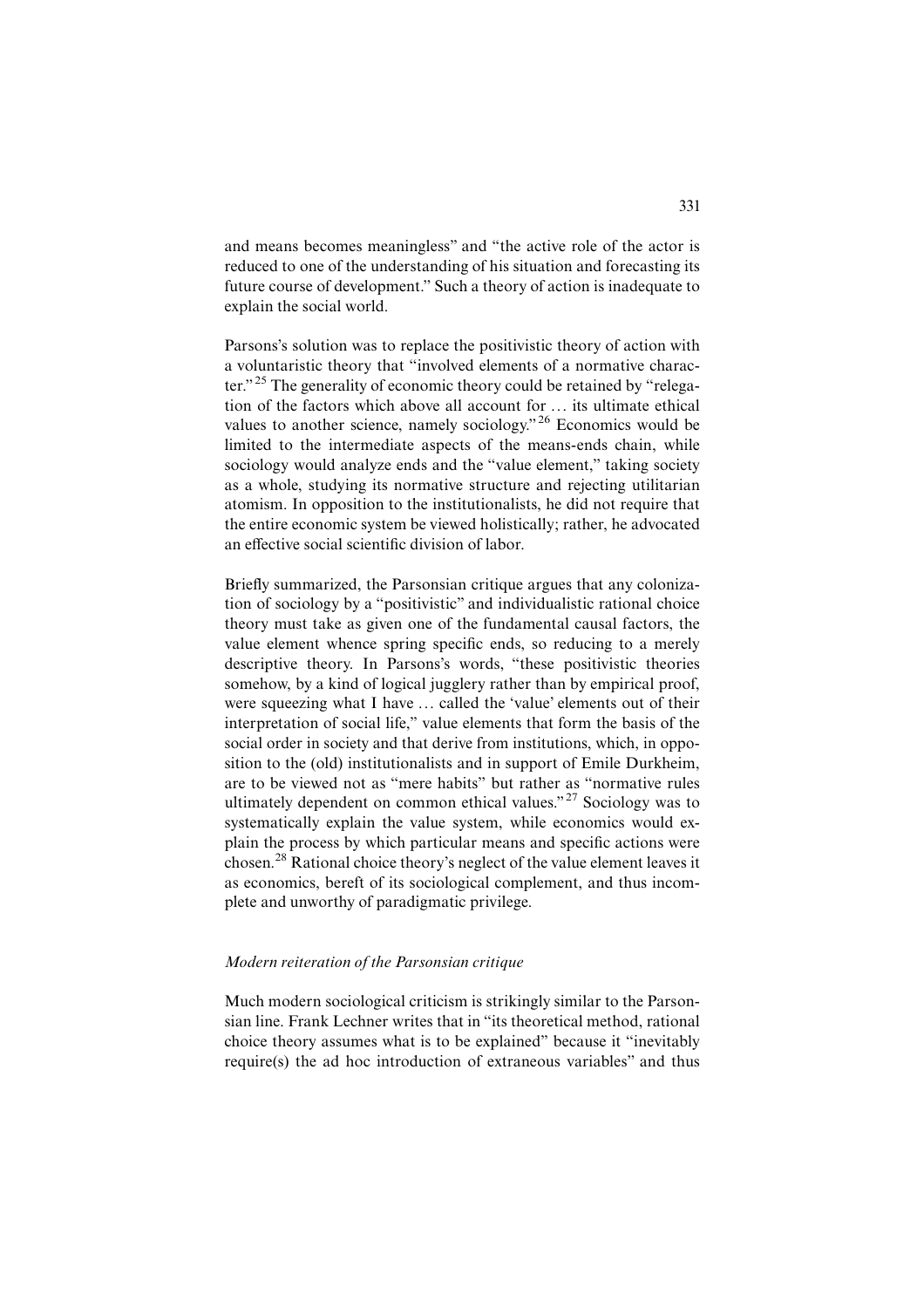falls to the utilitarian dilemma: "either one adopts rational choice assumptions, in which case the 'ends' of action remain 'random,' or one lets the ends be determined in some way, in which environment overwhelms rational choice."<sup>29</sup> James Bohman also laments the "randomness of ends,'' arguing that the mechanisms of preference formation must be explained while ''rational choice theory itself should remain narrow and economistic, even in sociology, if it is to retain its explanatory power."<sup>30</sup> David Sciulli objects that "how or why actors arrive at their preferences and whether or why their preferences change over time are issues that they (rational choice theorists) dismiss conceptually as unimportant. Instead, actors' subjective interests are treated conceptually as either given or random." Ex post anything can be labeled rational, so rational choice theory cannot explain or account for changes in the major institutions and organizations of a civil society, thus bracketing "*a priori* some of the most intriguing research issues unique to sociology or political science."<sup>31</sup> Richard Munch holds that ''rational choice theory covers only a limited realm of social life" and cannot get at the underlying meanings of social action.<sup>32</sup> In a review of Jon Elster's Nuts and Bolts, Marc Gould , who has defended Parsons's attacks on positivism and utilitarianism, writes that

> all rational choice theories [are] tautologous when desires are indeterminate. The only way to avoid this problem of revealed preference, a problem exacerbated by the introduction of social norms into a methodologically individualistic framework, is the sociological reconstruction of economic theory, introducing socially structured mechanisms (including social norms) both to order preferences in a determinate fashion and to serve as vehicles of explanation. The attempt to economically reconstruct sociology is futile.<sup>33</sup>

These critiques all follow the path beaten by Parsons, attacking the randomness of ends to show that rational choice theories are necessarily incomplete and beg the question of ''ultimate values,'' overstepping their bounds in an act of economic imperialism. However, tweaking just this ''missing link'' of ultimate values but leaving the theory otherwise untouched implies that it successfully models those aspects of the social world to which it is applied, and so cedes paradigmatic privilege to rational choice.<sup>34</sup>

#### Rational choice response to the Parsonsian critique

Rational choice theorists are well aware that the ''subjective element of the actor's utilities'' matters. Debra Friedman and Michael Hechter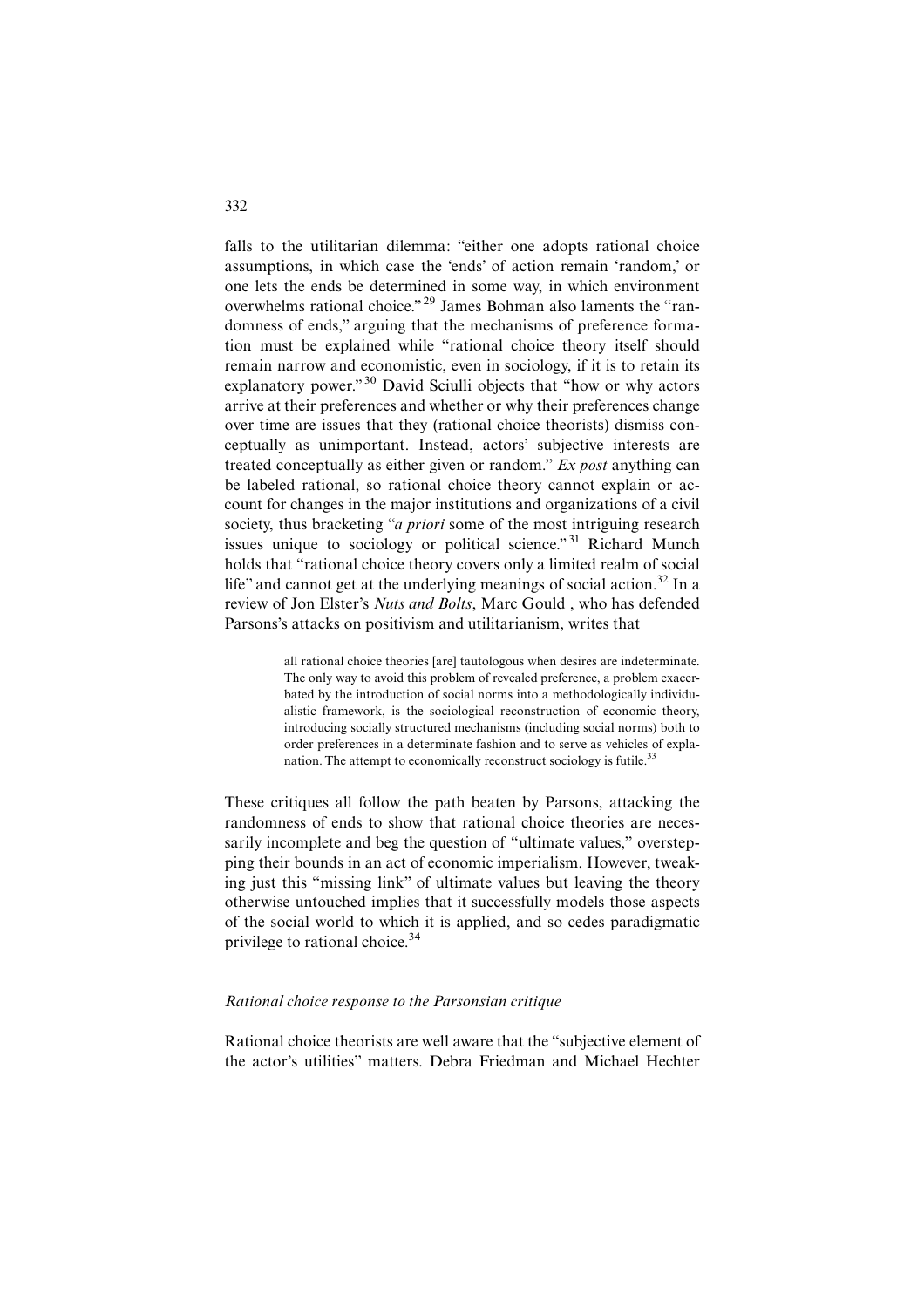note that ''within rational choice models, variations in outcomes can be due logically to variations in preferences, in opportunity costs, and/ or in institutional constraints."  $3\overline{5}$  Nevertheless, explanations, for methodological reasons, ''typically place greater emphasis on social structural determinants'' because ''values and other internal states are far more difficult to measure than structural constraints which are external to individuals.'' Consequently, actors' ends and values must be specified in advance or "rational choice explanations are liable to be tautological."<sup>36</sup>

Ends are usually prespecified with the *typical value assumption* "that actors are motivated to attain private and instrumental goods such as wealth'' that can then be exchanged for other goods; ''once utilities are known and constant, then all variation in social outcomes must logically be due to shifting constraints."<sup>37</sup> Given the numerous social outcomes (i.e., altruism) plainly at variance with this assumption, it is an unsurprising primary target of Parsonsian attacks, leading many rational choice theorists to adjust their models to permit the addition of non-instrumental values to actors' utility curves. For example, Hechter agrees that this ''is not a principled response unless the theorist can endogenize utility  $-$  that is, explain why utility functions change and why some people act more selfishly than others," and proposes, like the Parsonsians, values as a source of preferences. He postulates the usual instrumental values but supplements them with immanent values, idiosyncratically distributed and generally not substitutable with their instrumental brethren. The inception of immanent values must be explained, of course, and Hechter suggests that they come from, in a nested hierarchy, biological determinants and idiosyncrasies of personal biography.

In short, accepting the Parsonsian critique simply means adding institutional factors as determinants of values, not questioning Gary Becker's claim that ''everyone more or less agrees that rational behavior simply implies consistent maximization of a well-ordered function, such as a utility or profit function."<sup>38</sup> Defending rational choice theory, Goode argues similarly that ''the best way to guarantee that we do not commit the errors of the purist economists is to continue to build into our analyses the group related variables that inherently introduce a macro or system dimension into our thinking and our results."<sup>39</sup>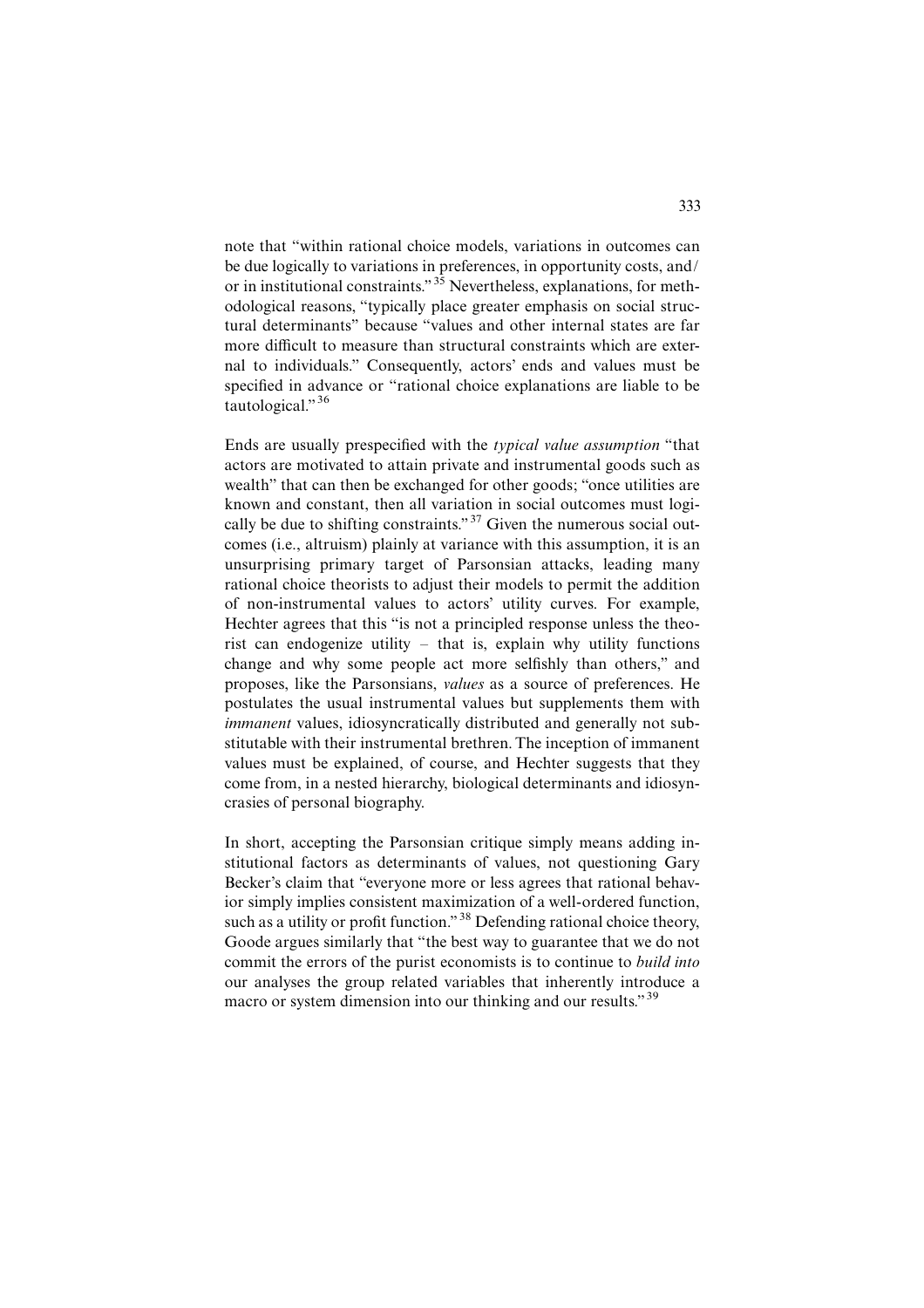## ''Tinkering'' critiques: Suggestive but incomplete

Critiques that tinker with either the structure of preferences or with the decision mechanism have been made by some of the most important dissidents in economics, including Amartya Sen, Albert Hirschman, Amatai Etzioni, and Herbert Simon.<sup>40</sup> Sen objects that the traditional approach reduces people to ''rational fools'' and that an economic theory based only on revealed preferences is unable to deal with what he calls ''commitment.'' Often, an actor chooses ''an act that he believes will yield a lower level of personal welfare to him than an alternative that is also available to him'' because he is ''committed'' to the act and "commitment is ... closely connected with one's morals." To repair this deficiency, Sen recommends that we consider as well "rankings of preference rankings.'' Similarly, Hirschman proposes ''meta-preferences,'' corresponding roughly to ''values,'' that dictate our day-to-day preferences but that allow for reflective changes in choice behavior. This would imply in the policy arena that simply raising the ''price'' of a behavior may be less effective than trying to get people to reflect on their tastes at the level of meta-preferences, perhaps convincing them to "choose" a different preference function. Etzioni suggests that there are distinct and non-comparable dimensions to choices, with no tradeoffs between them; people "seek a balance between their moral commitments and their pleasures (a judicious 'mix') rather than seeking to maximize either.''

If complete preferences are not problematic enough, there is also Simon's model of bounded rationality, describing a world too complex for actors to achieve the sort of global maxima postulated by simple rational choice theory - people have limited computational ability, cannot possibly consider all the alternatives and cannot have all the information. Peter Abell cites the many criticisms implying that ''actions are characteristically made upon a self-imposed information basis that is more limited than would be requisite for us to be able to speak of objective optimality'': there is no theory of optimal search, there are decision biases, exclusions, limits on the amount of deliberation, "received styles of reasoning" that prevent optimal belief formation, and habits that ''systematically lead to exclusions and do not evolve optimally in an evolutionary sense.'' In response, he notes that ''in each case a conceptual understanding of the apparent limitations of rational action theory is established in terms of the departure from full optimality.'' Rational choice theory, ''serves, even in default, as a benchmark" and thus still deserves its paradigmatic privilege.<sup>41</sup>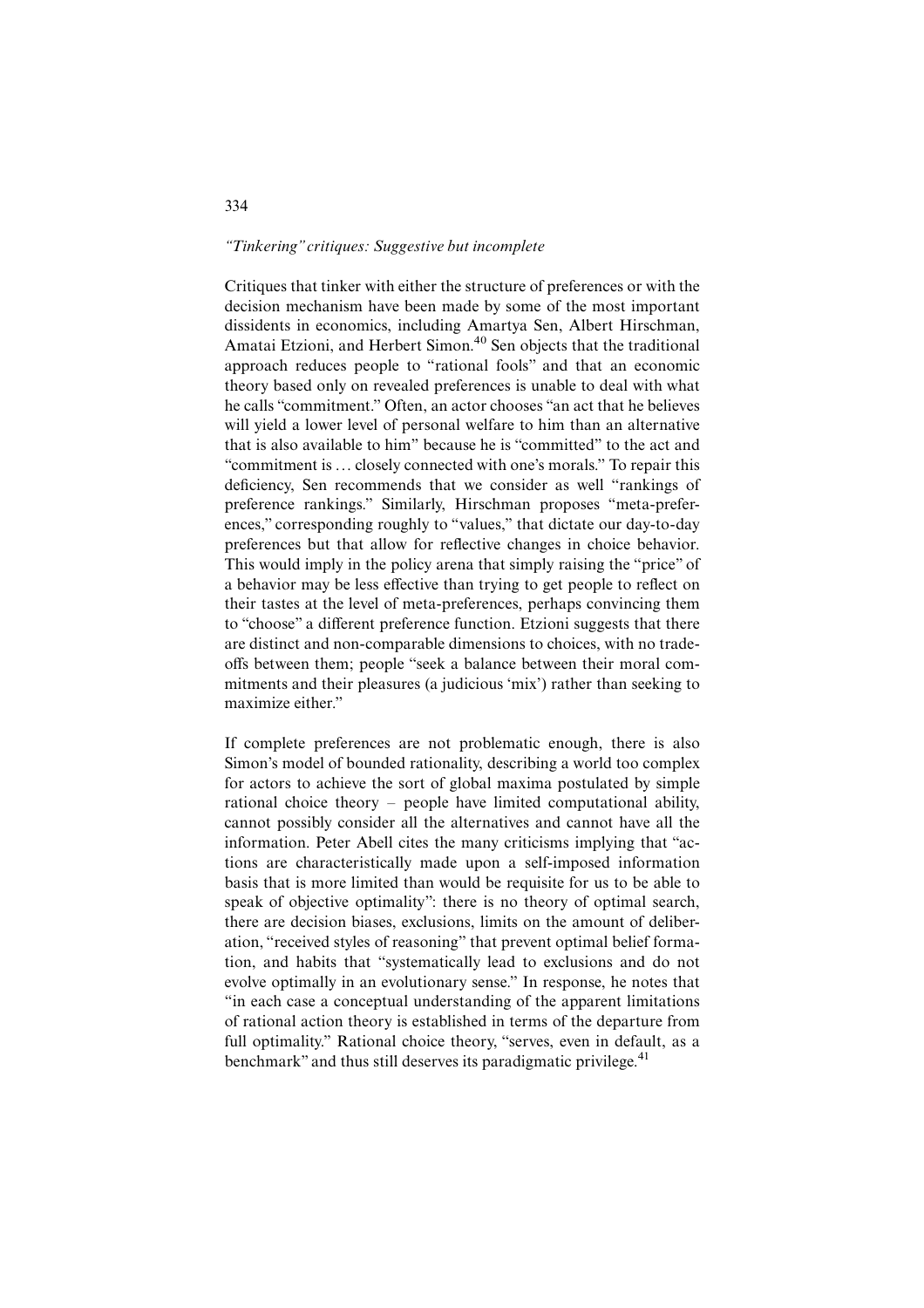In a useful sociological twist on the tinkering critique, Mark Granovetter argues that ''most behavior is closely embedded in networks of interpersonal relations.'' Consistent with my characterization of the usual debate, he attacks both the ''undersocialized'' homo economicus and the ''oversocialized'' sociological (Parsonsian) actor for their shared ''mechanical'' world of atomized actors, and writes that despite sociologists' reluctance to touch ''any subject already claimed by neoclassical economics,'' there is an ''urgent'' need to recognize that economic action is but a ''special, if important, category of social action."<sup>42</sup> Theorists must recognize that the interests and choices of actors depend fundamentally on their actual social relationships; the preference function chosen by the actor may well depend on the situation and the real identities of the other players. However, as Granovetter himself notes, his arguments are consistent with a ''broader'' version of rational choice theory in which economic goals are supplemented by "sociability, approval, status and power." "While the assumption of rational action must always be problematic, it is a good working hypothesis that should not easily be abandoned. What looks to the analyst like nonrational behavior may be quite sensible when situational constraints, especially those of embeddedness, are fully appreciated."<sup>43</sup>

All of these critiques only *tinker* with the underlying ends and their formation, beliefs about ends, or the feasible set (means), never challenging the utility of building models on such foundations. ''Rationality'' is imputed either objectively based on the ''real'' probability of achieving the end with the means chosen, or subjectively, where behavior is classified as irrational only if an act can be shown inconsistent with previous acts. Hirschman writes that "all these complications flow from a single source  $-$  the incredible complexity of human nature which was disregarded by traditional theory for very good reasons, but which must be spoonfed back into traditional findings for the sake of greater realism."<sup>44</sup> Etzioni cautions that "socio-economic behavior may well be subject to modeling, but not by those models that assume one over-arching utility or goal.'' <sup>45</sup>

In identifying problems by finding mismatches between "real" rationality and modeled rationality, theorists cannot undermine Abell's claim that rational choice theory is worthy of paradigmatic privilege. The changes proposed have real effects, and, importantly, are refreshingly suggestive of the reflexive and situated actor at the core of pragmatist theory. But at the end of the day, the same ''rational'' process of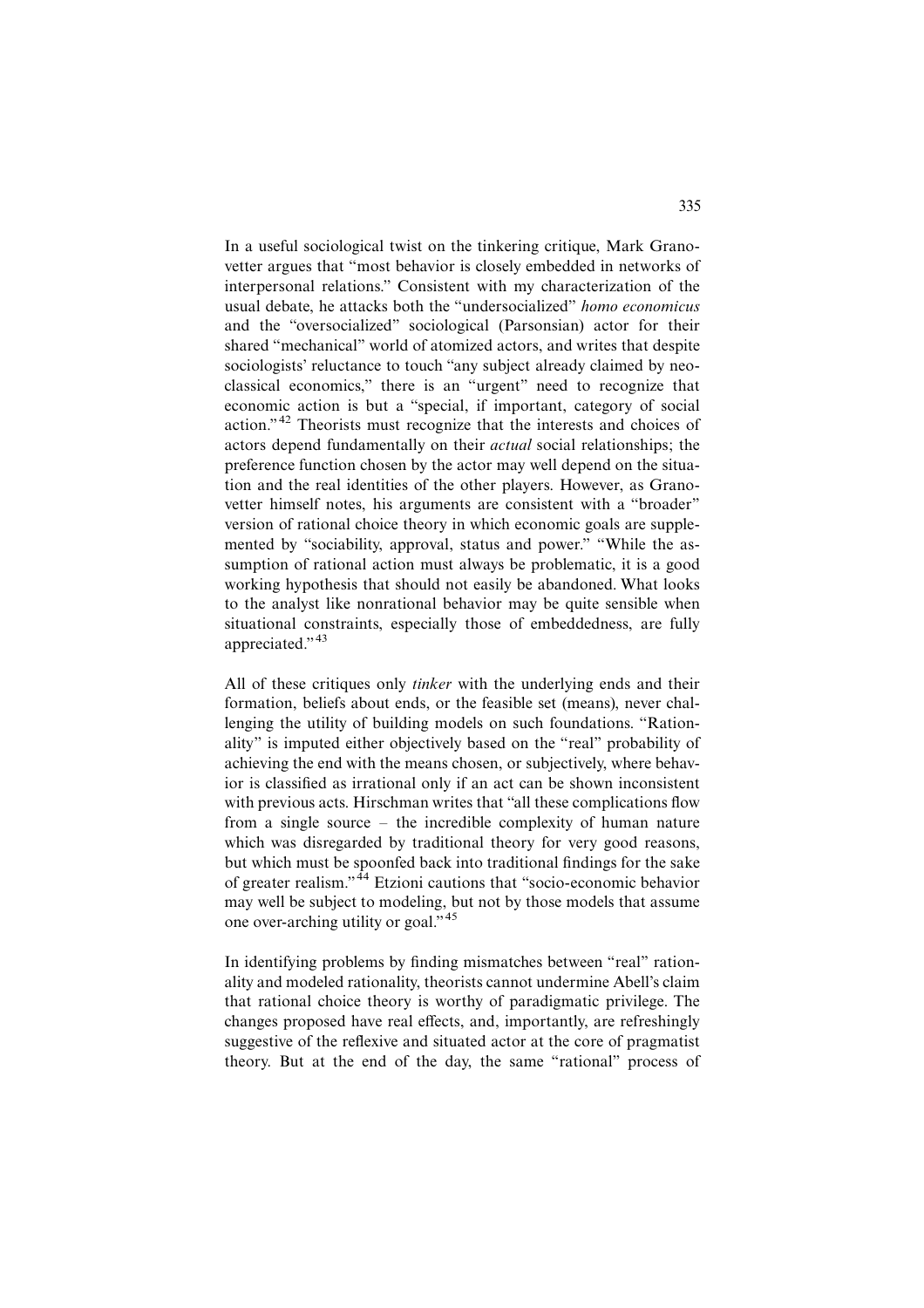selection amongst *fixed* ends just happens at a different level; there is nothing here that does not fit easily with the usual framework.

## The crux of the problem: The ''portfolio model'' of the actor

Neither the Parsonsian nor the tinkering critiques unseat rational action theory as the "first option" because  $-$  like their target  $-$  they both accept Hindess's ''portfolio model of the actor, in which action is seen as resulting from the interaction of the situation of action and the actor's more or less stable 'portfolio' of beliefs and desires'' that is the basis of preferences; ''the content of the portfolio may change but at any given time it is assumed to be stable."<sup>46</sup> The Parsonsian line of critique decries the inadequate specification of the *source* of the elements of the portfolio, requiring a causal accounting of the internalization of beliefs and desires as a function of actors' social locations. But this implicitly accepts that action is ultimately explained by the portfolio, so rational choice theorists can easily respond that given the portfolio's contents, their models will yield accurate predictions with deviations ("irrationality") defined as residual to a paradigmatic "rational'' action. Tinkering critiques take issue with the algorithm by which beliefs and desires map into preferences and adjust it to "add realism,'' but they ultimately frame problems as deviations from the core ''paradigmatic'' model. As long as this core model is accepted, rational action based on stable "beliefs and desires" can claim first shot at explaining behavior, and all criticisms will be subject to two standard responses: (a) it provides rigorously testable hypotheses; and (b) only at the point where it proves inadequate must any other motivation be brought to bear.

There are alternatives, however. In the next section, I draw on the writings of John Dewey to formulate a negation of the means-ends dualism, challenging the portfolio model of the actor and advocating the reconstruction of social science as a problem-solving enterprise.<sup> $47$ </sup> Hans Joas has used pragmatism to critique rational action theory, but does not focus as explicitly on the nuts and bolts of the means-ends relationship in pragmatist theorizing, nor does he discuss the portfolio model.<sup>48</sup> Without directly engaging his work, I offer a complement, first by showing explicitly how the Deweyan position points to and supersedes weaknesses in conventional critiques, and second, by explicating some positive implications of a pragmatist theory of action.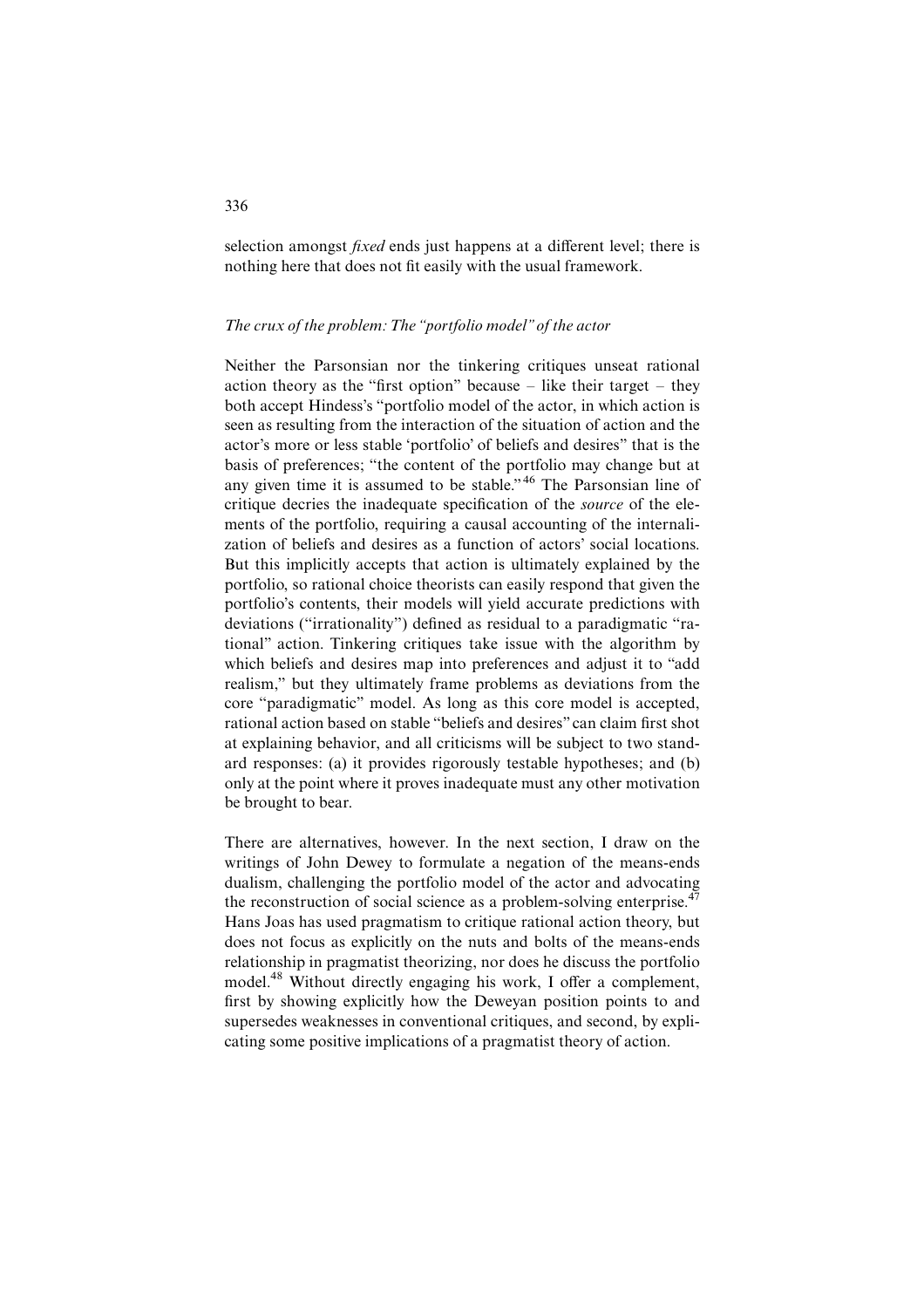#### John Dewey and the breakdown of the untenable means-ends dualism

Like the Parsonsians, Dewey focused scientific inquiry on the value element, rejecting as incomplete "*a priori*" theories that take values as necessarily given and essentially metaphysical.49 However, his arguments require neither that the actor be an automaton acting solely on the basis of norms, nor that we reject the ''rational'' means-ends schema. Although he agreed that ''desires and interests are ... themselves causal conditions of results,'' he did not ascribe the failure of a priori theories to their inadequate specification of Parsons's "ultimate ends," contesting instead the assumption that any such final state *needed* to be specified. $50$ 

#### Means versus ends in a priori theory

A priori theory postulates actors with ''values'' or ''desires'' that serve as ends and in turn as the unique source of all valuations; only the appropriate means is *selected*.<sup>51</sup> Ends beyond investigation are held strictly separate from means used only instrumentally. Valuation lies exclusively in the actor's choosing of ''ends-in-themselves'' that are not also means (Parsons's ''ultimate ends''). If desires are to cause behavior in these teleological theories, only final ends can be legitimate causes of action, so any removal of the metaphysical foundations of the ''endsin-themselves'' leads to an arbitrary rationality lacking a ''rational'' basis to judge ends. People acting on values based in ''vital impulses'' (where Dewey locates them, but we will come to that) are behaving irrationally. In *a priori* theory, Dewey writes, "an ideal is arbitrary if it is causally conditioned by actual existences and is relevant to actual needs of human beings."<sup>52</sup> However, by utilizing an "instrumental logic of social inquiry,'' Dewey's theory of valuation implies a nonarbitrary rationality independent of phenomena always and only categorized as ''ends.''

## Means-to-ends-to-means

The oft-cited dualism between means and ends is not tenable.<sup>53</sup> An end, or effect, soon becomes a means, or cause, for what follows. Human activity is continuous, and "nothing happens which is final in the sense that it is not part of any ongoing stream of events."<sup>54</sup> "Ends" are, in fact, literally endless, forever coming into existence as new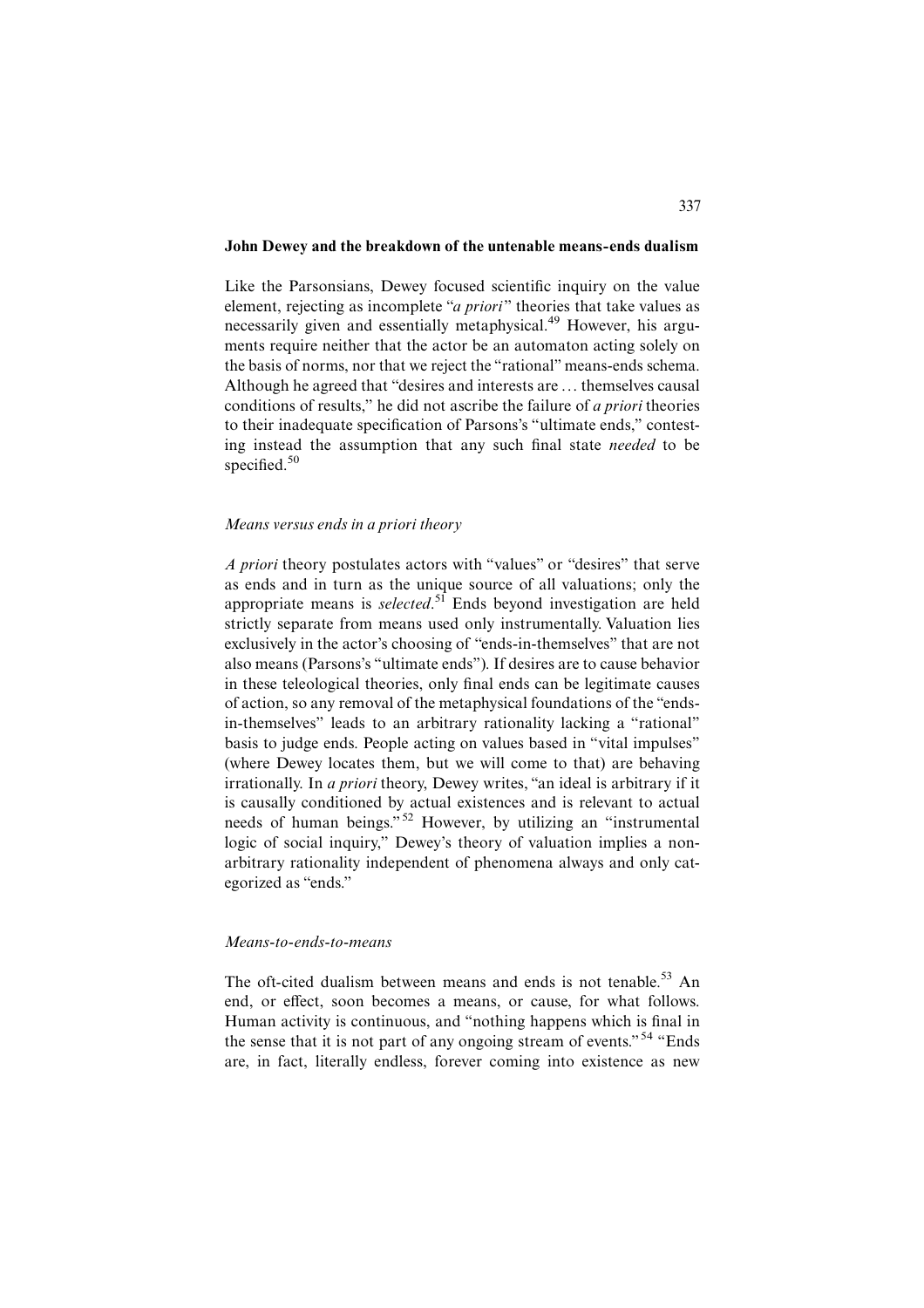activities occasion new consequences,'' and each is in a sense a means to ensuing ends. ''Means and ends are two names for the same reality. The terms denote not a division in reality but a distinction in judgment'' because their distinction arises only ''in surveying the course of a proposed line of action, a connected series in time. The end is the last act thought of; the means are the acts to be performed prior to it in time."<sup>55</sup> Human action is continuous so any designation of some particular state of affairs as exclusively an "end" implies a final resting point that exists only in analysis. In short, the ''distinction between ends and means is temporal and relational."<sup>56</sup>

If there are no final ends, there can be no *end-in-itself*, only *ends-in*view. ''In fact, ends are ends-in-view or aims. They arise out of natural effects of consequences which in the beginning are hit upon, stumbled upon so far as any purpose is concerned."<sup>57</sup> For Dewey, the end-inview is a "means for directing action  $-$  just as a man's health to be attained ... is not identical with the end in the sense of actual outcome but is a means for directing action to achieving that end."<sup>58</sup> In another metaphor, he suggests that an end-in-view is like the plans for a house, directing the building activities of workers; one can hardly say that the plans are the house itself.''An end-in-view is a means in present action; present action is not a means to a remote end.'' When we refer to an end of action, we mean a plan to bring about some change in the present state of affairs; we posit ends-in-view as "directive stimuli to present choice."<sup>59</sup> An end-in-view is a node by which the behavior of the actor is directed and coordinated.

#### Action as process and the beginnings of a non-arbitrary rationality

Action is continuous. Ends flow from means in a single causal process. Dewey argues that ''every condition that has to be brought into existence in order to serve as means is, in that connection, ... an end-inview, while the end actually reached is a means to future ends as well as a test of valuations previously made.'' <sup>60</sup> Actors choose lines of action in which a series of ends-in-view are posited as means to further ends-inview. The last link in the chain is final only temporally in the actor's ponderings. Hence, we can assess the adequacy of the particular means chosen, asking if it can in fact be expected to cause the ends-in-view, just as one can question whether or not the architect's drawings are adequate to their role in the successful building of the house (to use Dewey's earlier metaphor). Nonetheless, this seems a shrinking down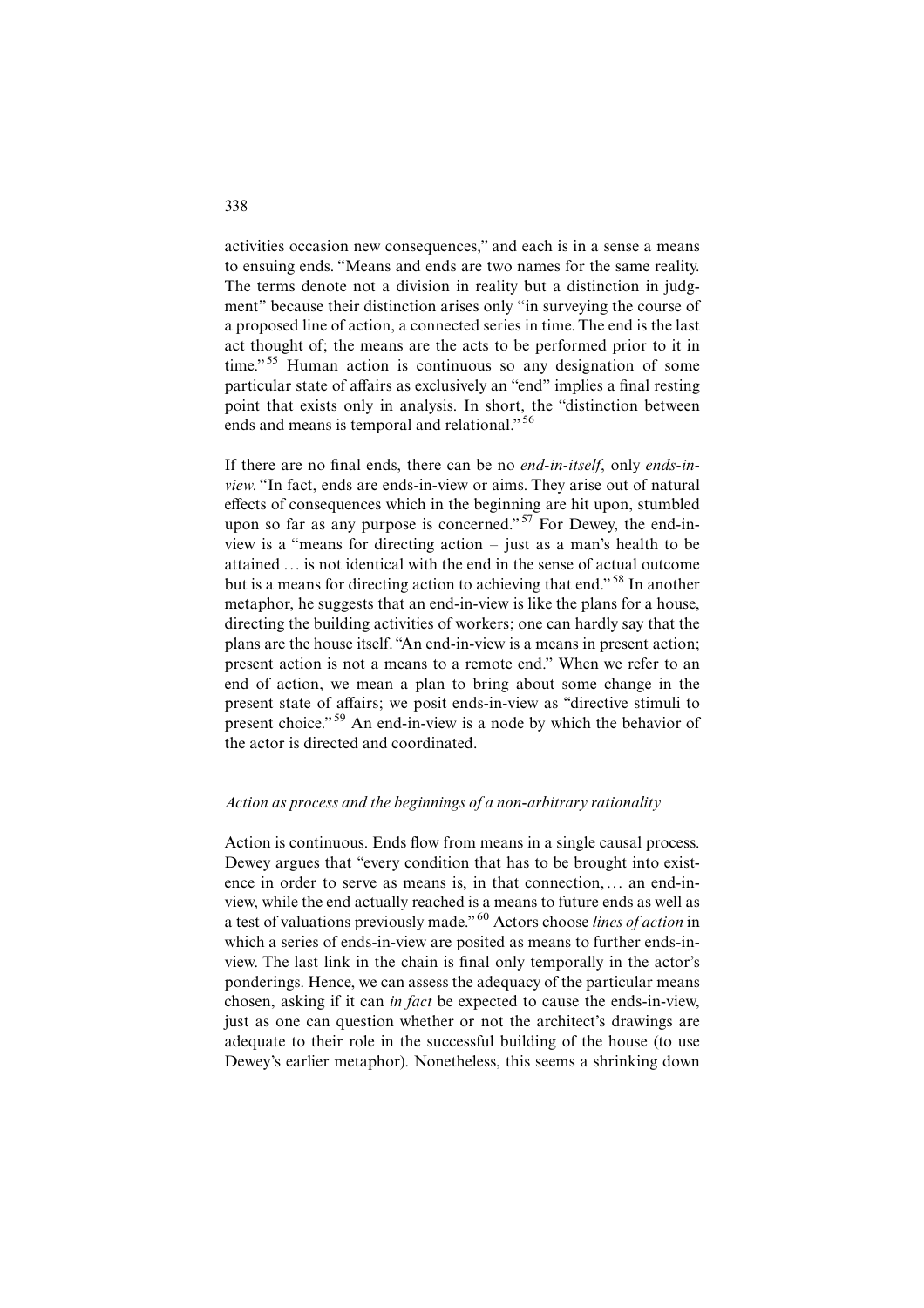of the same problem, creating a fairly squalid rationality. We still have our end and even if it is not final, it remains arbitrary. An adequate and non-arbitrary rationality requires the evaluation of ends-in-view (in a temporal means-ends relation), a challenge Dewey answers by theorizing their formation.<sup>61</sup>

# Desires and deliberation

Like others, Dewey considers desires to be the source of potential ends, but he does not treat them as static primary data. They originate first in "vital impulses," defined to be "organic biological tendencies," but these are not themselves desires, only a necessary source condition. Desires can be understood only in the context of the life process and in their development. Rather than a simple mapping of vital impulses, they derive as well from culturally transmitted habits. They are not wishes but represent only states that might be attainable. What is clearly unattainable is not subject to consideration as ends, as there is no way of conceiving means to their achievement (this follows from the removal of means-ends dualism). $62$  "Impulses" are also analytically distinct. Finally, and most importantly, desires mature and change as we learn from experience. As ends-in-view, they are hypotheses about future conditions that may or may not come about  $-$  what is desired is not necessarily achieved ^ and are subject to revision through deliberation.

Deliberation in Deweyan desire formation delineates clearly his differences with utilitarianism (whose proponents are often accused of making ridiculous demands on the mental power of agents). He wrote that ''neither the utilitarians nor anyone else can exaggerate the proper office of reflection, of intelligence in conduct. The mistake lay not here but in a false conception of what constitutes reflection, deliberation." The actor does not form desires ''by way of a calculated estimate of future delights and miseries, but by way of experiencing present ones."  $63$  Ideas – "anticipated consequences (forecasts) of what will happen when certain operations are executed under and with respect to observed conditions" - are important, but "reasoning as such, can provide means for effecting the change of conditions but by itself cannot effect it."<sup>64</sup> Whereas utilitarian deliberation, Gray's calculator, is introspective, Deweyan deliberation is outlooking, "a tentative trying-out of various courses of action," in which the actor makes projections about what will satisfy her, constantly adjusting her desires as she receives new information about the *real* consequences of action.<sup>65</sup>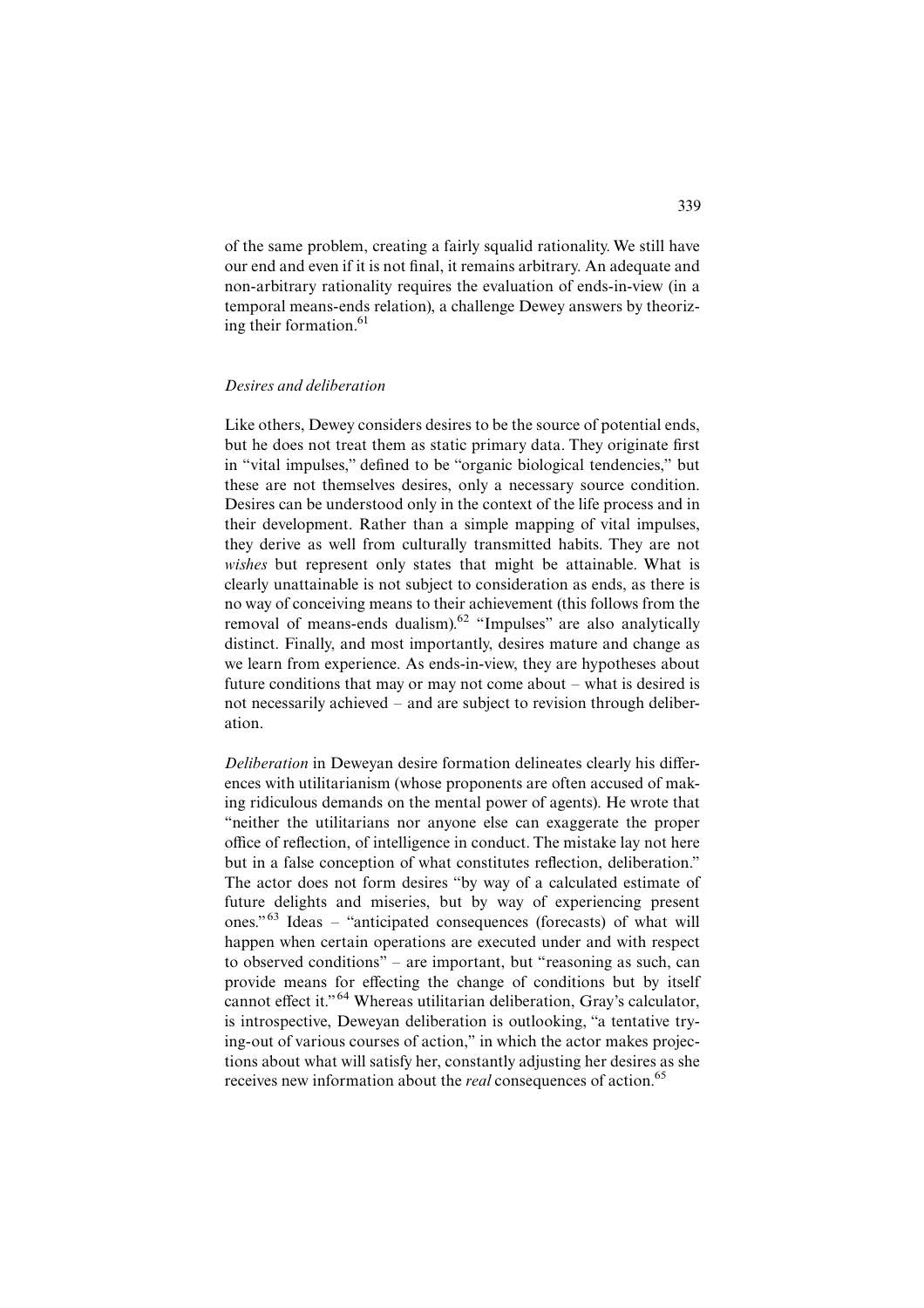# Desires and the situation

In the Deweyan vision  $-$  in strong contrast to portfolio theories  $$ desires are not simply ''inside'' the actor, but depend also on her situation. People do not constantly posit potential end-states and assess them as to their correspondence with present desires like the constantly calculating utilitarian actor. Rather, ''it is as plain as anything can be that desires arise only when 'there is something the matter,' when there is some trouble in the existing situation." When life goes smoothly, there is no need to ''investigate what it would be better to have happen in the future, and hence no projection of an endobject.'' <sup>66</sup> We go through life as creatures of habit until we encounter an indeterminate situation that presents us with conditions that we experience as a need, a conflict, a deficit, or a lack.<sup>67</sup> It is then that inquiry is required to transform a "problematic situation into a determinate situation," when "in everyday living, men examine; they turn things over intellectually''; they infer and judge as ''naturally as they reap and sow, produce and exchange commodities."<sup>68</sup> Only when the life-process is somehow challenged do we survey ourselves for some means of defining and overcoming the problem, hypothesizing possible solution end-states. Creativity becomes a necessary part of the action framework, as actors seek new combinations, new means (and hence new ends and ends-in-view), new responses to vexing situations.<sup>69</sup>

## The situation and valuation

Only in ''problem situations'' are valuations made. ''Ends-in-view are appraised or valued as good or bad on the ground of their serviceability in the direction of behavior dealing with states of affairs found to be objectionable because of some lack or conflict in them. $170$  A man walking thoughtlessly down the street does not ask himself whether it is good to do so, he simply does it. But if it starts to rain, he asks himself whether it is better to seek shelter and wait, to look for a cab and get wet until it arrives, to continue to walk and get wet, or any of myriad other options. In short, he questions what he wants, and assesses the ends-in-view (which in this case is a mode of transport) with respect to their ability to get him where he is going, and as dry as possible. The point of this intentionally banal example is to show that these various ends-in-view are open to assessment. Some are actually better than others at solving the problem. He asks himself what is the best way to achieve a situation in which the problem (getting wet) does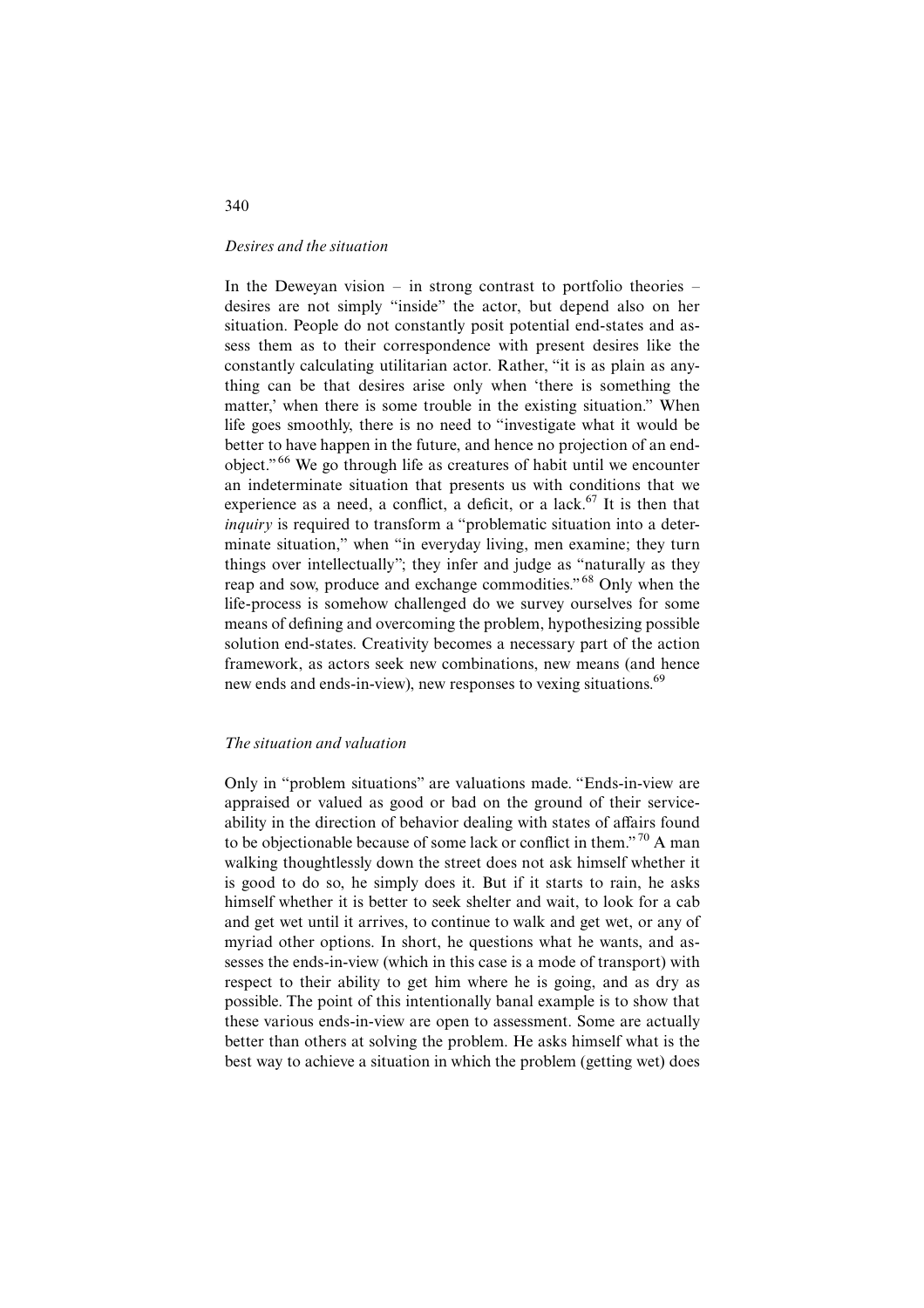not exist (of course, not all problem situations are so banal). In this example, no complete feasible set of options is posited. The contention is rather that the actor ''tries something'' given the information that he has, which, in and of itself is not dissimilar to the conventional model of choice (the differences will be clearly drawn in the next section).

By taking ends as formed in reference to situations that signal some deficiency in the life process, Dewey considers himself to have established valuation-propositions. Whether or not a chosen end-in-view is in fact successful at solving the problem is an empirical matter, and we can therefore make valuations about valuations. An end-in-view is a hypothesis allowing the actor to undertake activity. If in her efforts she realizes that what she thought she desired will be insufficient to mitigate the deficient situation, she adjusts the original end-in-view, altering as well the entire line of action since means are connected to ends in a single continuous process. Values are subject to constant readjustment in response to problem situations and are not separate from everyday life in an unchanging normative realm, but derive instead from active reflection.<sup>71</sup> They "have their immediate source in biological modes of behavior and owe their concrete content to the influence of cultural conditions."<sup>72</sup> Rather than "final causes," they are steps in the continuous stream of life, means for the next action, and, very importantly, are subject to investigation because they arise only in relation to ''problem situations.''

## The undertheorized situation

The problem situation is an admittedly undertheorized and vague aspect of the Deweyan formulation, and one that is hard to describe adequately in general, given the pragmatists' recognition of the explanatory power of contingent and contextual phenomena. Joas cautions that in adopting a non-teleological approach, we risk moving human action from situational contingency to being fully constituted by the situation (the Parsonsian fear).<sup>73</sup> To avoid this, he advances "the idea that the teleological and the quasi-dialogical nature of actions operate as reciprocal preconditions of each other.'' We retain goals and meanings that depend upon the habits, norms, institutions, conventions, social relations, and culture that make up so much of (but not all of) our personalities, but they are not blindly determinative of our actions. Because technology is constantly evolving, it is a commonplace that we cannot specify all means in advance, but somehow the corollary  $-$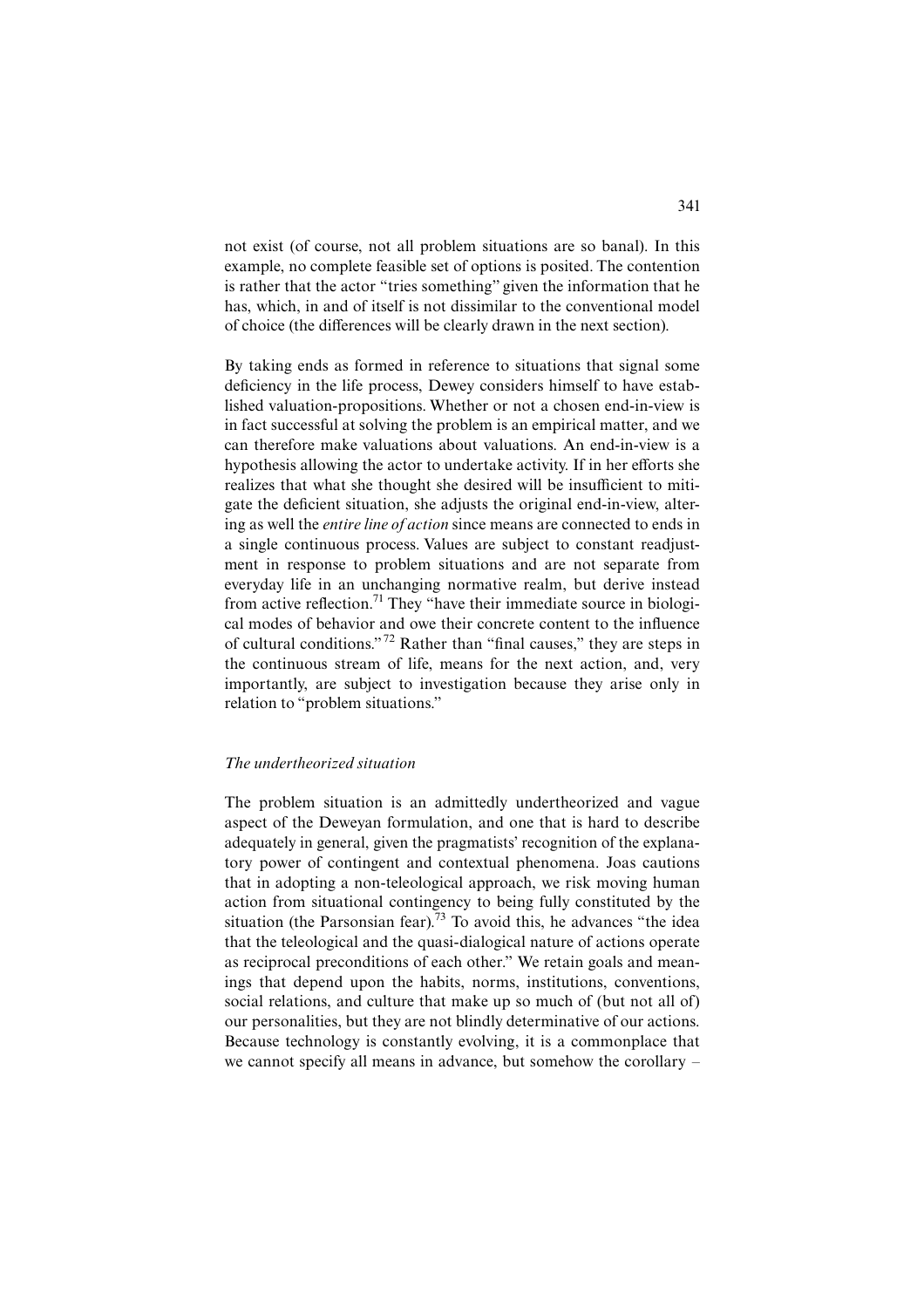that we also cannot pre-specify all ends of action because new means will always imply new ends  $-$  seems to get lost in the shuffle. We readily accept that a change in wants will lead people to choose different means, but forget that changes in the means available allow people to discover wants of which they were previously unaware. Pragmatism rejects the maximizing assumption as dependent on a knowledge of ends that have yet to be discovered, and posits in its place an actor who hypothesizes solutions to the problem, adjusting with experience.

The larger difficulty seems that the extreme contingency and indeterminacy of the world means that everything and nothing could be a problem situation. Fortunately, theorists need not simply sit and wait for the occasional problem-epiphany. Moment-to-moment action in the Deweyan framework consists of the following of habits or established patterns of behavior that have been found to work in the past ^ what Thorstein Veblen meant by "institutions" and not what Parsons meant by that same term; in more modern terminology,''habits'' of this sort are often called "conventions."<sup>74</sup> Problems arise when existing conventions fail to keep the life-process running smoothly, meaning that established expectations  $-$  themselves conventions  $-$  are not met. As Dewey wrote, the ''intellectual search for ends is bound to arise when customs fail to give required guidance. And this failure happens when institutions break down; when invasions from without and inventions and innovations radically alter the course of life."<sup>75</sup>

Given the limitations of speaking generally about a phenomenon that is definitionally contextual, in the final section of the article I return to the construction of the situation in the concrete resolution of cooperation problems. Here, I wish only to recognize that the situation has acquired a very heavy explanatory load and if it remains a black box, pragmatist reconstruction is a lateral step at best.

## Making explicit the contrast

Unlike rational choice actors, Deweyan actors do not have a fixed preference ordering on outcomes against which they measure all possible end-states. Instead, ''we do not know what we are really after until a course of action is mentally worked out'' and we hypothesize instead solutions using knowledge gained from past experience.<sup>76</sup> For Dewey, ''the problem of deliberation is not to calculate future happenings but to appraise present proposed actions."<sup>77</sup> Without a well-defined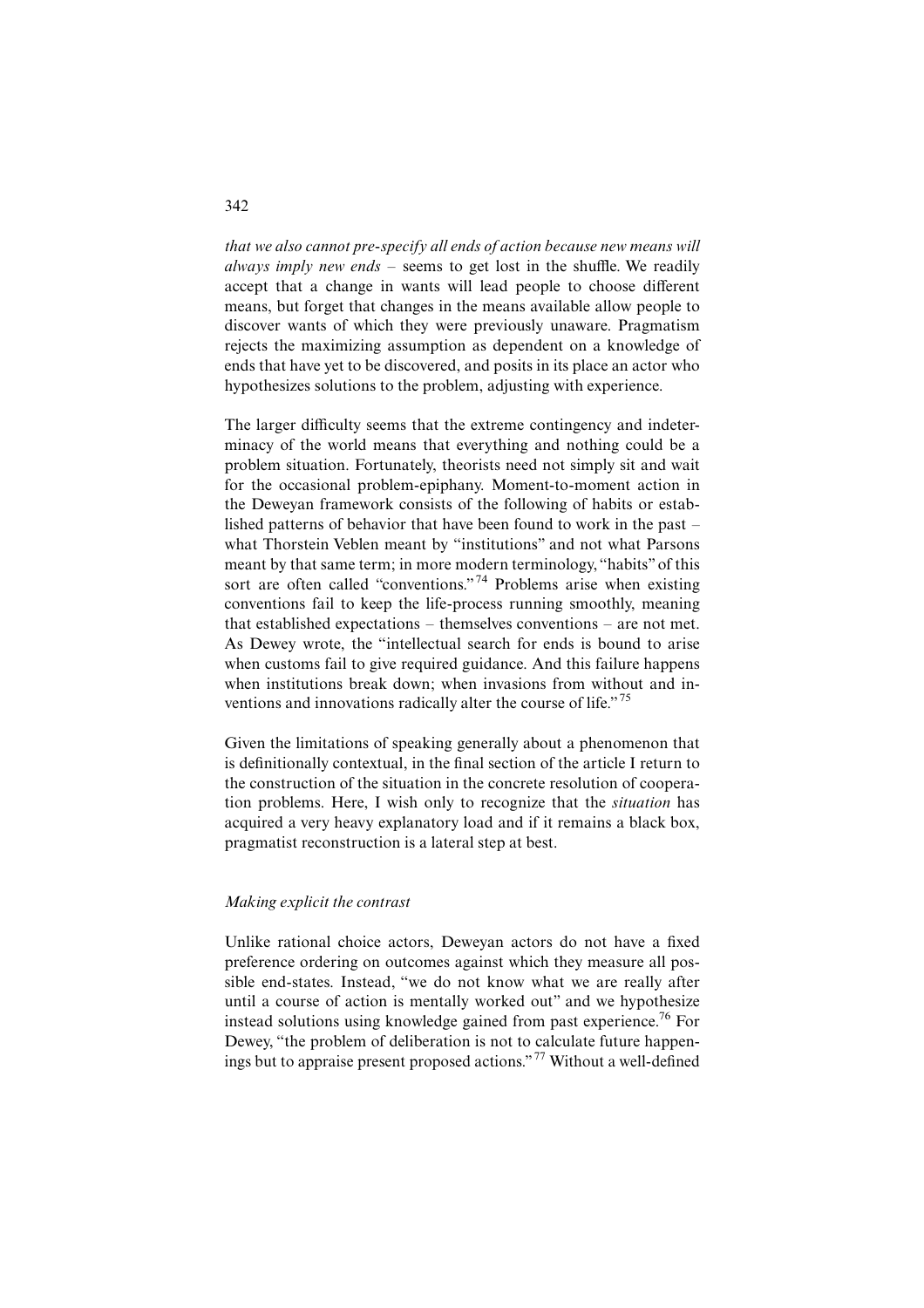and fixed preference ordering, the actor cannot be thought to be maximizing, because the "end-in-view" chosen by the actor is fundamentally dependent on the situation and the means actually available  $$ ends are continuous with means.

Two key features emerge from the Deweyan formulation: first, the distinction between means and ends is *analytic*, with no hard and fast "final" ends to guide the intermediate ends that are in turn means; second, desires, fount of values, are situational. The actor does not possess an ordering of all possible states-of-affairs (given information) because the end-states to be ordered cannot be conceived outside their contexts. Actors choose processes, so ''ends'' are meaningless without means-to-ends. Ends flow from means as effect from cause, the choice of a different means necessarily implies a different end state (and vice versa).

Like Dewey, Parsons held that logical action follows means-ends schema, and that ''such a system will be found to involve a series of interrelated 'chains' of means-ends relationships'' in which former actions become means for later actions.78 In this Parsons's and Dewey's writings agree; the disjuncture lies in Parsons's conclusion that for the means-ends scheme to have causal analytical meaning, ''ends must be conceived as an independent and effective factor in action and of  $a$ fundamentally different order from the 'conditions' in which action takes  $place." <sup>79</sup>$  He held that the means-ends chain requires both "ultimate ends" and "ultimate means" – ends that are not also means and vice  $versa - and offered sociology as the social science able to provide a$ causal understanding of ultimate ends. Of the two ''key features'' of the Deweyan formulation, Parsons had some room for the first but none for the second.

There is a certain historical irony in the recent attention pragmatism is enjoying in social theory. Dewey and Parsons both aimed critical writings at a priori/postivist theory in the 1930s and both gave harsh treatment to the parametric treatment of desires and values in the theory of action, but only the Parsonsian critique made it into mainstream sociology. The pragmatist Deweyan critique did have an impact on social science, principally in institutional economics, but its stronger formulation denying the easy balkanization of social scientific disci-plines was long (relatively) ignored in sociology.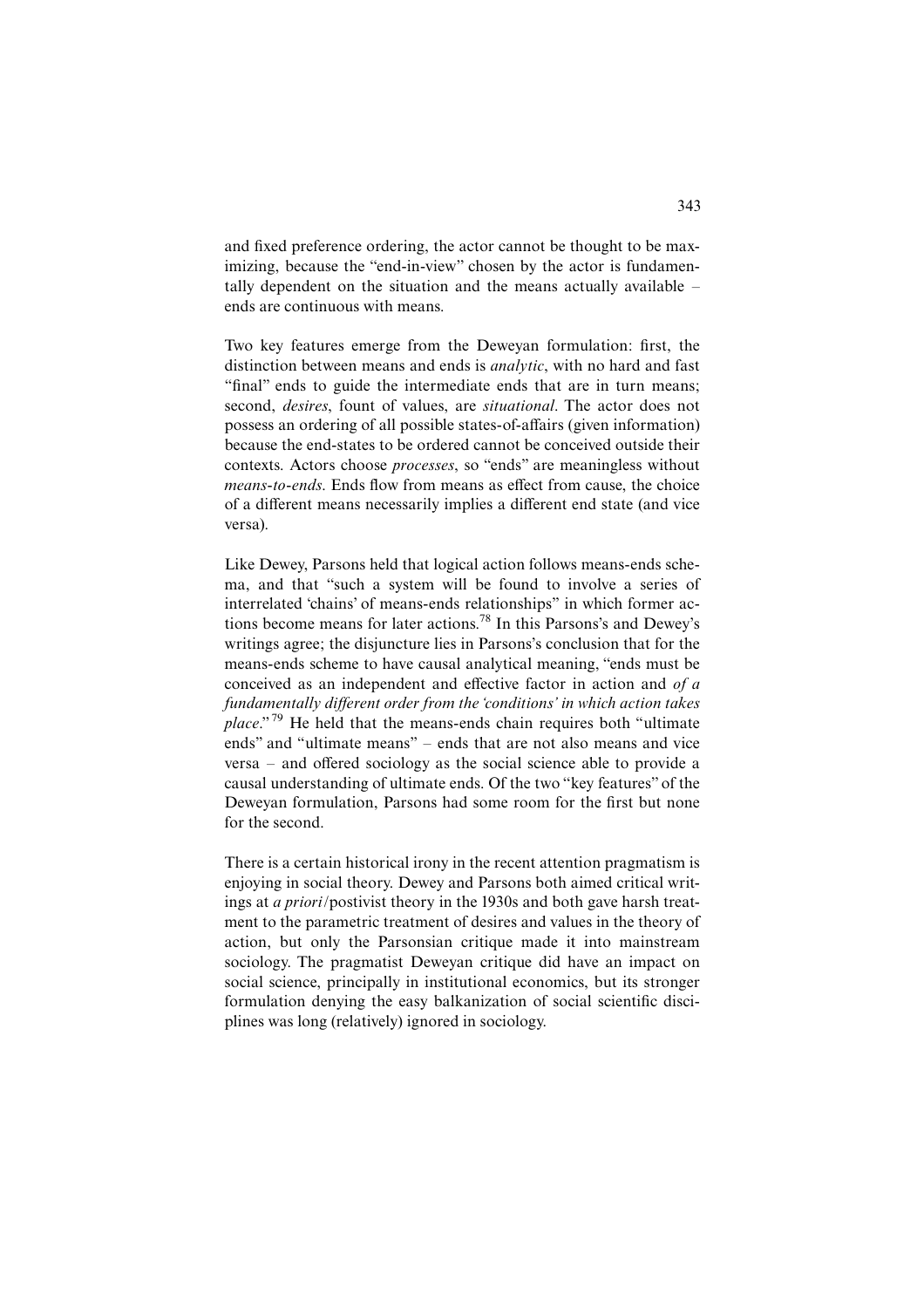## The rational actor without her portfolio

My initial critique of the portfolio model is similar to Hindess's claim that it is incomplete because it fails to take account of the role of specialized techniques ''that are clearly not inherent features of the actors themselves,'' but there are times in Hindess's analysis where he seems to think the main problem with the portfolio model is its lack of an essential, albeit social, element that could determine the way in which beliefs and desires map into preferences – which implies only an expansion of the portfolio. $80$  He does, however, signal the importance of deliberation in the formulation of beliefs and desires, though elaborating it in a different direction from that of Dewey. This provides a useful entry into the pragmatist displacement of the portfolio model.

For Hindess, actors often deliberate over the best course of action, sometimes even changing beliefs and desires that are ''open to challenge through reconsideration by the actor concerned and through discussion, propaganda and persuasion involving others.'' The sometimes success of such challenges ''means that actors' beliefs and desires cannot be regarded as given elements of their consciousnesses until something drastic comes along to change them.'' Dewey would certainly agree, in principle, with the idea that desires are subject to change in the face of deliberation, but he goes beyond Hindess by arguing that there are no "ultimate beliefs and desires" – no portfolio.<sup>81</sup>

Again, Dewey's actors do not walk about with an understanding of some ''best state'' to be used as a basis for comparison (Gray's calculator), but they do make valuations and do desire things that spur them to action. Dewey explicitly states that ''valuation involves desiring,'' cautioning however that we therefore need very thorough investigation of desires, because ''practically all the fallacies in the theories that connect valuation with desire result from taking 'desire' at large."<sup>82</sup> They should be thought to arise only in response to problem situations in which the actor posits an end-in-view, or coordinating hypothesis, as a solution. When desires are situational, it is nonsensical to build theory around actors possessing a complete and well-defined preference ordering of all possible end-states. Instead, actors live their lives ''muddling along,'' following a series of ''habits and vital impulses'' until a ''problem situation'' arises, causing a desire to be formed.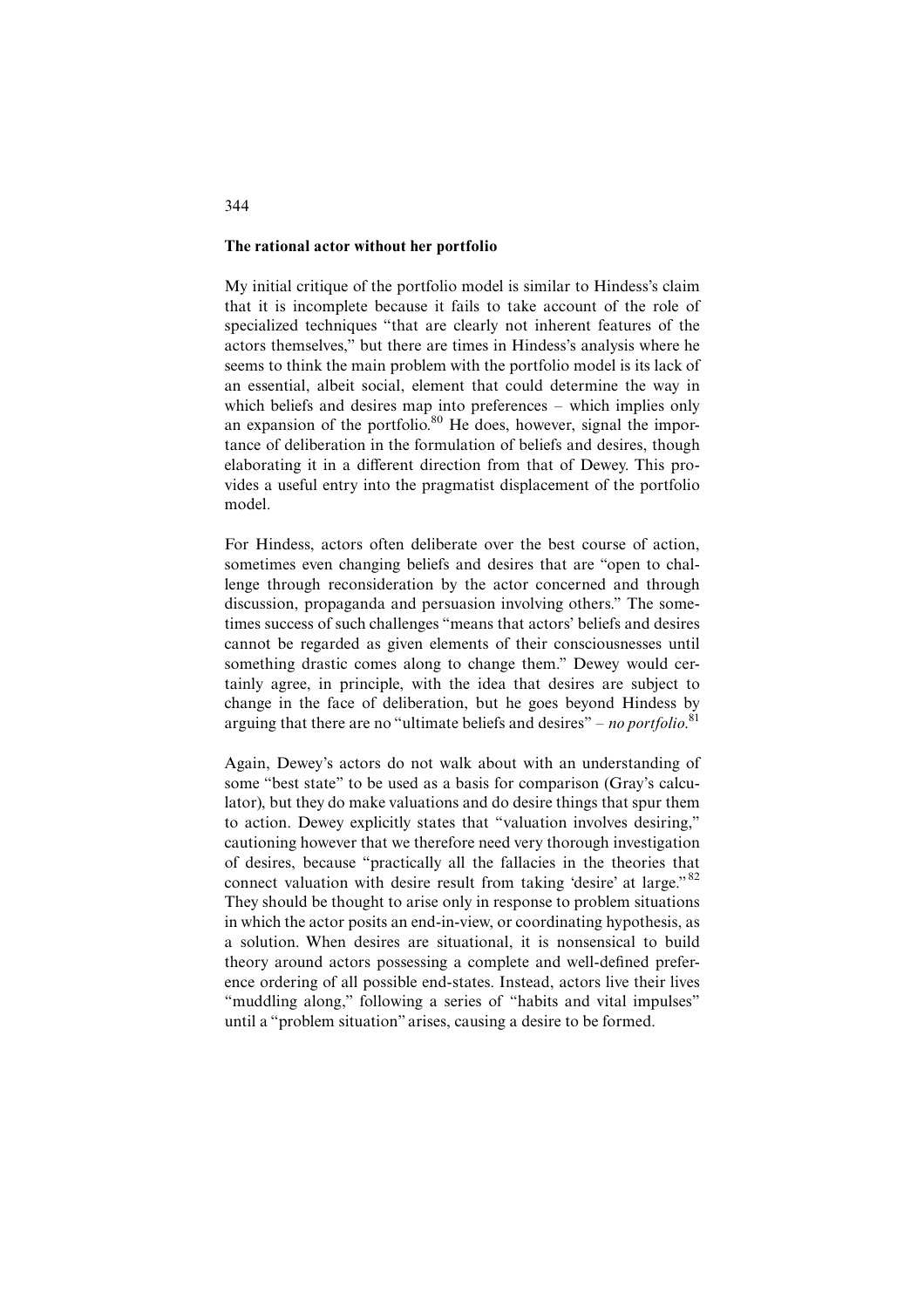Here, the portfolio theorist might argue that Dewey's claim to a distinct position falls: has he not simply posited a culturally constructed desire portfolio, albeit one called upon only when ''there is something the matter''? The pragmatist response depends fundamentally on the untenability of means-ends dualism  $-$  when a desire is formed, a valuation is made since there is no hard and fast distinction between facts and values. The actor is an experimenter who encounters problem situations, but without a preformed set of values to dictate a desired end-state with its (necessary) means and actions. Instead, the actor hypothesizes activities  $-$  means-to-ends  $-$  that might resolve the problem and makes predictions about their results ^ the formation of the  $desire - choosing a best course of action but constantly adjusting it$ upon receiving new information about the actual effects of means chosen. In this encapsulation, it again seems akin to a dynamic rational choice construal, but differs in one essential dimension: desires arise in and depend on context. They are inseparable from the conditions that render possible the resolution of the problem, rather than chosen from a portfolio of pre-ordered end-states (even one as reflexive as the tinkerers propose). Through action, subjects learn the results of desires that ''are subject to frustration'' just as ''interests are subject to defeat.'' Dewey wrote that ''nothing more contrary to common sense can be imagined than the notion that we are incapable of changing our desires and interests by means of learning what the consequences of acting on them are."<sup>83</sup> In portfolio terminology, the actor only discovers her portfolio and preferences after acting, but it then seems paradoxical to say that she "really" has such preferences, especially when they can well be expected to change precisely as a result of the process by which they were revealed.

An actor without a portfolio is not reduced to functionalist behaviorism. There is room for purposive behavior and even "rationality"  $$ though a rationality that demands more than the ''consistency'' of standard models, one that is able to do without ''ultimate means'' and ''ultimate ends'' to ground intermediate means-ends choices. Rather, the actor's means-to-ends relationships are guided by ends-in-view that represent predictions of future states of affairs able to mitigate a lack in the current state; inquiry can say something about the objective probability that a chosen course of action will indeed solve the problem. We do not go to an a-rational world  $-$  the actor does select a course of action  $-$  but the rationality is not arbitrary (like rational choice theory) because we are able to evaluate the end-in-view from an "objective" standpoint: we can make valuations about valuations. Re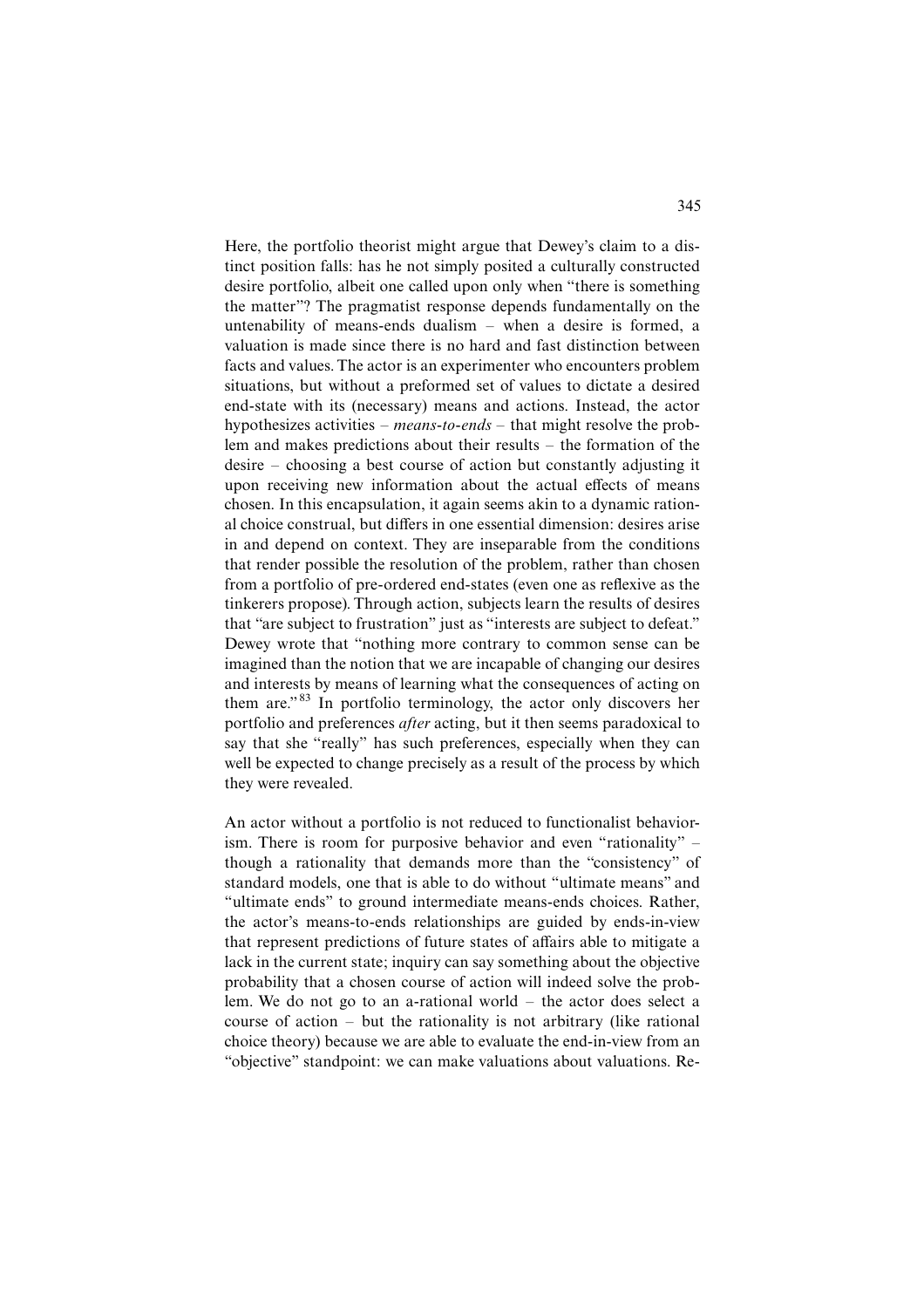moving the actor's portfolio without rendering the actor an automaton challenges rational choice's paradigmatic privilege, positing a microfoundational actor capable of purposive action who is not trying to approximate an end-state severed from the means to its attainment.

#### Restrained claims and theoretical eclecticism

Consistent with Dewey and the pragmatists' advocacy of theoretical and methodological pluralism, my arguments hardly mean that rational choice and game theoretic models should be scrapped. Their heuristic value is often immense, and I certainly neither expect nor want theorists suddenly to stop describing situations as "like a prisoner's dilemma'' or using other such shorthand with rational choice roots. My aim is more restrained: denying that rational choice theory can usefully claim ''paradigmatic privilege.'' From a pragmatist perspective, to grant an *a priori* theory the right of "first approximate explanation" abdicates sociology's responsibility to help people to understand and navigate their social worlds. In this, my arguments agree with the Parsonsian Sciulli: rational choice theory  $-$  as a portfolio theory  $$ can provide only an apologetic for the existing state of affairs because it pushes social science only to measure, and not genuinely investigate, "metaphysical" values. The Parsonsians argue for some analysis of values' provenance, but are unable to say anything substantive about the class of phenomenon they believe to be ''ultimate values.'' The ''Tinkerers'' introduce the re£exivity necessary for learning and create space for situational reasoning, but ultimately only render more complex the actors' decision rules. Pragmatist action theory develops these two insights, but also goes them one further by rejecting the very notion that it is useful to posit some class of phenomena that is always and only an ''ends'' of action, even if only in general form.

Dewey cautioned that when ''social change is great, and a great variety of conflicting aims are suggested, reflection cannot be limited to the selection of one end out of a number which are suggested by conditions. Thinking has to operate creatively to form new ends."<sup>84</sup> The failure of *a priori* theories to subject ends to inquiry leads to a split between theory and practice that risks undermining creativity, experimentation, and the seeking of new solutions. Pragmatism seeks to change the role of the theory of action, using it to understand how people solve problems, and construes valuation as a means of improving the *practical* situation of human beings. In the final analysis, this is the fundamental turn in Dewey's arguments.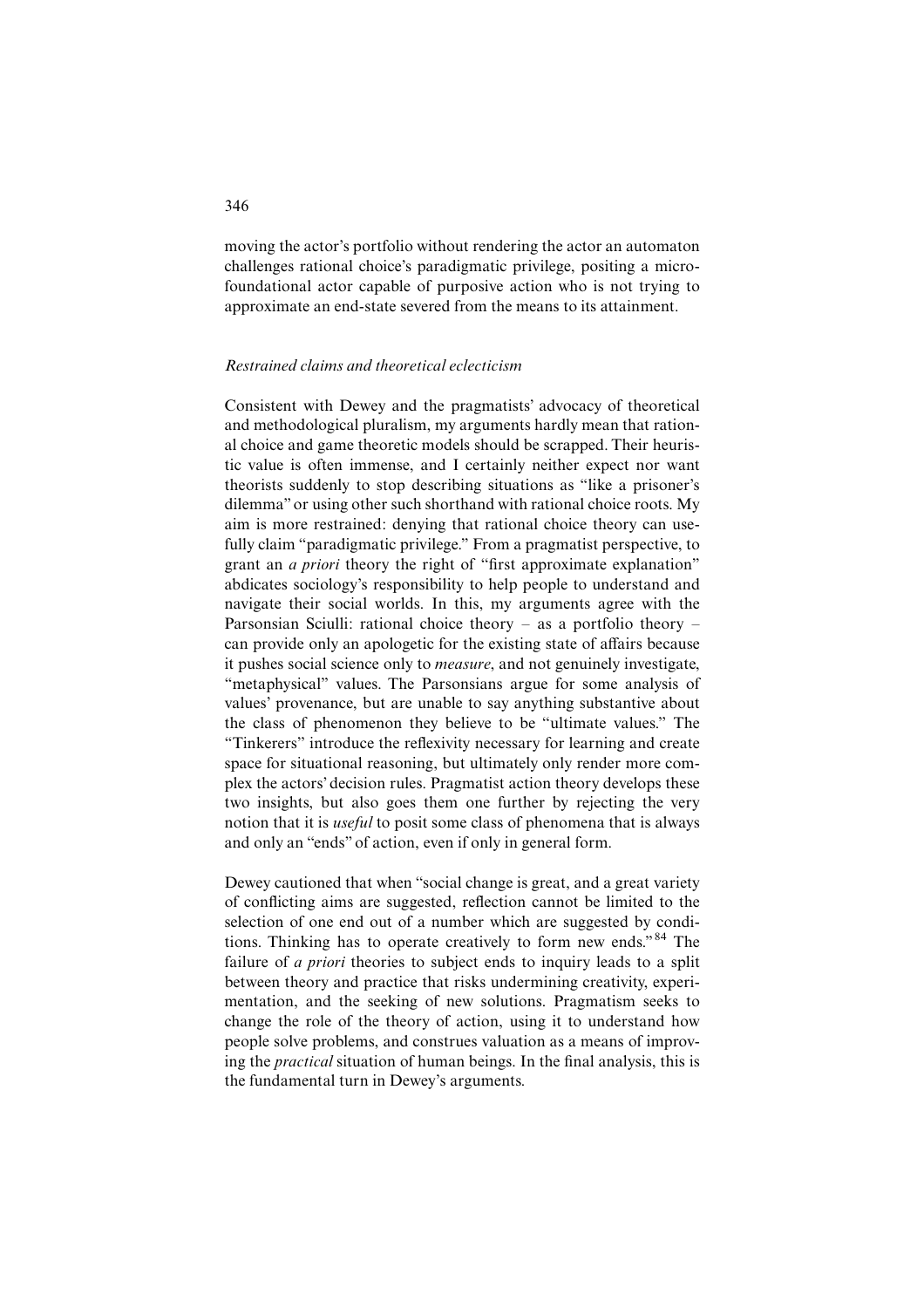## Why a pragmatist reconstruction matters

The pragmatist critique dismisses as flawed rational choice models that require a decontextualized actor, but it is legitimate to ask why this matters. Can these criticisms be fully accepted in principle, and then dismissed in practice as akin to a sophisticated clarification of the number of angels one might find on a pinhead? If rational choice theory provides good predictions or gives a behavioral norm that allows the isolation and investigation of the irrational as a social phenomenon unto itself, why not give it paradigmatic privilege despite realist shortcomings? Elster provides a hint: ''if one is interested in rationality exclusively for the sake of predicting behavior, some of the conundrums would disappear, but others would remain. But I do not think that this is our only reason.We care about rationality because we want to be rational and want to know what rationality requires us to do.'' <sup>85</sup> Social science can do more than simply predict behavior; it can help explain the social world and improve lives. As the institutional economist Clarence Ayres caustically wrote, ''is price prediction the business of economics? Is the prediction of eclipses the business of astronomy?'' <sup>86</sup>

Still, it remains to be shown how pragmatism aids this weighty task. I could look again to Dewey and his voluminous economic and social writings. However, it seems better to draw instead on the substantive work of others in the (small but growing) ''pragmatist revival'' to show first, that I am not alone in turning these particular solutions of the past to problems of the present, and second (and more importantly), that my pragmatist reconstruction of action theory might usefully provide an action-theoretic foundation for this revival.<sup>87</sup> To this end, I next link my arguments to writing by Charles Sabel that turns a pragmatist/social experimentalist approach to contemporary instances of the sorts of cooperation problems and social dilemmas whose resolution is key fodder for much rational choice theory.

## Coordination, cooperation, and conventions

Social dilemmas – the prisoner's dilemma, public-good and collective action problems, and similar phenomena  $-$  are defined by Elinor Ostrom to ''occur whenever individuals in interdependent situations face choices in which the maximization of short-term self-interest yields outcomes leaving all participants worse off than feasible alter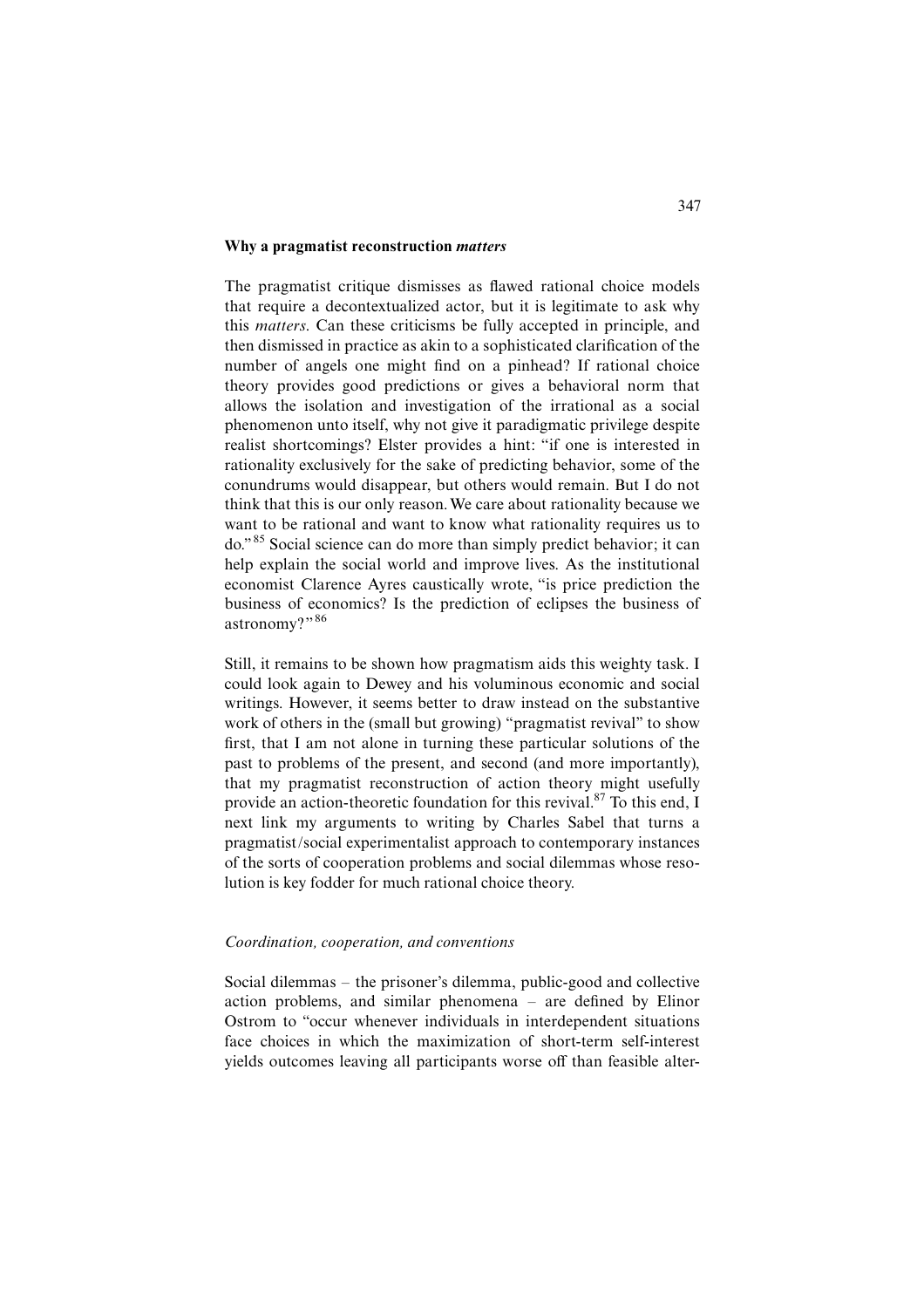natives.'' The prisoner's dilemma is an especially popular abstract description, because, she notes, it applies to "all of us  $-$  whenever we consider trusting others to cooperate with us on long-term joint endeavors." 88

Prisoner's (social) dilemma dynamics and their principal-agent brethren have a general place in social theory (to which we return below), but they are perhaps most apt in the study of the economy, where the uncertainty endemic to production and exchange requires actors to coordinate regularly. As noted by Michael Storper and Robert Salais, ''all economic theory turns essentially, if implicitly, on the problem of coordinating actors'' but in ways that can be more or less cooperative and dynamic, causing wide variation in transactions and coordination costs.<sup>89</sup> Furthermore, the bases of cooperation and coordination vary dramatically depending on their embedding in the larger social structure and are frequently argued to lie at least partially outside markets of traded goods and services in the realm of such "cultural" factors as trust and goodwill.<sup>90</sup>

The Japanese economy is something of a cause celebre in discussions of inter-firm cooperation and the role of culture-specific (normative) factors in contracting largely because it ''has grown so fast in the last century while maintaining the continuity of certain of its key economic institutions that it counts as a leading example of both a developing and an advanced economy."<sup>91</sup> Despite recent difficulties, it remains of unquestionable relevance to current debates, not least because so many elements of the ''Japanese'' model of production, and especially its coordinating core  $-$  customer-supplier relations  $-$  have diffused and are diffusing to other advanced economies. Questions remain about the extent and degree to which various parts are borrowed – main bank governance seems an unlikely arrival on U.S. shores ^ but Japanese managers are clearly not alone in subcontracting work to firms with whom they seek collaborative relations, or in implementing just-intime inventory management and value-added engineering.  $92$ 

Most accounts of the Japanese model agree that due to the frequent externalization of productive phases, trust between the parties to contracts is increasingly important. The willingness of both sides to forgo the short term advantages available to opportunists (''hold-up'') leads to a freer flow of information, stimulating innovation and aiding the spread of new and more efficient productive techniques throughout the economy. It is uncontroversial to claim that an economy with wide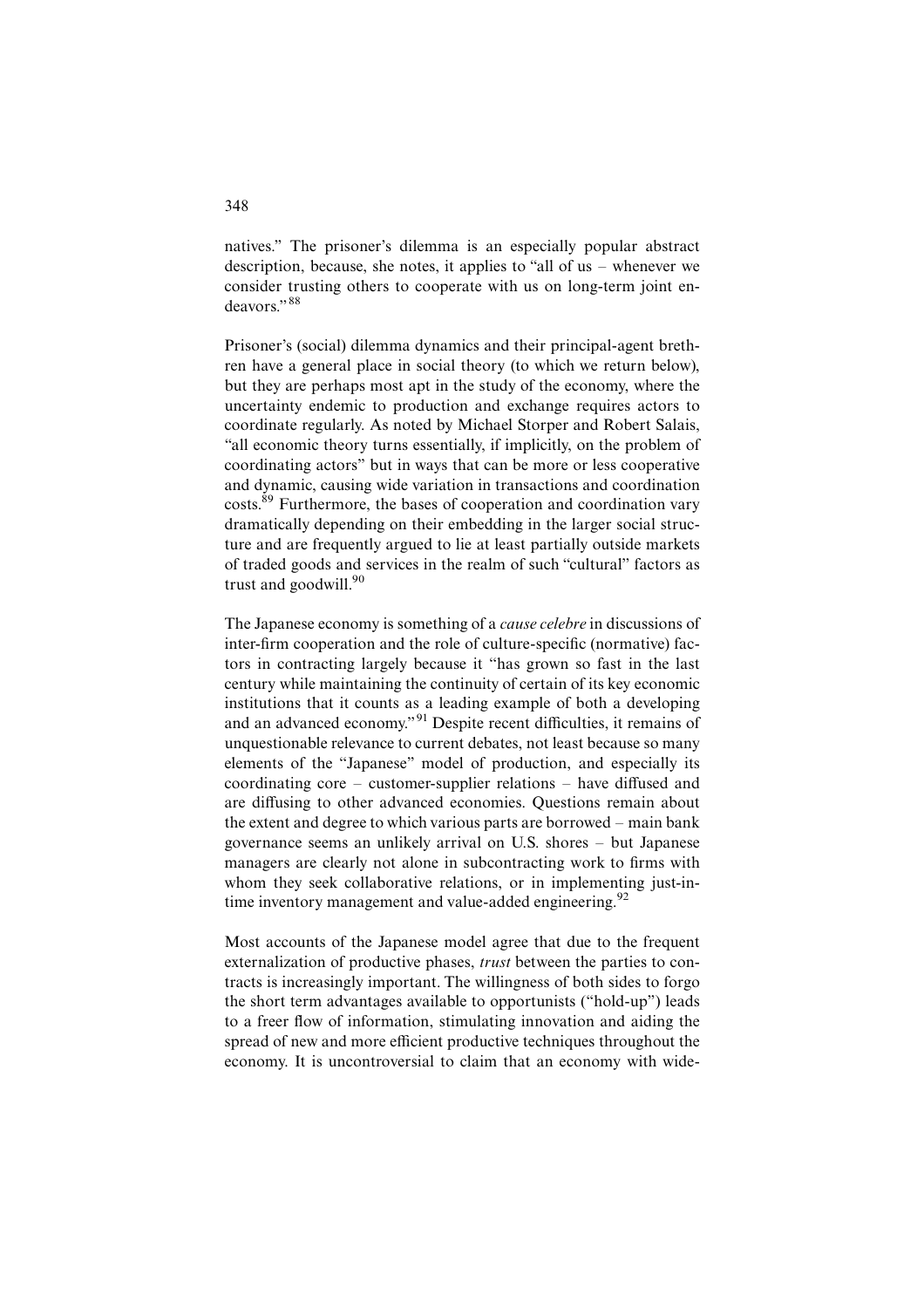spread goodwill and a lack of beggar-thy-neighbor behavior can be more efficient than one full of simple-minded short-term maximizers, but there remain numerous questions around the internal aspects of subcontracting relationships and the ways in which trust (or a reasonable facsimile) originates. The empirical existence of cooperation between contracting parties with interests defined as antagonistic implies that an apparent prisoner's dilemma (which has no cooperative solution) is no longer such  $-$  somehow, the payoffs have changed (usually to those of a coordination game). Explanations fall into two camps: a norm-based cultural account versus a game-theoretic rational choice account.

The cultural explanation finds in Japanese society historically-rooted and deep-seated norms of trust, in which, Sabel writes, ''the fate of each is so entwined with the others that no one would think of exploiting the opportunities created by innovation to hold up a partner or hoodwink a principal,'' akin to the Parsonsian claim that values derive from a society's normative structure.<sup>93</sup> Notably, we have a "portfolio" actor who chooses not to ''hoodwink his principal'' because he has been inculcated with the belief that such a choice is not what he "really" wants. If people have the right values, cooperation can be achieved, but it is difficult to understand how trust could either break down where it now exists or be newly established where it does not  $$ some areas are destined to be dominated by cooperation, others by defection.<sup>94</sup> In a Parsonsian Japan, the game *never was a prisoner's*  $dilemma$ ; the payoffs were misspecified.

Game-theoretic rational choice explanations argue that a functional "trust" is established by actors calculating that short-term defection harms long-term interests.<sup>95</sup> Standard game theory tools (subgame perfection, Nash equilibrium) show an infinitely repeated prisoner's dilemma (to which long-term principal-agent situations can be likened) to have cooperative solutions if both parties sufficiently value future income.96 The appearance of trust is merely a self-interested decision by each to give the other the benefit of the doubt on the first interaction. Both parties then continue to cooperate since neither party ever has an incentive to renounce the deal, though both would given changes in future discounting, payoffs, or a defection by the other party. This differs from "cultural" explanations in allowing for cooperation to arise where previously absent (given uncertainty, the potential for new long-term partnerships crops up regularly), but it is inherently fragile. An actor will quickly exit whenever her short-term needs begin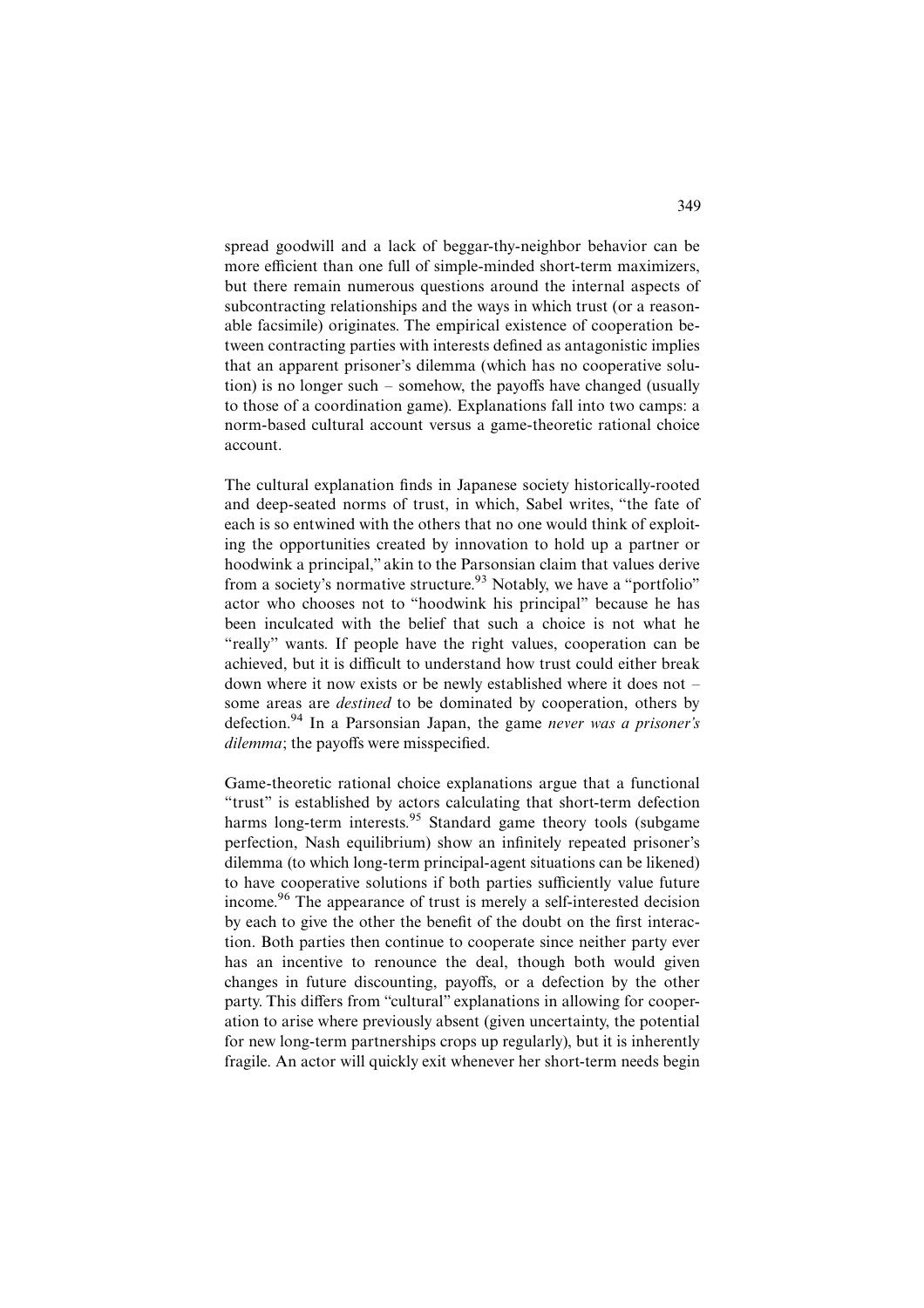to outweigh the expected (personal) gains from future cooperation, pushing the other to exit as well, possibly leading to global sub-optimality (using game-theoretic terminology). This (obviously) completely agrees with a portfolio conception: actors maximize well-defined interests subject to the world at large. Cooperation occurs when there are sufficiently large (time discounted) long-term gains to be had, without even a norm of trust (unless we define cooperation on the first interaction as a "trust norm").

Sabel disputes the adequacy of both conventional explanations in the explanation of a Japanese production model that ''has much more to do with the joint formulation of goals as between suppliers and customers in collaborative subcontracting systems than the common picture of prescient bureaucratic direction of economic actors suggests."<sup>97</sup> The bureaucratic direction of actors feeling bound to negotiate (norms of trust) is generally a claim that interests can be harmonized into a solution with a mutually advantageous division of benefits. However, if the interests of each party are ill-defined prior to the negotiation and are formed through the interaction itself, there are problems with the claim that the Japanese system is about a willingness of agents (suppliers) to follow the dictates of their principals (customer firms). Game theoretic and cultural explanations both assume that failures of cooperation result when one party defects because short-term benefits suddenly outweigh the benefits of interaction (indeed, they define it so); defections had to happen, either as a mandate of the high (or low) payoffs or the inability of weak norms to transform payoffs. From a pragmatist view, the "best" state (and hence the payoffs) is not given, so failures of cooperation are more likely to be caused by an inability of the parties to pose the problem adequately  $-\text{failure}$  as inability. In both conventional explanations, Sabel explains, "agreements fail because of earthly self-regarding motives, not haplessness in the face of higher powers."<sup>98</sup> They do not recognize that identities are constantly redefined through interaction, persuasion, and exploration. Given the  $ex$  *post* results, non-cooperation can be redescribed in terms of payoffs or the failure of norms to restrain opportunism, but such an explanation is tautological; a useful account requires showing how people interact in real situations to overcome uncertainty (or fail to).

Pragmatic cooperation is apparently similar to the game-theoretic variety  $-$  "trust" results from interaction between the parties  $-$  but it is not nearly so fragile and does not depend on the fortuitous coincidence of mutually compatible interests, since these do not exist in a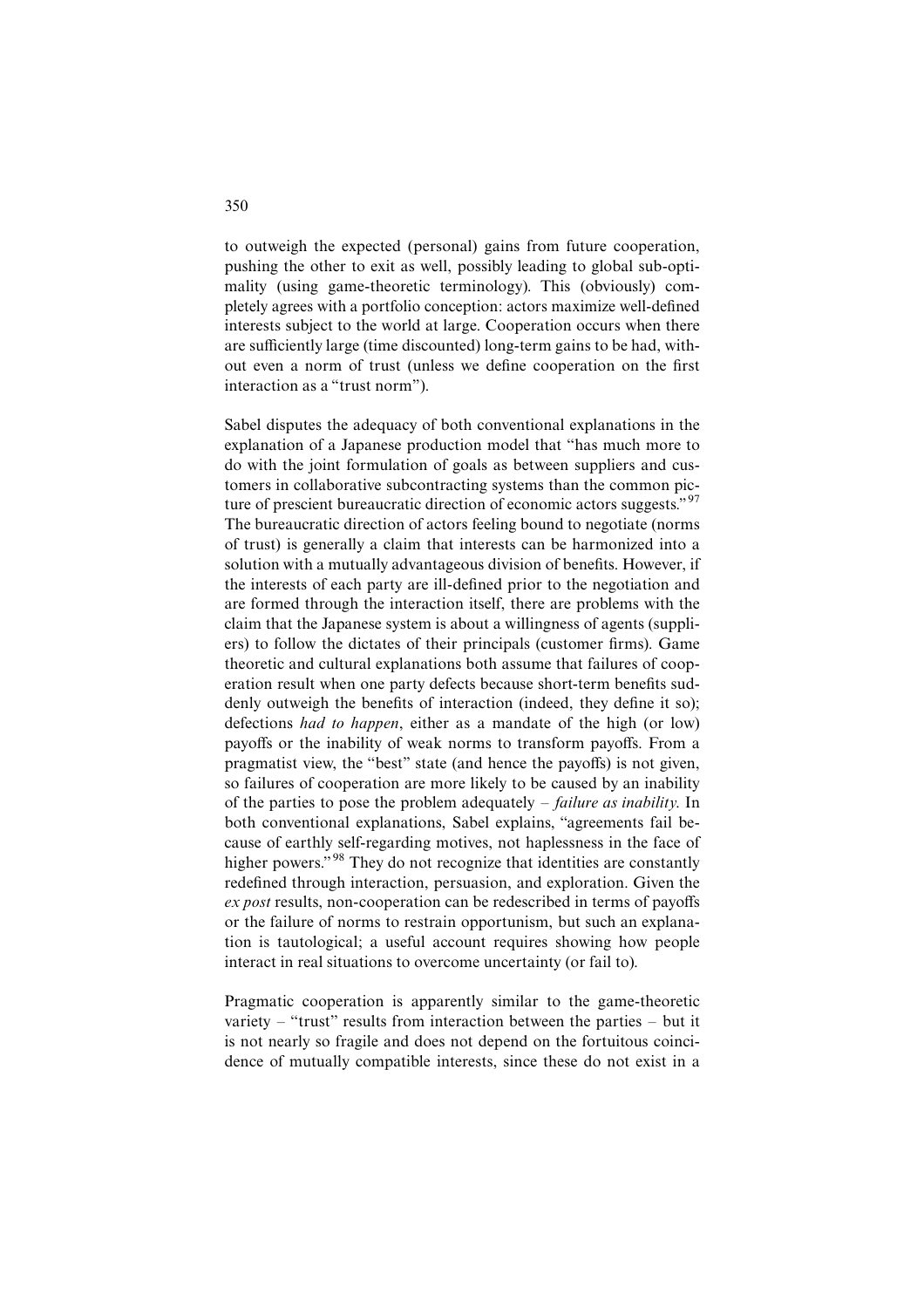well-defined state prior to interaction. Likewise, it is not plagued by the presumption of stability and assuming away of cooperation failures endemic to a normative explanation dependent on ''oversocialized man,'' trustworthy in spite of his interests. Both conventional explanations disappoint because they ''assume that cooperation is the result of anterior conditions: the alignment of the actors' self-interests in the one case and the normative characteristics of a group or habits of reciprocity in the other" and do not "contemplate the specific possibility that the inner workings of cooperation might transform the actors' understandings of one another in relation to the commonly defined world in which their interests are rooted."<sup>99</sup> Sabel argues that an adequate conceptualization of the Japanese model of production must understand cooperation to be rooted in an institutional structure that encourages sufficient interaction between the parties in such a way that they are able mutually to reshape their interests to solve emergent problems ("learning by monitoring").<sup>100</sup>

Sabel contends that the importance of joint formulation of goals in the construction of cooperation has not been lost on American firms utilizing elements of the Japanese model to build "pragmatist" firms cognizant of the ''pervasive ambiguity of purpose and capacities,'' with "organizations that allow for the clarification of ambiguous ends through the exploration of means, and vice versa."  $101$  As these firms decentralize production, they are deeply dependent on the ''continuous, disciplined exchange of information among all those collaborating in production, not the contractual relations among the autonomous agents, each presumed to know by itself what needs to be done to meet its obligations to the others, which is, of course, the neo-classical view." $102$ 

The inadequacies of an institutional structure derived from principalagent assumptions are not limited to the coordination of economic activity. In reform movements in environments as diverse as the governance of the Chicago public school system and the clean-up of the Chesapeake Bay watershed, Sabel finds evidence of an emerging "democratic experimentalism'' that blurs ''the distinction between bureaucratic formality and networked informality [to] allow for co-ordination in the changes of parts and wholes unattainable by conventional means."<sup>103</sup> Space constraints preclude a more detailed exposition of these cases, but I do wish to emphasize the great potential for a pragmatist re-interpretation of emergent cooperation, both in its explanation when it occurs (e.g., Japan) and as a tool to construct institutions that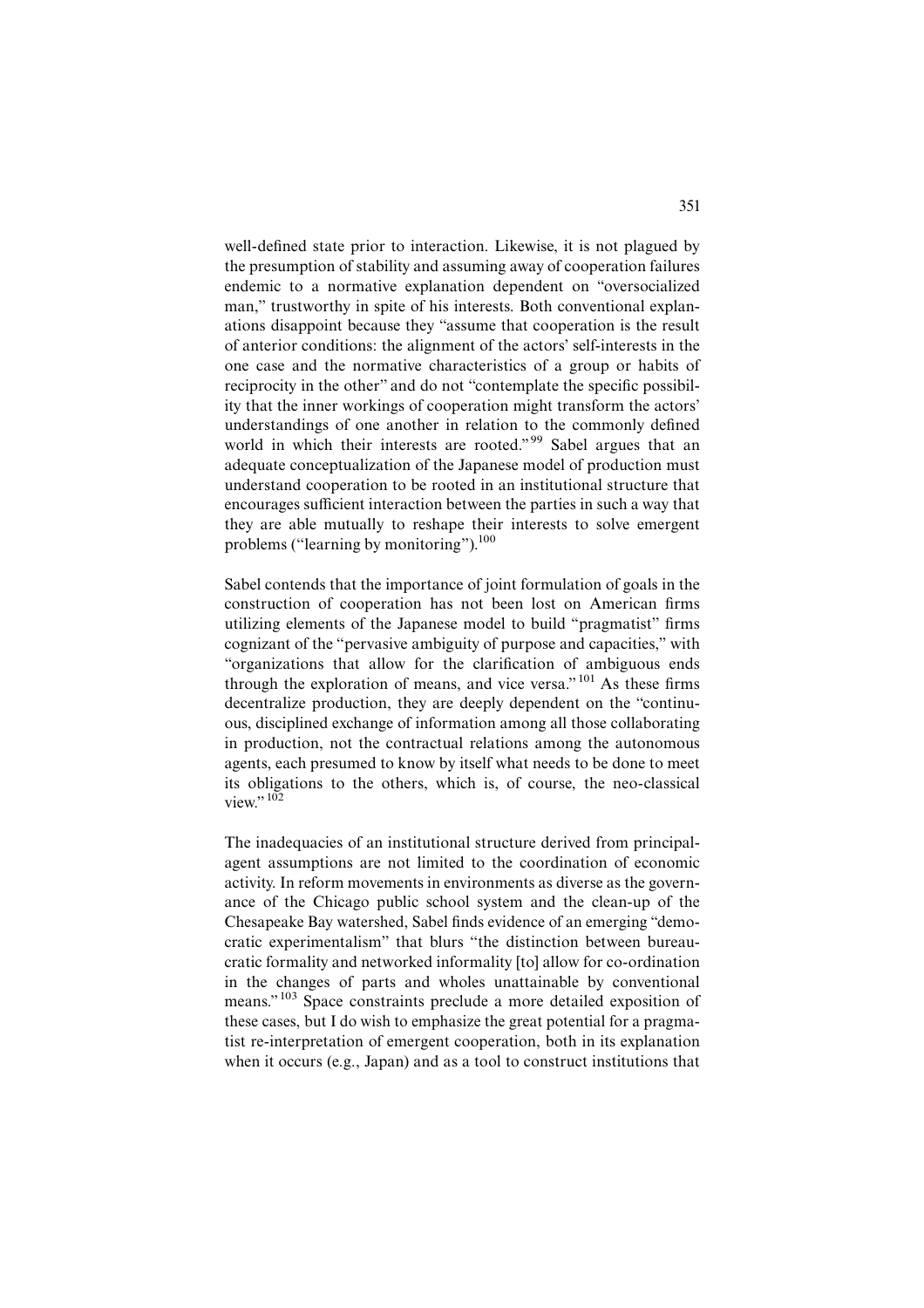make its occurrence more likely (e.g., creating democratic oversight in the Chicago schools).

#### Back to the ''situation''

In the pragmatist construal, desires/interests form only in reference to specific problem situations, which must be explained lest the theory fall on a horn of the utilitarian dilemma (randomness of action). General statements here are necessarily qualified, but drawing on Sabel's examples of pragmatic cooperation, we can discern the contingency and the construction of the problem situation  $-$  *contingency* because problems are often unanticipated results of action in an uncertain world and *construction* because configurations of institutions and conventions help dictate what is defined a "problem." Both economic sociology and evolutionary economics have argued that in uncertain environments, actors rely on ''rules of thumb'' and other social devices to structure the situation.<sup>104</sup> That is, we require "conventions," defined by Storper and Salais as ''a system of mutual expectations with respect to the competences and behaviors of others. $\dot{v}^{105}$  Conventions differ from norms, as they are by no means binding, or even explicitly constraining in James Coleman's rational choice sense; "defining" better captures the concept.106 They are established ways of doing things that allow people to coordinate anticipations. Importantly (for us), conventions allow theorists to get some purchase on the problem situation without fully defining it *a priori*. When practices are unsuccessful (on their own terms) in meeting the demands of an uncertain world, actors hypothesize new ways of constructing coordination.

In the Japanese case discussed above, Sabel contends that a set of conventions of which actors are well aware obliges ''the parties to redefine their projects and obligations as their joint experience outpaces their initial understanding. It is the constant re-elaboration of intent that can produce the fundamental alignment of interests that sociological account assumes as the precondition of cooperation and economic account excludes even as a consequence."<sup>107</sup> This system does not *presuppose* long-term relations, but instead *produces* them as parties interact to set targets and provide each other enough information to assess whether or not conventions, as proposed solutions to past problems, are up to their agreed upon tasks.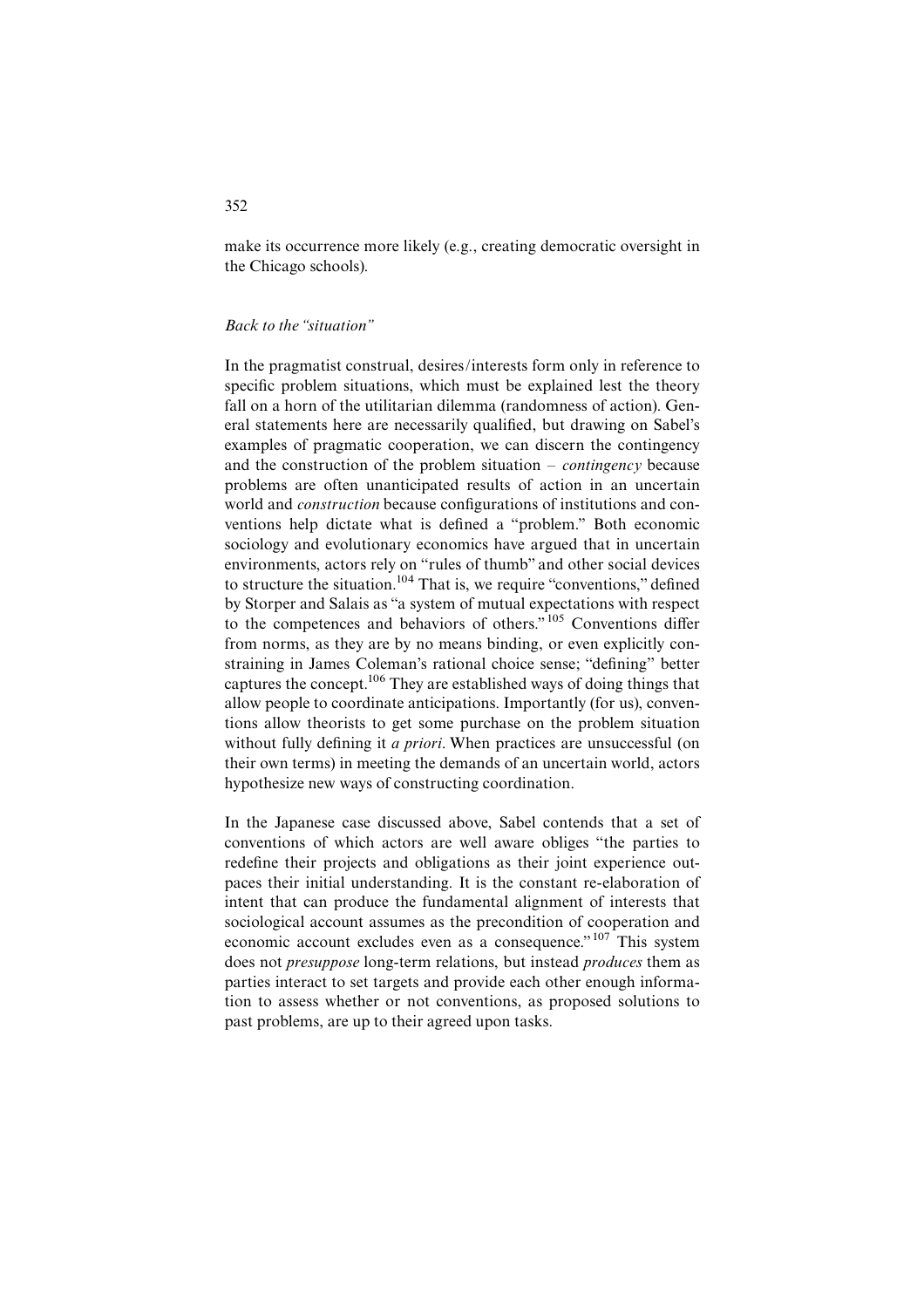The inadequacy of established conventions also spurred the reform of governance in the Chicago schools. Sabel writes that:

> after decades of skirmishing, inveterate antagonists (in the case of education: school administrators, teachers and parents) exhaust confidence in their respective strategies and relax doctrinal commitments.... Facing urgent problems (crumbling schools and disastrous drop-out rates) the actors agree to explore new solutions, without agreeing to put aside differences in values that originally divided them (whether government is in principle good or bad).108

In general, experimentalist programs ''emerge where actors, having lost confidence in long-standing, broad-gauge strategies (more market, more state), and without agreeing on deepvalues (the primacy of the individual as against the group, or vice versa) are nonetheless convinced of the need to respond to urgent problems.''

## The lesson

These examples show that a pragmatist theory of action can settle paradoxes made seemingly inevitable by the portfolio model of the actor, and that it is of particular application to the many collective action problems analytically similar to prisoner's dilemmas. A prisoner's dilemma is (definitionally) unresolvable as posed, so observed instances of cooperation force the cultural explanation to posit payoffchanging norms that cause people to act against their ''true'' individual interest ^ an apparently oxymoronic claim drawn from a hypothesized sense of attachment to the larger collectivity. Rational choice explanations embed apparently isolated prisoner's dilemmas in larger games where players can induce partners to toe the line (for now) by threatening future returns, an explanation that ought to lead to far less cooperation than is empirically observed but that at least does not depend on murky and ill-defined "external forces." If we discard the very notion of the portfolio, we find answers to coordination problems in the actors' formation of common interests through mutual interaction rather than by fortuitous coincidence. Between the hard-wired interests of the rational choice theorists and the over-riding of those interests by the sociologists' norms, Sabel writes, ''it is impossible to predict what persons or groups will do by looking at their interests, values, or institutions because the limits of these can always become the starting point for their redefinition."  $^{109}$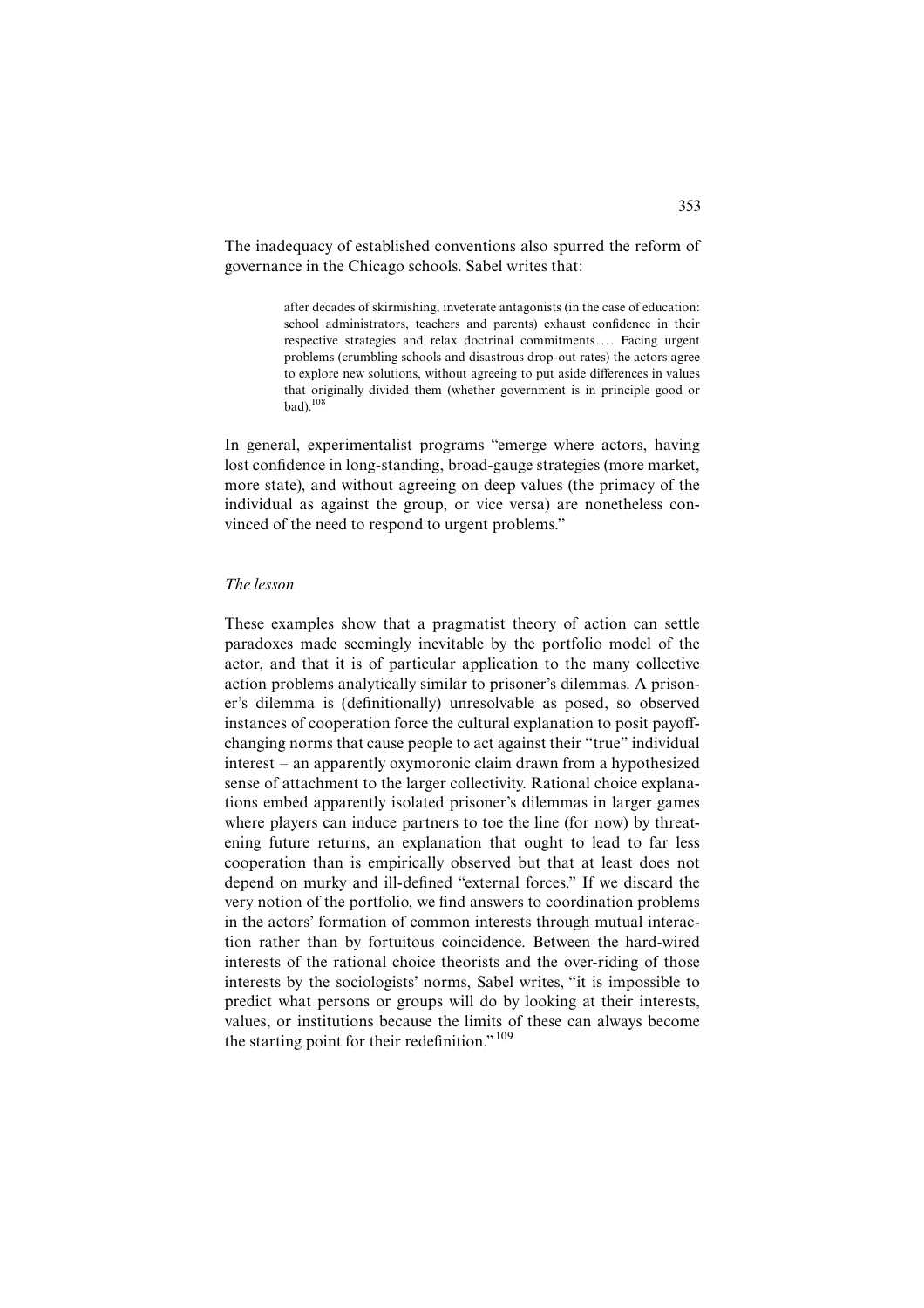This may raise fears of indeterminacy, but the pragmatist position hardly means that nothing can be said about the social world, only that we cannot assume solutions to problems without reference to the actual experience of the parties involved ^ we must instead make room for novelty. The ''situation'' has indeed acquired a heavy explanatory load, but this is an opportunity, not a threat. A pragmatic action schema encourages problem-driven theorizing able to cope with historical contingency and uncertainty even as it focuses attention on likely breakdowns of conventions. Disposing of the positive-normative dualism pushes social science to question established practices, to aid in the construction of new conventions (ends-in-view hypothesized to solve a problem) likely to create new, different problem situations. Through the deliberation over solutions to novel problems, we will formulate new knowledge and better solutions to old problems; a good pragmatist theory aspires to both description and prescription.

John Dewey wrote that "the acceptance of fixed ends in themselves is an aspect of man's devotion to the ideal of certainty.'' <sup>110</sup> If certainty is what one asks of social science, the removal of the actor's portfolio is troubling. However, if we accept that our inability to know everything does not mean we cannot know anything at all, if, as Margaret Somers (following Thomas Kuhn) remarks, we allow theory to ''advance as movement *from* present knowledge, rather than *toward* absolute truth," social science can be a problem solving enterprise.<sup>111</sup> It can recommend, for example, that cooperation between economic actors is best brought about by creating institutions (''establishing practices'') that push actors to experiment jointly with new solutions instead of assuming either that cooperation is impossible without a sufficient endowment of norms or that constant monitoring is required to circumvent defection by rational actors whose antagonism lurks ready to emerge at the slightest provocation. High-minded as this sounds, Sabel has documented that just such institutions are being created in settings as diverse as reorganizing firms and the reconstruction of local government.

## Conclusion

Most conventional attacks on rational choice theory  $-$  *even when their*  $main$  points are accepted  $-$  leave unchallenged its paradigmatic privilege because they implicitly accept a portfolio model of the actor. Parsonsian challenges accurately chastise rational choice theorists for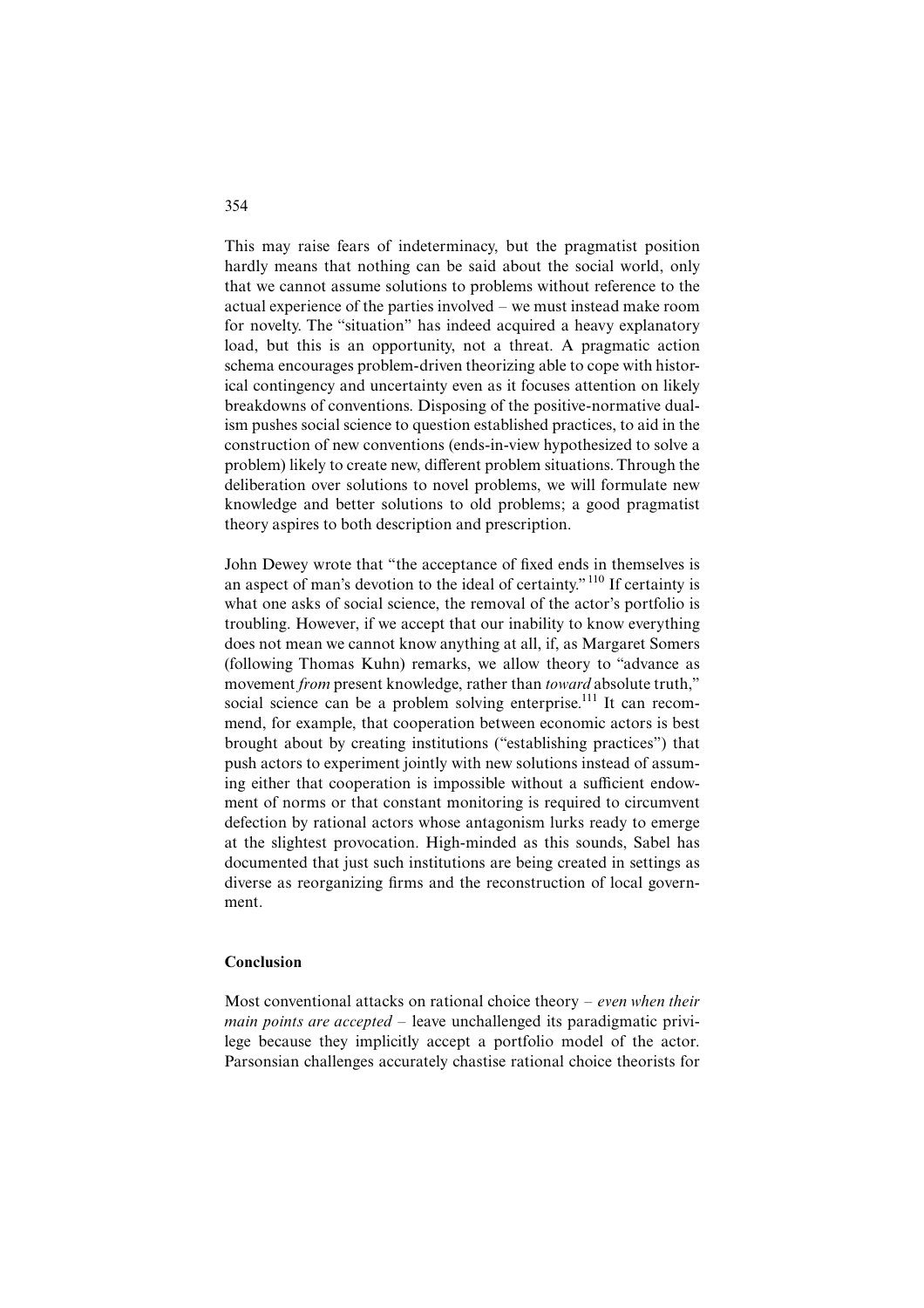"assuming" actors" goals but really require only an adequate description of the value system, a sort of index to be consulted by rational choice theorists as needed. This implies that the social sciences should divide across the elements of the means-ends action schema, so that we are left with deeply balkanized social sciences at best and perhaps with a sociology reduced to the description of people's values. Tinkering critiques suggest a reflexive and situated actor, but again do not go far enough. The acceptance of the core intimation of rational choice theory ^ that actors ''have'' beliefs and desires that are at some level independent of the conditions of action  $-$  demands only a sufficiently complex decision rule in those cases where the simpler rule proves inadequate.

In this article, I have argued that while rational choice and other portfolio theories do have their place in the social scientist's theoretical toolbox, to premise a paradigmatically privileged theory of action upon fixed ends is to limit social scientists in their selection of means, and so also in their selection of ends-in-view. This artificially limits our ability to speak usefully to the problems of the day.

I have also tried to make this a positive critique, doing my part to build a social science able both to describe and to prescribe human action in a world of uncertainty, by giving the general contours of the theory of action required by a sociology of conventions. Removing the portfolio but retaining desires as causes of action places the situation  $-$  though not abstracted from the actor  $-$  at the center of investigation, with conventions, institutions, habits, and the like providing a systematic entry to its theorization. The trick is to recognize that the situation is not constitutive of action but is rather the occasion for the formation of an end-in-view to solve a problem. There is no good reason to assume that actors choose ends-in-view by maximizing relative to stable preferences, as this leaves no room for novelty and suggests that similar situations always call for similar actions. It fails to recognize that problem-situations are occasioned precisely by the inability of established practices to meet established expectations. By assuming that the actor must either follow norms or blindly adhere to his fixed interests, the task of searching for new solutions is obscured. Social science can be a problem-solving enterprise, focused first on theorizing the situation, and then turning to the all important task of valuation  $-$  providing people with a means to the formation of ends-in-view to direct action fruitfully.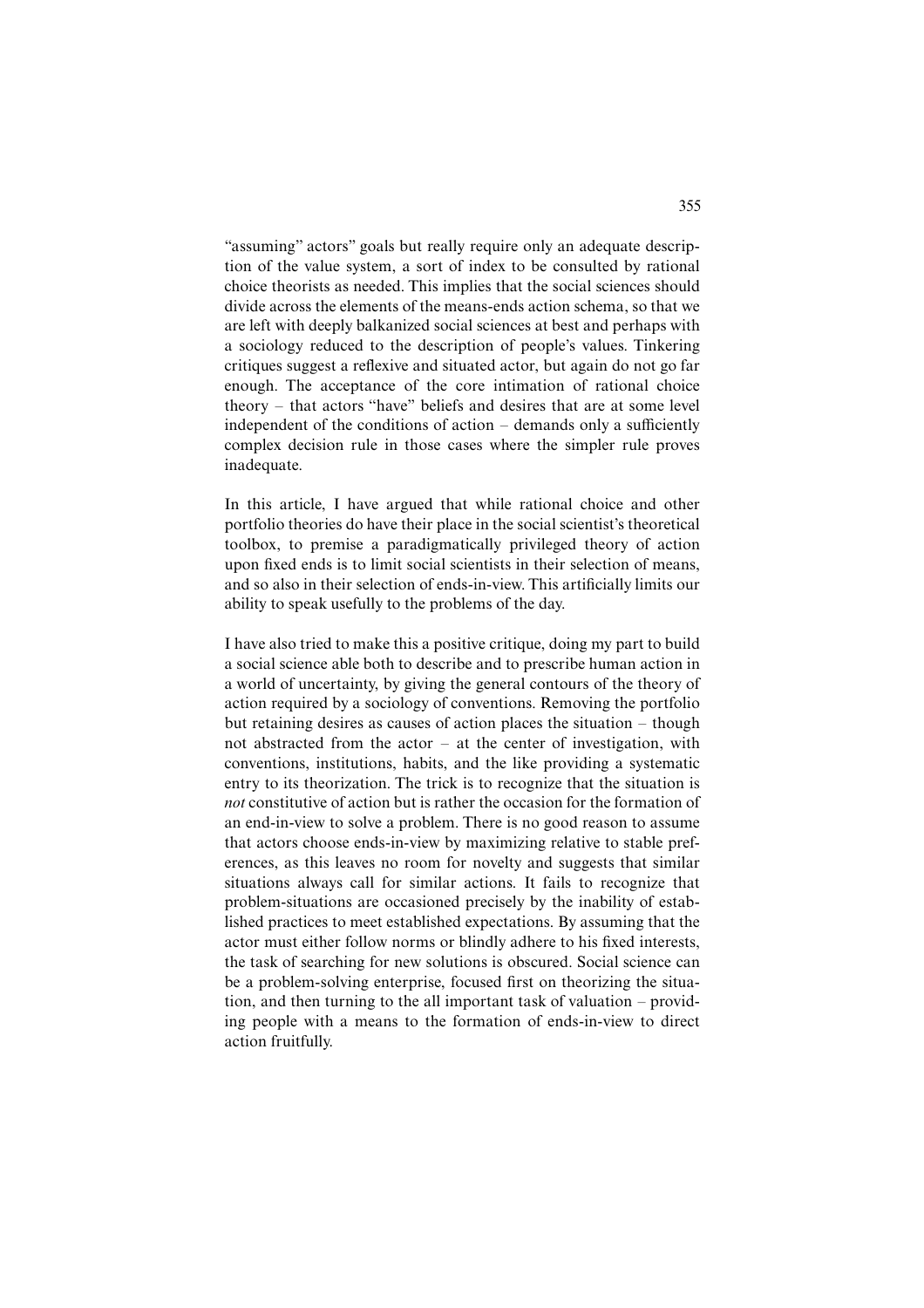#### Acknowledgments

I thank Hans Joas for introducing me to Pragmatism, Charles Camic for first shepherding these scattered thoughts into a coherent argument, and Jonathan Zeitlin, Neil Gross, and Pablo Mitnik for their useful commentary and conversation. Additionally, I want to acknowledge the *Theory and Society* reviewers for their (justified) request that I "tone down" some of my claims. An anonymous reviewer of a past version of this article also provided some very helpful suggestions on the Dewey section.

#### **Notes**

- 1. Michael Hechter and Satoshi Kanazawa, ''Sociological Rational Choice Theory,'' Annual Review of Sociology 23 (1997).
- 2. Dennis W. Wrong, ''Is Rational Choice Humanity's Most Distinctive Trait?,'' The American Sociologist 28/2 (1997): 77.
- 3. The list of contributors to these two symposia reads like an extraction from a Who's Who of influential sociologists: Peter Blau, Raymond Boudon, William Goode, Jack Goldstone, Douglas Heckathorn, Joan Huber, Michal Hechter, and Edgar Kiser, James Short Jr., Margaret Somers, Charles Tilly, and Dennis Wrong (among others).
- 4. On paradigmatic privilege, see Peter Abell,''Is Rational Choice Theory a Rational Choice of Theory,'' in Rational Choice Theory: Advocacy and Critique, ed. J. Coleman and T. Fararo (London: Sage, 1992); on the portfolio model, see Barry Hindess, Choice, Rationality, and Social Theory (Boston: Unwin Hyman, 1988).
- 5. Hindess, Choice, Rationality, and Social Theory, 39
- 6. William J. Goode, ''Rational Choice Theory,'' The American Sociologist 28/2 (1997): 24; see also Douglas D. Heckathorn, ''Overview: The Paradoxical Relationship between Sociology and Rational Choice," The American Sociologist 28, no. 2 (1997); Joan Huber, ''Rational Choice Models in Sociology,'' The American Sociologist 28/2 (1997); James F. Short Jr., "The Place of Rational Choice in Criminology and Risk Analysis,'' The American Sociologist 28/2 (1997). They all make the similar claim that many sociologists use rational choice theory quite regularly, though without explicit acknowledgment or recognition.
- 7. The line of critique I am developing in this article has its roots in writings of quite some years ago but has gone largely, though not entirely, undeveloped until recently, at least in direct response to rational choice theory – see especially Hans Joas, Pragmatism and Social Theory (Chicago: Univ. of Chicago Press, 1993); Hans Joas, The Creativity of Action (Chicago: University of Chicago Press, 1996). In social science, pragmatism always found its fullest expression in the ''old'' institutional economics, particularly in the branch that traces its lineage to Thorstein Veblen and Clarence Ayres. To the extent that institutionalist critique is outside the mainstream literature in economics, its pragmatist roots do not find their way into the rational choice literature.
- 8. An elegant justification of this position is provided by Margaret Somers in her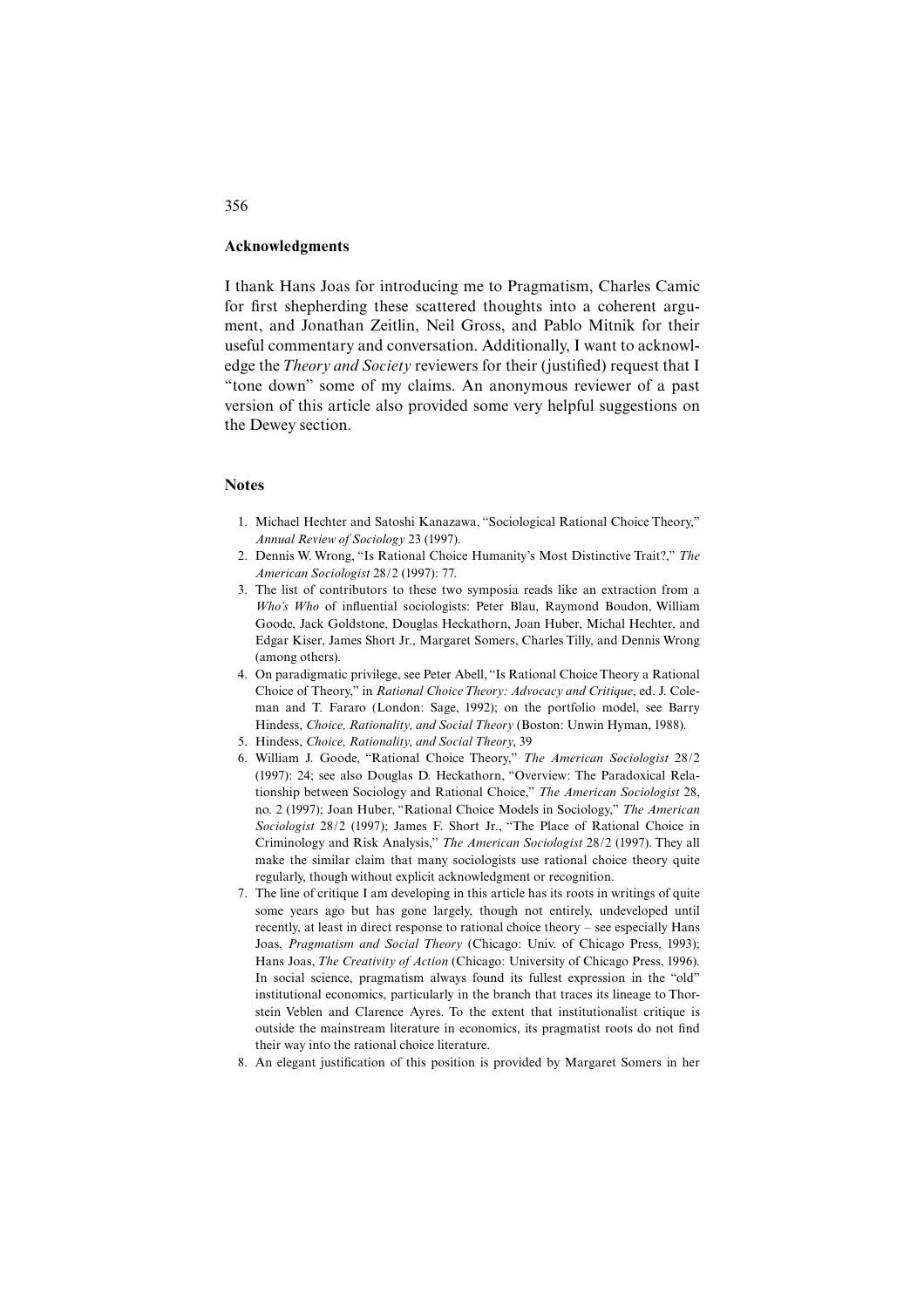response to the use of rational choice theory in historical sociology. She argues that theories should not be ''constructed and judged exclusively by theory-driven standards'' but should be ''problem-driven and judged by grappling with the difficult question of what  $-$  beyond the elegance of the theory itself  $-$  makes an explanation convincing.'' See Margaret R. Somers, '''We're No Angels': Realism, Rational Choice, and Relationality in Social Science," American Journal of Sociology 104/3 (1998): 724.

- 9. James March, "Theories of Choice and Making Decisions," Society 20 (1982). I also use Andreu Mas-Colell, Michael Whinston, and Jerry Green, Microeconomic Theory (Oxford: Oxford University Press, 1995), a standard graduate microeconomics text, for game-theoretic terminology.
- 10. Gary Becker, The Economic Approach to Human Behavior (Chicago: Chicago University Press, 1976); James Coleman, ''A Rational Choice Perspective on Economic Sociology," in The Handbook of Economic Sociology, ed. N. Smelser and R. Swedberg (Princeton: Princeton University Press, 1994).
- 11. Heckathorn, "Overview: The Paradoxical Relationship between Sociology and Rational Choice." He writes that maximization per se does "not constitute a point of essential differentiation between traditional and rational-choice theory."
- 12. Hindess, Choice, Rationality, and Social Theory.
- 13. To predict or explain behavior, it is sufficient that the actor's expectations be changed. Nevertheless, this often does reflect "real" changes, in the sense that something different really will happen.
- 14. Michael Hechter,''The Role of Values in Rational Choice Theory,'' Rationality and Society 6/3 (1994).
- 15. John Gray, ''The Economic Approach to Human Behavior: Its Prospects and Limitations,'' in Economic Imperialism: The Economic Approach Applied Outside the Field of Economics, ed. G. Radnitzky and P. Bernholz (New York: Paragon House Publishers, 1987).
- 16. Michael Hechter and Satoshi Kanazawa, ''Sociological Rational Choice Theory,'' Annual Review of Sociology 23 (1997).
- 17. Peter M. Blau, "On Limitations of Rational Choice Theory for Sociology," The American Sociologist 28/2 (1997).
- 18. Abell, ''Is Rational Choice Theory a Rational Choice of Theory.'' Abell says paradigmatic privilege means that ''if the predictions of our theory fail, then we should at least initially assume that we have modeled the preferences incorrectly rather than assume a suboptimal choice.'' See also Edgar Kiser and Michael Hechter, "The Debate on Historical Sociology: Rational Choice Theory and Its Critics,'' American Journal of Sociology 104/3 (1998): 809. They write that in the face of anomalous findings, "modification of the explanation should be made first in the least central aspects of the theory, with consideration of successively more central elements if that tack fails. Thus, if a given model comes up short, first change the model of social structural constraints.''
- 19. Charles Camic, "The Making of a Method," American Sociological Review 52 (1987); Talcott Parsons, The Structure of Social Action (New York: The Free Press, [1937] 1968); Talcott Parsons, "Sociological Elements in Economic Thought," in Talcott Parsons: The Early Essays, ed. C. Camic (Chicago: University of Chicago Press, [1935] 1991); Talcott Parsons, "The Place of Ultimate Values in Sociological Theory," in Talcott Parsons: The Early Essays, ed. C. Camic (Chicago: University of Chicago Press, [1935] 1991).
- 20. Talcott Parsons, "Pareto's Central Analytical Scheme," in Talcott Parsons: The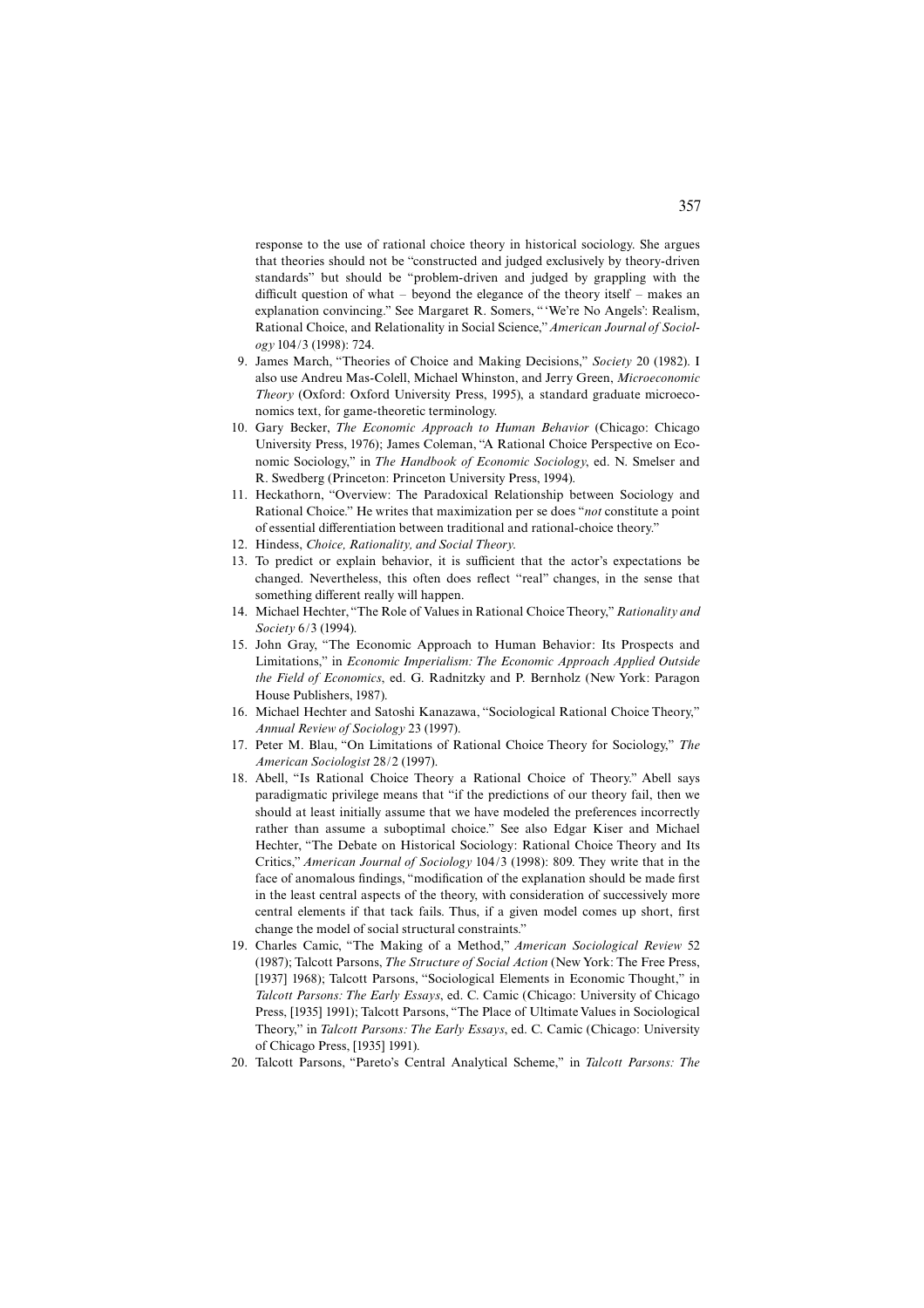Early Essays, ed. C. Camic (Chicago: University of Chicago Press, [1936] 1991), 141.

- 21. Talcott Parsons, "Some Reflections on 'the Nature and Significance of Economics,'" in Talcott Parsons: The Early Essays, ed. C. Camic (Chicago: University of Chicago Press, [1934] 1991), 155^156.
- 22. Ibid., 159.
- 23. Parsons, The Structure of Social Action, 64.
- 24. Ibid., 46; italics in original.
- 25. Ibid., 81^82.
- 26. Parsons,''Sociological Elements in Economic Thought,'' 225.
- 27. Parsons, ''The Place of Ultimate Values in Sociological Theory,'' 255; Parsons, ''Sociological Elements in Economic Thought,'' 215.
- 28. The rest of the division of labor centers on the formation of the objective feasible set; the investigation of ''ultimate means'' is left to other sciences (i.e., biology and perhaps psychology) to tell us what actions could possibly be chosen.
- 29. Frank Lechner, "The New Utilitarianism," Current Perspectives in Social Theory 10 (1990): 96.
- 30. James Bohman, ''The Limits of Rational Choice Explanation,'' in Rational Choice Theory: Advocacy and Critique, ed. J. Coleman and T. Fararo (London: Sage, 1992), 225.
- 31. David Sciulli, ''Weaknesses in Rational Choice Theory's Contribution to Comparative Research," in Rational Choice Theory: Advocacy and Critique, ed. J. Coleman and T. Fararo (London: Sage, 1992), 162. Sciulli argues as well that rational choice theory is inherently conservative, writing that ''their conceptual framework eliminates the possibility of balanced critique. It encourages instead one-sided or unreflective apologetics for existing social arrangements." I am not trying conveniently to ignore this criticism because it does not fall into my typology. I leave it out because he extrapolates it from his underlying claim that it is the randomness of preferences that implies that all is ''rational'' ex post.
- 32. Richard Munch, ''Rational Choice Theory: A Critical Assessment of Its Explanatory Power," in Rational Choice Theory: Advocacy and Critique, ed. J. Coleman and T. Fararo (London: Sage, 1992), 160.
- 33. Marc Gould, ''Book Review of Nuts and Bolts for the Social Sciences by Jon Elster,'' American Journal of Sociology 96/6 (1991): 1548; see also Marc Gould, "Parsons' Economic Sociology: A Failure of Will," Sociological Inquiry 61/1 (1991).
- 34. Which is not to say that they agree that all action is rational. Certainly it is a key Parsonsian claim that there are other types of action (which is not denied by rational choice theorists), but the attempts to deny rational action paradigmatic status as the ''primary'' type of action rest on the claim that it is an arbitrary and not terribly useful stopping point in the explanation of human behavior.
- 35. Debra Friedman and Michael Hechter, ''The Contribution of Rational Choice Theory to Macrosociological Research," Sociological Theory 6 (1988): 202; see also Hechter, ''The Role of Values in Rational Choice Theory'': 318.
- 36. Hechter and Kanazawa, ''Sociological Rational Choice Theory'': 193.
- 37. Hechter, ''The Role of Values in Rational Choice Theory'': 318^319.
- 38. Cited in Gray, ''The Economic Approach to Human Behavior: Its Prospects and Limitations.''
- 39. Goode, ''Rational Choice Theory'': 39; see also Huber, ''Rational Choice Models in Sociology'': 51. She agrees that ''rational choice theories, if they are to succeed in sociology, need to be anchored in institutions.''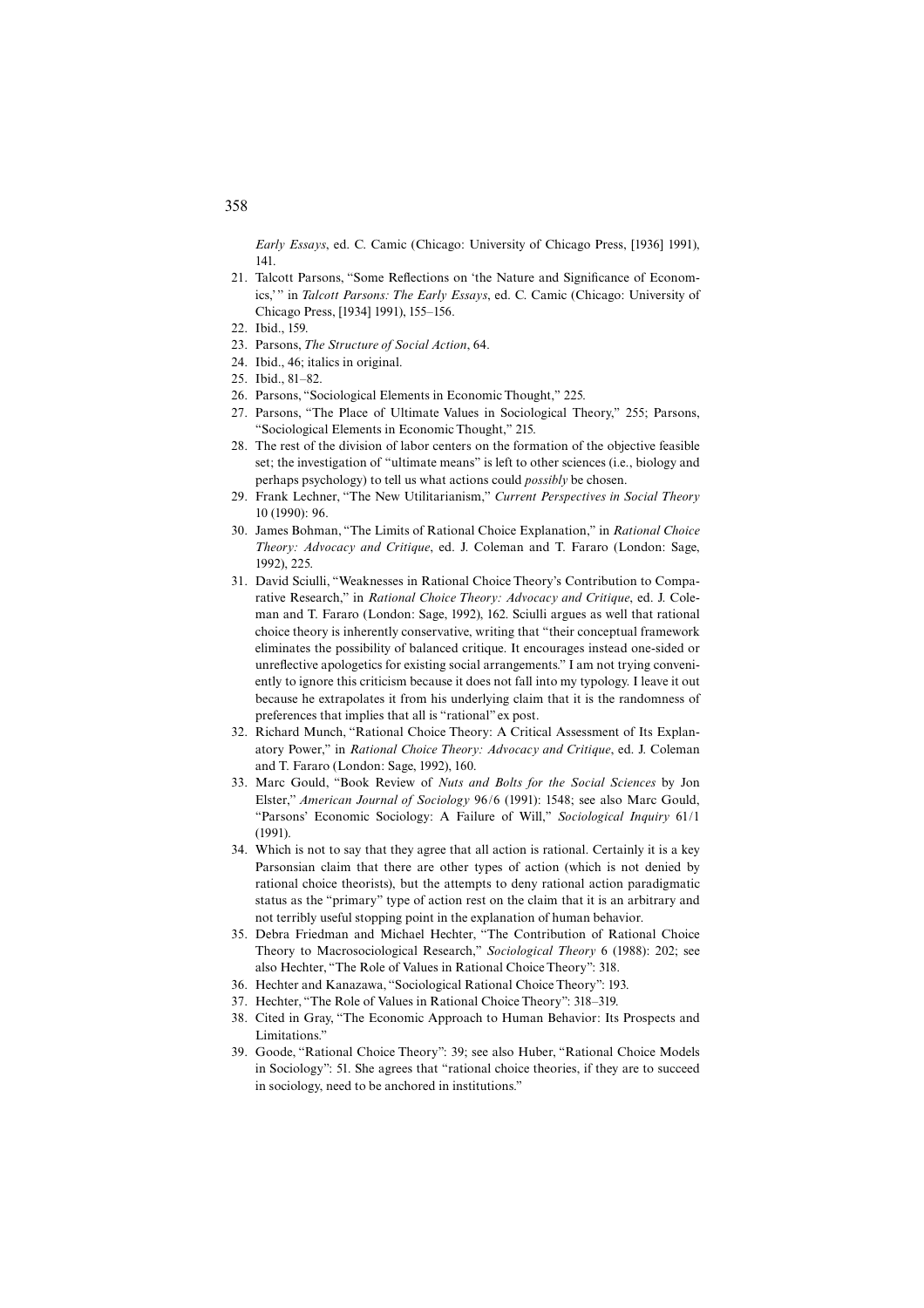- 40. Amartya Sen, ''Rational Fools: A Critique of the Behavioral Assumptions of Economic Theory," Philosophy and Public Affairs 4 (1977); Albert Hirschman, "Against Parsimony: Three Easy Ways of Complicating Some Categories of Economic Discourse,'' Economics and Philosophy 1 (1985); Amitai Etzioni, The Moral Dimension: Toward a New Economics (New York: The Free Press, 1988); Herbert Simon, Administrative Behavior: A Study of Decision-Making Processes in Administrative Organization (New York: The Free Press, 1976).
- 41. Abell, ''Is Rational Choice Theory a Rational Choice of Theory,'' 197.
- 42. Mark Granovetter, ''Economic Action and Social Structure: The Problem of Embeddedness,''American Journal of Sociology 91, no. 3 (1985): 504.
- $43$  Ibid $\cdot$  506.
- 44. Hirschman, ''Against Parsimony: Three Easy Ways of Complicating Some Categories of Economic Discourse'': 19.
- 45. Etzioni, The Moral Dimension: Toward a New Economics.
- 46. Hindess, Choice, Rationality, and Social Theory, 39; 59. Hindess has his own critique of the rational actor model that he claims transcends the portfolio model by incorporating deliberation and styles of reasoning. I do not agree that he in fact goes beyond the portfolio model but that is neither here nor there for this article, as I present a critique that transcends it in a different way.
- 47. In using Dewey's writings to bolster my case, I do not wish to imply that he is or was the only theorist to question the fixity of ends; pragmatism was (and is) a movement of many, not one. That said, his detailed analysis of the means-ends relationship – particularly in his writings on valuation – can usefully do much of the work required to deny paradigmatic privilege to rational choice theory.
- 48. Joas, The Creativity of Action. I do not intend to imply either that Joas fails to recognize the importance of the means-ends relationship (he does), or that his is a ''portfolio'' conception of the actor (it is not). Given space constraints and because a central theme here is that conventional critique of rational choice theory is ''doomed'' to inadequacy, I prefer to avoid confusing things by discussing the relatively few other unconventional critiques except where they are helpful in bolstering my own case. I offer an argument that can complement other efforts at reconstruction in a pragmatist vein rather than picking at subtleties within them.
- 49. Although I am applying this to rational choice theory, only one of the "*a priori*" theories out there, in presenting Dewey's own work I write of a priori theory generally so as not to corrupt his original meaning. I do hold that one could simply substitute "rational choice" for every instance of a priori without distorting (only narrowing) the meaning. Also, note that even rational choice theorists who advocate investigation of the value element think that it needs only to be adequately determined so that it can be treated as a parameter of theorizing. In this sense, all of these theories can be treated as "*a priori*" in that they take values as an element fundamentally to be noted but do not require that science say anything about those valuations.
- 50. John Dewey, Theory of Valuation (Chicago: University of Chicago Press, 1939), 32. I rely heavily on this text and on John Dewey, Human Nature and Conduct (New York: The Modern Library, [1922] 1957). Though not written expressly in response to "economic thinking," these works provide his most detailed treatment of the means-ends continuum.
- 51. The Deweyan position accepts ''values'' as essential to a theory of action but disputes that they are either exogenous or reducible to the ''conditions of action.''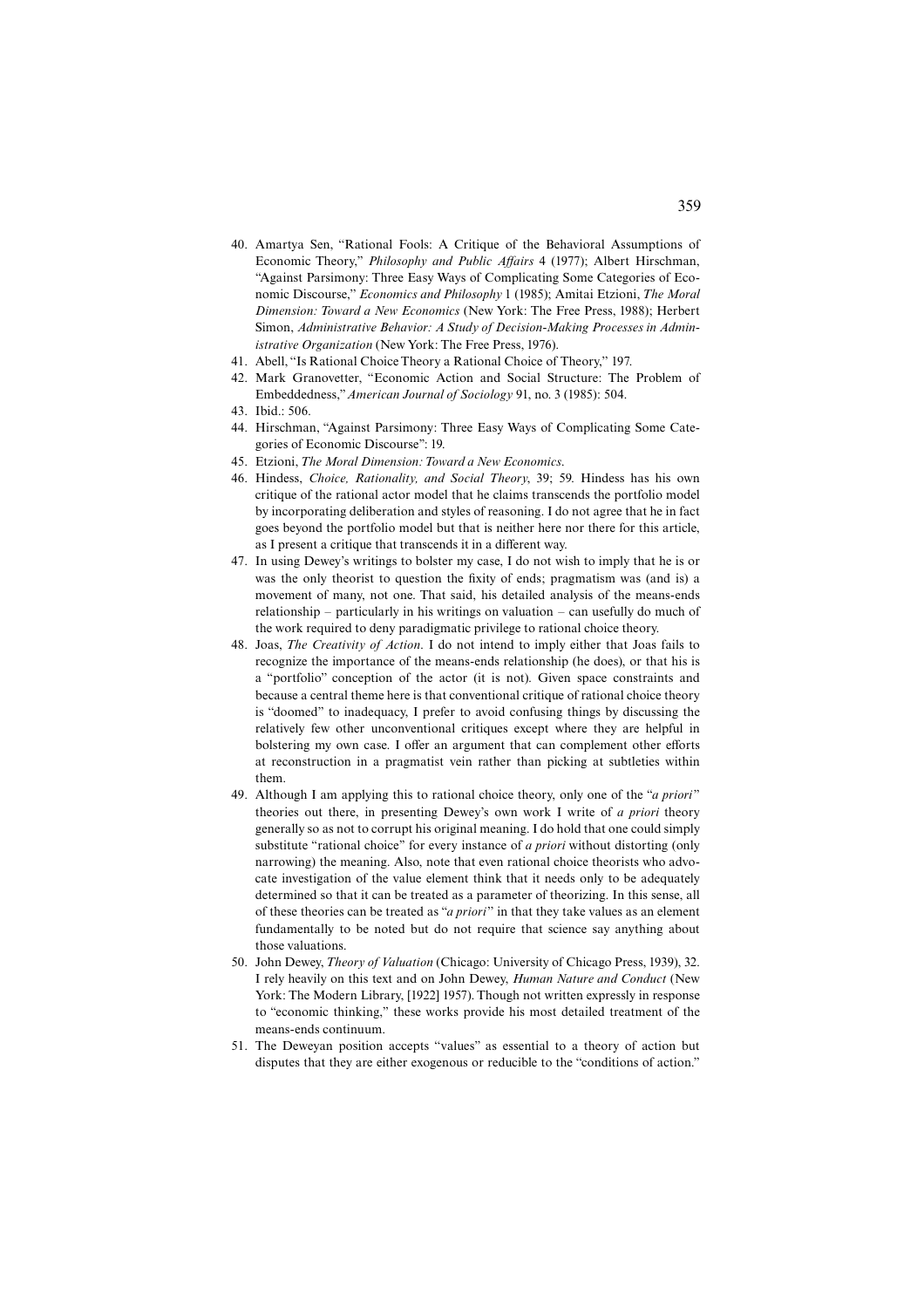Importantly, Dewey also rejected as untenable the positive-normative dualism, and held that we can verify empirically statements usually construed as purely normative. See especially Dewey, Theory of Valuation.

- 52. Ibid., 39.
- 53. This does not mean that one cannot easily make the analytic distinction between the two. I mean quite precisely that upon inspection, it is clear that the categories of means and ends are not a dualism; there is no end that is always and only an end, but never a means.
- 54. Dewey, Theory of Valuation, 43.
- 55. Dewey, Human Nature and Conduct, 232, 36, 34.
- 56. Dewey, Theory of Valuation, 43.
- 57. Dewey, Human Nature and Conduct, 225.
- 58. John Dewey,''Means and Ends,'' in Their Morals and Ours: Marxist Versus Liberal Views on Morality, ed. G. Novack (New York: Merit Publishers, [1939] 1969), 53.
- 59. Dewey, Human Nature and Conduct, 226, 227.
- 60. Dewey, Theory of Valuation, 43.
- 61. Henceforth, I often write only ''ends'' though I in fact mean ''ends-in-view.'' This is simply a matter of convenience, as it is a bit awkward to continue to use "ends-inview'' when I have already said that they are the only sort found in the decision process. I will still at times use the full ''end-in-view'' when I think it lends clarity.
- 62. Note the contrast with a rational choice theory in which actors have preferences over all theoretically possible states of the world (assumption of completeness), regardless of beliefs about the possibility of bringing such states into being.
- 63. Dewey, Human Nature and Conduct, 222, 200.
- 64. John Dewey, Logic: The Theory of Inquiry (New York: Henry Holt and Co., 1938), 109.
- 65. Dewey, Human Nature and Conduct, 202.
- 66. Dewey, Theory of Valuation, 33.
- 67. A full discussion of Dewey's understanding of habit would lead the argumentation afield. However, it is important to recognize that he did *not* mean simply a ''tendency to repeated outer action,'' and held that the ''conception of habit ... needs to be deepened and extended.'' It ''reaches ... down into the very structure of the self" and "signifies a building up and solidifying of certain desires.... Habit covers in other words the very make-up of desire, intent, choice disposition which gives an act its voluntary quality.'' In giving way to a momentary impulse, a person ''commits himself not just to that isolated act but to a course of action, to a line of behavior.'' See John Dewey and James Tufts, Ethics (New York: Henry Holt and Co., 1932), 181-182.
- 68. Dewey, Logic: The Theory of Inquiry, 117, 102.
- 69. For a fuller discussion of Dewey's ideas on the problem situation in individual action, see especially chapter 6 of Dewey's Logic: The Theory of Inquiry. For a good and more recent development of the importance of creativity, see Joas, The Creativity of Action.
- 70. Dewey, Theory of Valuation, 43.
- 71. Contrast this to Hechter's claim that ''values'' are precisely the stable elements of the actor that underlie preferences.
- 72. Dewey, Theory of Valuation, 64.
- 73. Joas, The Creativity of Action, 161.
- 74. Charles Camic,''An Historical Prologue,''American Sociological Review 55 (1990); Michael Storper and Robert Salais, Worlds of Production: The Action Frameworks of the Economy (Cambridge: Harvard University Press, 1997).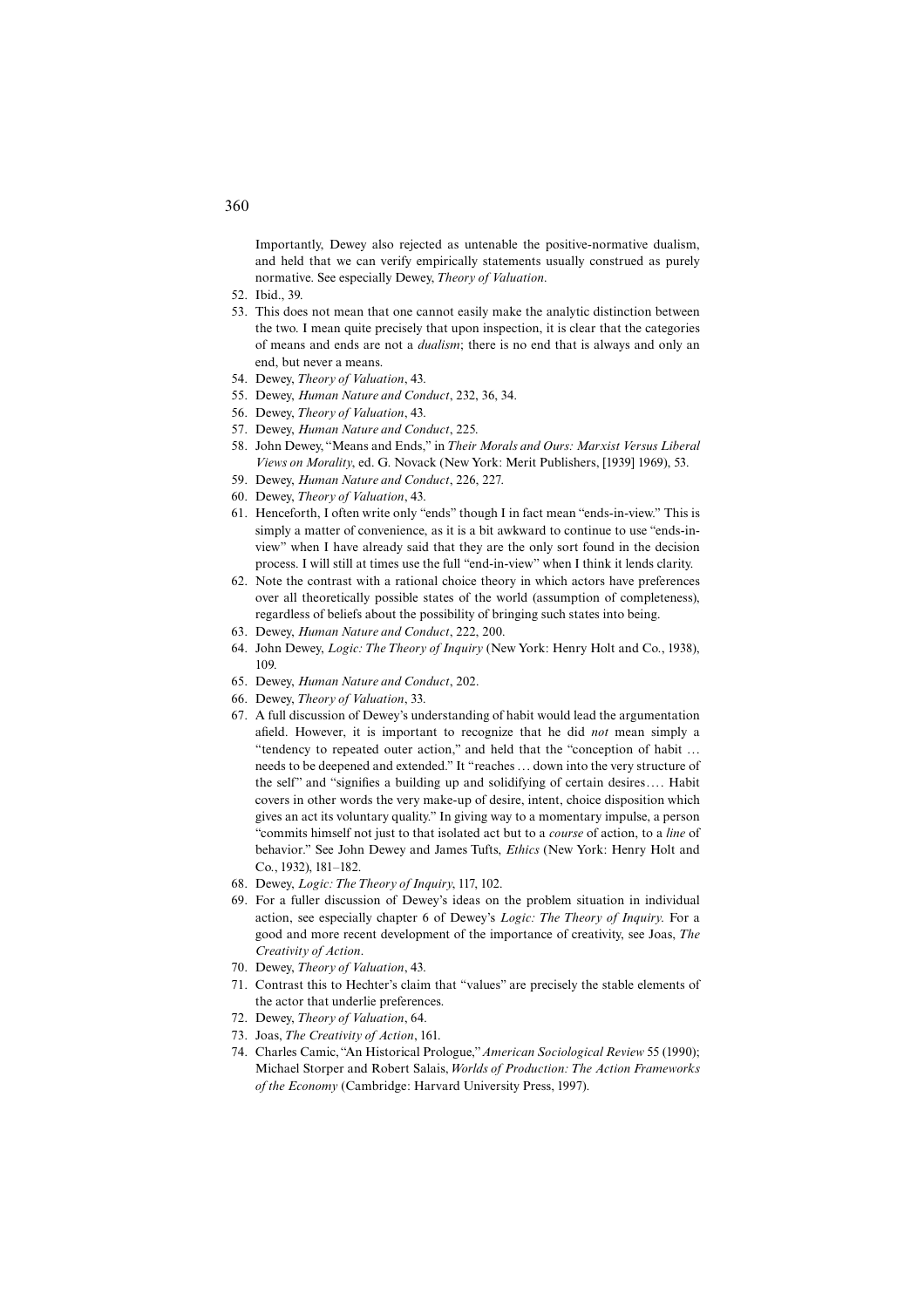- 75. Dewey and Tufts, Ethics, 197.
- 76. Dewey, Human Nature and Conduct, 36. This is a relatively subtle point and could be confused with "satisficing" behavior in which the actor picks the first option that presents itself that is "good enough." Satisficing still suggests that there is a "best" action in terms of the actor's preferences, complicated only by the high information gathering and processing costs that render it unfeasible or impossible to determine the maximizing option. In the Deweyan construal, the desire is formulated precisely in response to the specific situation and its status as best/ worst depends upon actual experience.
- 77. Ibid., 206.
- 78. Parsons,''Pareto's Central Analytical Scheme,'' 141.
- 79. Parsons, "Some Reflections on 'the Nature and Significance of Economics'," 162; italics added.
- 80. Hindess, Choice, Rationality, and Social Theory, 90; 87. For example, he writes that ''to say that actors may employ specialized techniques in their deliberations is to say that action does not always result directly from belief and desire. Instead it results from belief, desire and whatever specialized techniques actors employ in their deliberations.''
- 81. On my reading, Hindess arguments largely reduce to the claim that the portfolio is fundamentally structured by society and jointly held, making it wrong to say that it ''belongs'' to the actor (because the elements of the portfolio change and there are some social elements that are held across portfolios, denying their strict separability). He might well disagree with that reading, but since my primary disputes here are certainly not with Hindess, there is no need to develop this further.
- 82. Dewey, Theory of Valuation, 15, 18.
- 83. Ibid., 29, 31.
- 84. Dewey and Tufts, Ethics, 198, 493.
- 85. Jon Elster, "Some Unresolved Problems in the Theory of Rational Behavior," Acta Sociologica 36 (1993).
- 86. Clarence Ayres, The Theory of Economic Progress (New York: Schocken Books, [1944] 1962).
- 87. For other attempts to walk the line between the fixed instrumental interests of homo economicus and the hard-wired norms of oversocialized man, see especially Storper and Salais, Worlds of Production: The Action Frameworks of the Economy and Jens Beckert, ''What Is Sociological About Economic Sociology: Uncertainty and the Embeddedness of Economic Action,'' Theory and Society 25/6 (1996). Interestingly, even the rational choice theorist Michael Macy advocates the construction of an "emergent" rationality using "the explanatory power of the *unin*tended consequences of action'' based in rules ''embedded in heuristic conventions and habits, symbolic and ceremonial rituals, moral codes, social customs and protocols, and institutional norms and routines.'' Such a rationality is ''grounded in action, not calculation.'' However, because he fails to move beyond the portfolio model to recognize the possibilities of deliberation, Macy argues that his emergent rationality is ''incompatible with assumptions of purposive action and is strictly limited'' in its application. Despite these shortcomings, he provides a testament to the obvious potential of this line of theorizing. See Michael W. Macy, ''Identity, Interest and Emergent Rationality: An Evolutionary Synthesis," Rationality and Society 9/4 (1997): 435-436.
- 88. Elinor Ostrom, "A Behavioral Approach to the Rational Choice Theory of Collective Action: Presidential Address, American Political Science Association, 1997,'' American Political Science Review 92, no. 1 (1998): 1, 2.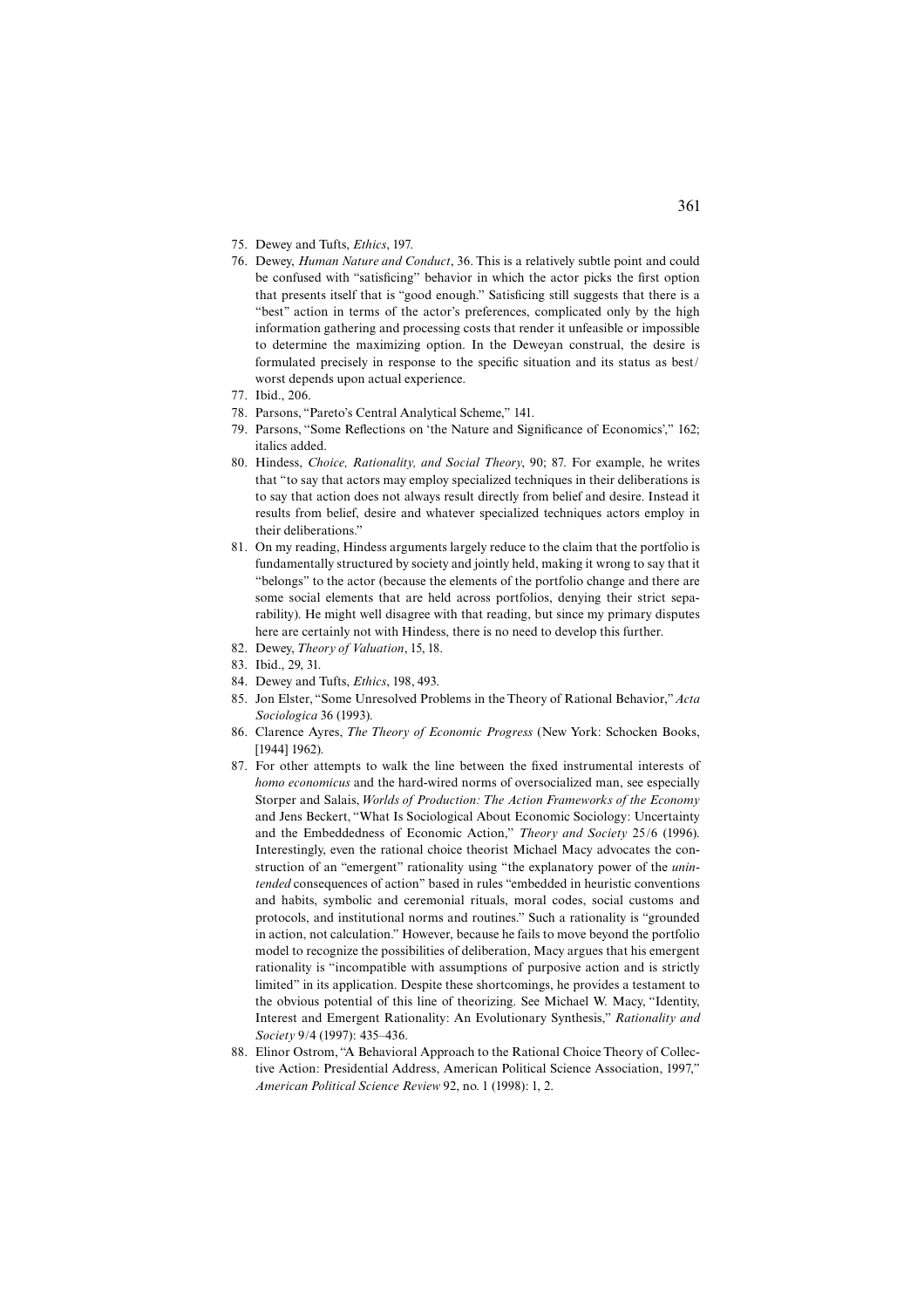- 89. Storper and Salais, Worlds of Production: The Action Frameworks of the Economy, 27; Ronald Dore, Flexible Rigidities: Industrial Policy and the Structural Adjustment in the Japanese Economy (Stanford: Stanford University Press, 1986); Michael Piore and Charles Sabel, The Second Industrial Divide: Possibilities for Prosperity (New York: Basic Books, 1984); Charles Sabel, ''Flexible Specialization and the Re-Emergence of Regional Economies," in Reversing Industrial Decline?: Industrial Structure and Policy Britain and Her Competitors, ed. P. Hirst and J. Zeitlin (Oxford: Berg, 1989); Paul Hirst and Jonathan Zeitlin, ''Flexible Specialization Versus Post-Fordism: Theory, Evidence and Policy Implications," Economy and Society 20/1 (1991).
- 90. Richard Swedberg, "Markets as Social Structures," in The Handbook of Economic Sociology, ed. N. Smelser and R. Swedberg (Princeton: Princeton University Press, 1994). Note also that contracting relationships between firms are easily described in the lexicon of the prisoner's dilemma: given adequate cooperation, both parties are better off, but there are always issues of distribution of benefits to be resolved that can lead to opportunism and defection.
- 91. Charles Sabel, "Learning by Monitoring: The Institutions of Economic Development," in The Handbook of Economic Sociology, ed. N. Smelser and R. Swedberg (Princeton: Princeton University Press, 1994), 139.
- 92. Ibid.; Charles Sabel, "An American View of the Novel Universalism of Japanese Production Methods and Their Awkward Fit with Current Forms of Corporate Governance," (Tokyo: Conference on Socio-Economic Systems of the Twenty-first Century, 1996); James P. Womack, Daniel T. Jones, and Daniel Roos, The Machine That Changed the World : The Story of Lean Production (New York, NY: Harper-Perennial, 1991); Susan Helper, John Paul MacDuffie, and Charles Sabel, "Pragmatic Collaborations: Advancing Knowledge While Controlling Opportunism,'' Industrial and Corporate Change 9/3 (2000).
- 93. Sabel, "Learning by Monitoring: The Institutions of Economic Development," 138.
- 94. For a good example of such argumentation, see Ronald Dore, ''Goodwill and the Spirit of Market Capitalism," The British Journal of Sociology 34 (1983). For similar claims about regions in Italy (i.e., Emilia-Romagna) see Ash Amin and Nigel Thrift, "Living in the Global," in Globalization, Institutions, and Regional Development in Europe, ed. Amin and Thrift (New York: Oxford Univ press, 1994); or for an extreme view, see Robert Putnam, Making Democracy Work: Civic Traditions in Modern Italy (Princeton: Princeton University Press, 1993).
- 95. It is possible to give only a bare-bones outline of this (and the other) position here, but the essential point to be gleaned is that trust is not required in a world of actors with well-defined interests, adequate returns from cooperation, and a sufficiently low discounting of future gains. A fuller explanation would make clearer the fragility of such ''trust.''
- 96. This is by the folk theorem. See, for example, Mas-Colell, Whinston, and Green, Microeconomic Theory, 404.
- 97. Sabel, "Learning by Monitoring: The Institutions of Economic Development," 139.
- 98. Ibid., 146.
- 99. Ibid., 155.
- 100. Ibid.; Sabel, ''An American View of the Novel Universalism of Japanese Production Methods and Their Awkward Fit with Current Forms of Corporate Governance.''